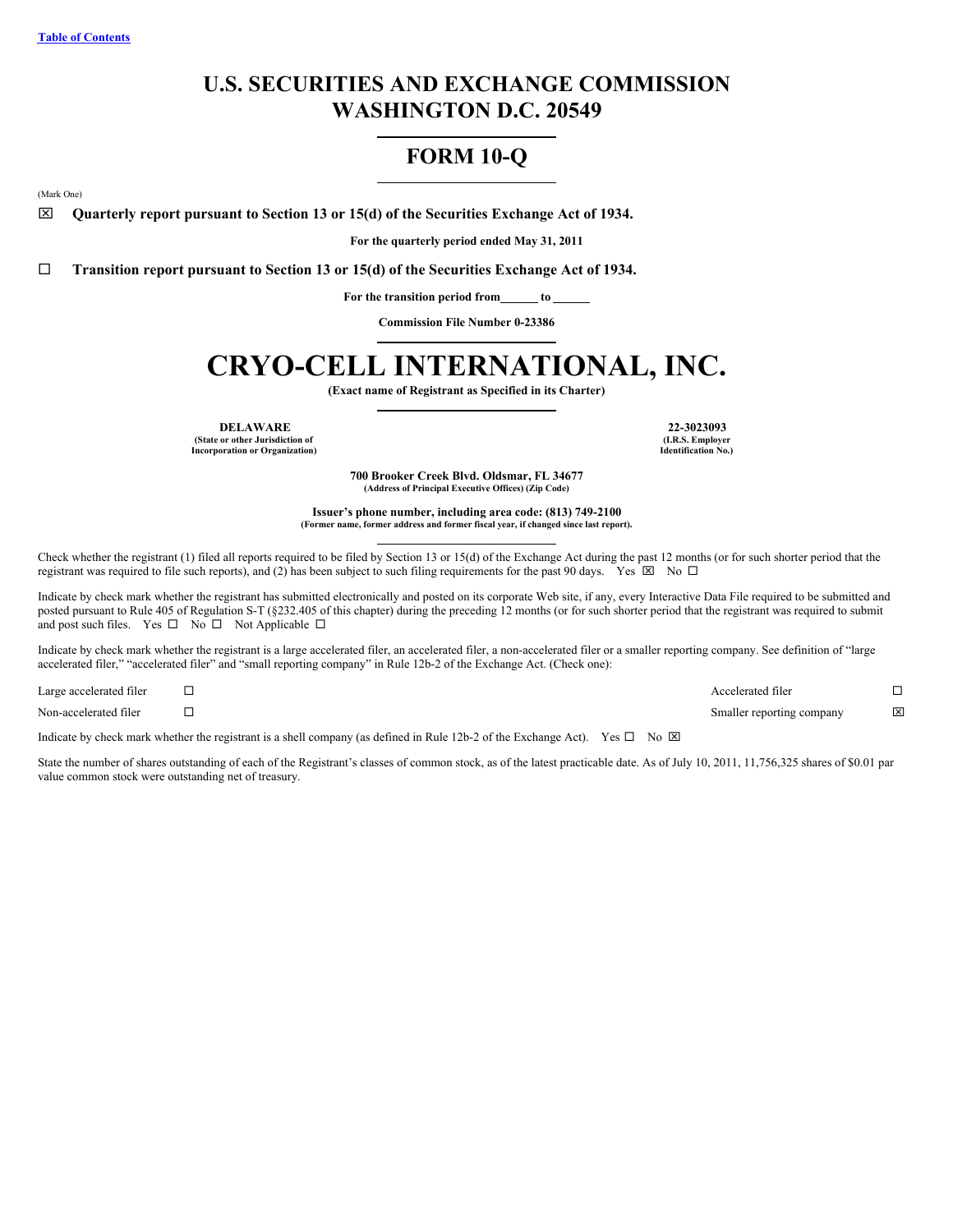# <span id="page-1-0"></span>**TABLE OF CONTENTS**

|                                                                                                      | PAGE |
|------------------------------------------------------------------------------------------------------|------|
| <b>PART I - FINANCIAL INFORMATION (UNAUDITED)</b>                                                    |      |
| <b>Item 1. Financial Statements</b>                                                                  |      |
| <b>Consolidated Balance Sheets</b>                                                                   | 3    |
| <b>Consolidated Statements of Income</b>                                                             | 4    |
| <b>Consolidated Statements of Cash Flows</b>                                                         | 5    |
| <b>Notes to Consolidated Financial Statements</b>                                                    | 6    |
| <u>Item 2. Management's Discussion and Analysis of Financial Condition and Results of Operations</u> | 21   |
| <b>Item 3. Quantitative and Qualitative Disclosures about Market Risk</b>                            | 33   |
| <b>Item 4. Controls and Procedures</b>                                                               | 33   |
| <b>PART II - OTHER INFORMATION</b>                                                                   |      |
| <b>Item 1. Legal Proceedings</b>                                                                     | 34   |
| <b>Item 1A. Risk Factors</b>                                                                         | 35   |
| <b>Item 2. Unregistered Sales of Equity Securities and Use of Proceeds</b>                           | 35   |
| <b>Item 3. Defaults Upon Senior Securities</b>                                                       | 35   |
| <b>Item 4. Reserved</b>                                                                              | 35   |
| <b>Item 5. Other Information</b>                                                                     | 35   |
| <b>Item 6. Exhibits</b>                                                                              | 36   |
| <b>SIGNATURES</b>                                                                                    | 37   |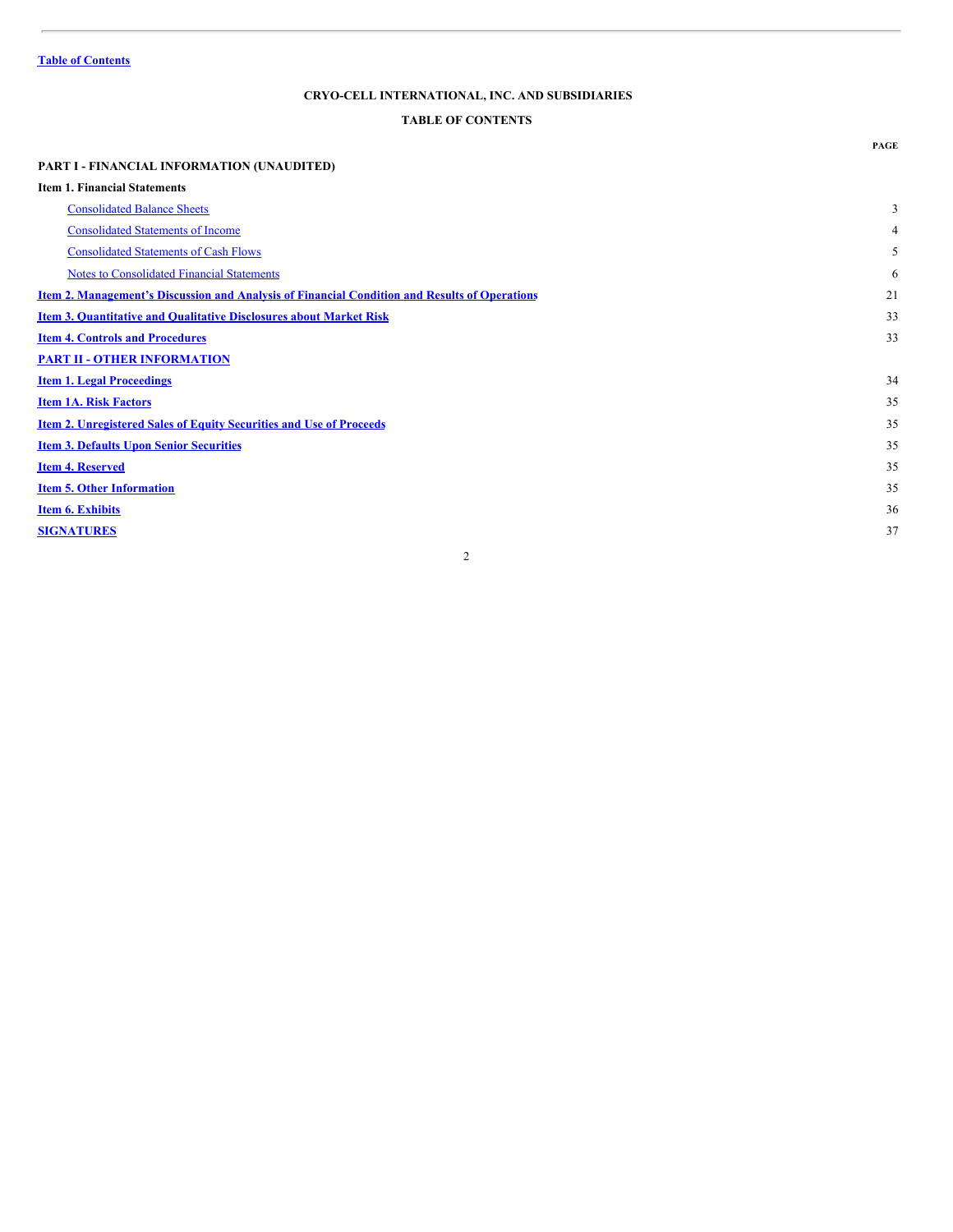<span id="page-2-0"></span>CONSOLIDATED BALANCE SHEETS

|                                                                                                                            | May 31,<br>2011 | November 30,<br>2010 |
|----------------------------------------------------------------------------------------------------------------------------|-----------------|----------------------|
|                                                                                                                            | (unaudited)     | (as adjusted) (1)    |
| <b>ASSETS</b>                                                                                                              |                 |                      |
| <b>Current Assets</b>                                                                                                      |                 |                      |
| Cash and cash equivalents                                                                                                  | \$8,211,021     | \$8,369,537          |
| Restricted cash                                                                                                            | 200,000         | 200,000              |
| Marketable securities and other investments                                                                                | 1,112,000       | 1,132,000            |
| Accounts receivable and advances (net of allowance for doubtful accounts of \$944,640 and \$783,354, respectively)         | 3,318,073       | 2,356,279            |
| Deferred tax assets                                                                                                        | 173,241         | 173,241              |
| Prepaid expenses and other current assets                                                                                  | 907,268         | 647,510              |
| Total current assets                                                                                                       | 13,921,603      | 12,878,567           |
|                                                                                                                            |                 |                      |
| <b>Property and Equipment-net</b>                                                                                          | 2,335,164       | 2,222,168            |
| <b>Other Assets</b>                                                                                                        |                 |                      |
| Marketable securities and other investments                                                                                | 6,404           | 6,404                |
| Investment in Saneron CCEL Therapeutics, Inc.                                                                              | 684,000         | 684,000              |
| Deposits and other assets, net                                                                                             | 783,878         | 756,280              |
| Deferred tax assets, less current portion                                                                                  | 1,615,000       | 1,615,000            |
| Total other assets                                                                                                         | 3,089,282       | 3,061,684            |
| <b>Total assets</b>                                                                                                        | \$19,346,049    | \$18,162,419         |
| <b>LIABILITIES AND STOCKHOLDERS' DEFICIT</b>                                                                               |                 |                      |
| <b>Current Liabilities</b>                                                                                                 |                 |                      |
| Accounts payable                                                                                                           | \$1,217,578     | 1.053.186            |
| Accrued expenses                                                                                                           | 1,802,524       | 1,621,221            |
| Deferred revenue (1)                                                                                                       | 5,561,539       | 5,472,332            |
| Total current liabilities                                                                                                  | 8.581.641       | 8,146,739            |
| <b>Other Liabilities</b>                                                                                                   |                 |                      |
| Deferred revenue, net of current portion (1)                                                                               | 7,252,817       | 7,015,118            |
| Long-term liability-revenue sharing agreements                                                                             | 3,750,000       | 3,750,000            |
| Deferred consulting obligation                                                                                             | 128,588         | 183,055              |
| Total other liabilities                                                                                                    | 11,131,405      | 10,948,173           |
| Commitments and Contingencies                                                                                              |                 |                      |
| <b>Stockholders' Deficit</b>                                                                                               |                 |                      |
| Preferred stock (\$.01 par value, 500,000 authorized and none issued)                                                      |                 |                      |
| Common stock (\$.01 par value, 20,000,000 authorized; 11,756,325 as of May 31, 2011 and 11,752,574 as of November 30, 2010 |                 |                      |
| issued and outstanding)                                                                                                    | 117,563         | 117,526              |
| Additional paid-in capital                                                                                                 | 24,963,202      | 24,808,591           |
| Accumulated deficit (1)                                                                                                    | (24, 869, 172)  | (25, 280, 020)       |
| Treasury stock, at cost                                                                                                    | (484, 535)      | (484, 535)           |
| Accumulated other comprehensive loss                                                                                       | (94, 055)       | (94, 055)            |
| Total stockholders' deficit                                                                                                | (366,997)       | (932, 493)           |
| Total liabilities and stockholders' deficit                                                                                | \$19,346,049    | \$18,162,419         |

(1) See Note 7, Retrospective Adoption of New Accounting Principle

The accompanying notes are an integral part of these consolidated financial statements.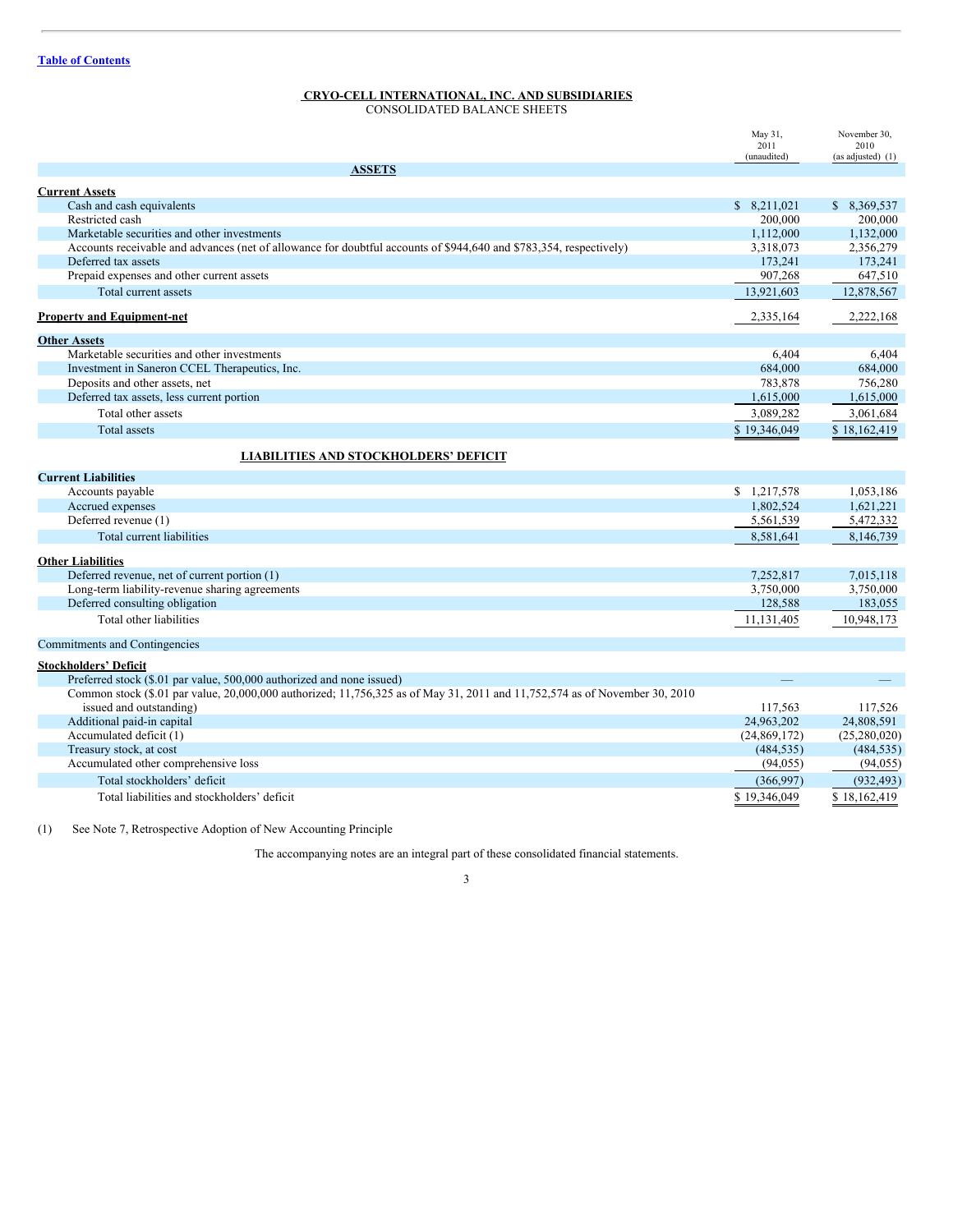<span id="page-3-0"></span>CONSOLIDATED STATEMENTS OF INCOME (Unaudited)

|                                                                        |                 | For the Three Months Ended           |                 | For the Six Months Ended             |
|------------------------------------------------------------------------|-----------------|--------------------------------------|-----------------|--------------------------------------|
|                                                                        | May 31,<br>2011 | May 31,<br>2010<br>(as adjusted) (1) | May 31,<br>2011 | May 31,<br>2010<br>(as adjusted) (1) |
| <b>Revenue:</b>                                                        |                 |                                      |                 |                                      |
| Processing and storage fees (1)                                        | \$4,296,656     | \$4,010,579                          | \$8,446,441     | \$7,851,668                          |
| Licensee income                                                        | 304,370         | 326,758                              | 627,390         | 773,900                              |
| Total revenue (1)                                                      | 4,601,026       | 4,337,337                            | 9,073,831       | 8,625,568                            |
| <b>Costs and Expenses:</b>                                             |                 |                                      |                 |                                      |
| Cost of sales                                                          | 1,103,758       | 1,147,912                            | 2,265,278       | 2,240,580                            |
| Marketing, general and administrative expenses                         | 2,698,209       | 2,283,017                            | 5,216,294       | 4,603,961                            |
| Research, development and related engineering                          | 80,657          | 10.480                               | 116,279         | 62,563                               |
| Depreciation and amortization                                          | 88,190          | 73,059                               | 160,016         | 146,798                              |
| Total costs and expenses                                               | 3,970,814       | 3,514,468                            | 7,757,867       | 7,053,902                            |
| <b>Operating Income (1)</b>                                            | 630,212         | 822,869                              | 1,315,964       | 1,571,666                            |
| Other Income (Expense):                                                |                 |                                      |                 |                                      |
| Interest income                                                        | 5,774           | 5,730                                | 12,406          | 11,821                               |
| Interest expense                                                       | (399, 416)      | (385,704)                            | (791, 430)      | (719, 825)                           |
| Total other expense                                                    | (393, 642)      | (379, 974)                           | (779, 024)      | (708,004)                            |
| Income before equity in losses of affiliate and income tax expense (1) | 236,570         | 442,895                              | 536,940         | 863,662                              |
| Equity in losses of affiliate                                          | (28, 122)       | (16, 832)                            | (56,212)        | (33,773)                             |
| Income before income tax expense (1)                                   | 208,448         | 426,063                              | 480,728         | 829,889                              |
| Income tax expense                                                     | (31,019)        | (38, 323)                            | (69, 880)       | (71, 545)                            |
| Net Income (1)                                                         | S<br>177,429    | 387,740                              | 410,848         | 758,344                              |
| Net income per common share - basic                                    | 0.02<br>\$      | 0.03<br>\$                           | 0.03<br>\$      | 0.06                                 |
| Weighted average common shares outstanding - basic                     | 11,754,286      | 11,752,574                           | 11,753,006      | 11,752,574                           |
| Net income per common share - diluted                                  | 0.01            | 0.03                                 | 0.03            | 0.06                                 |
| Weighted average common shares outstanding - diluted                   | 12,025,153      | 11,794,011                           | 11,996,317      | 11,807,841                           |

(1) See Note 7, Retrospective Adoption of New Accounting Principle

The accompanying notes are an integral part of these consolidated financial statements.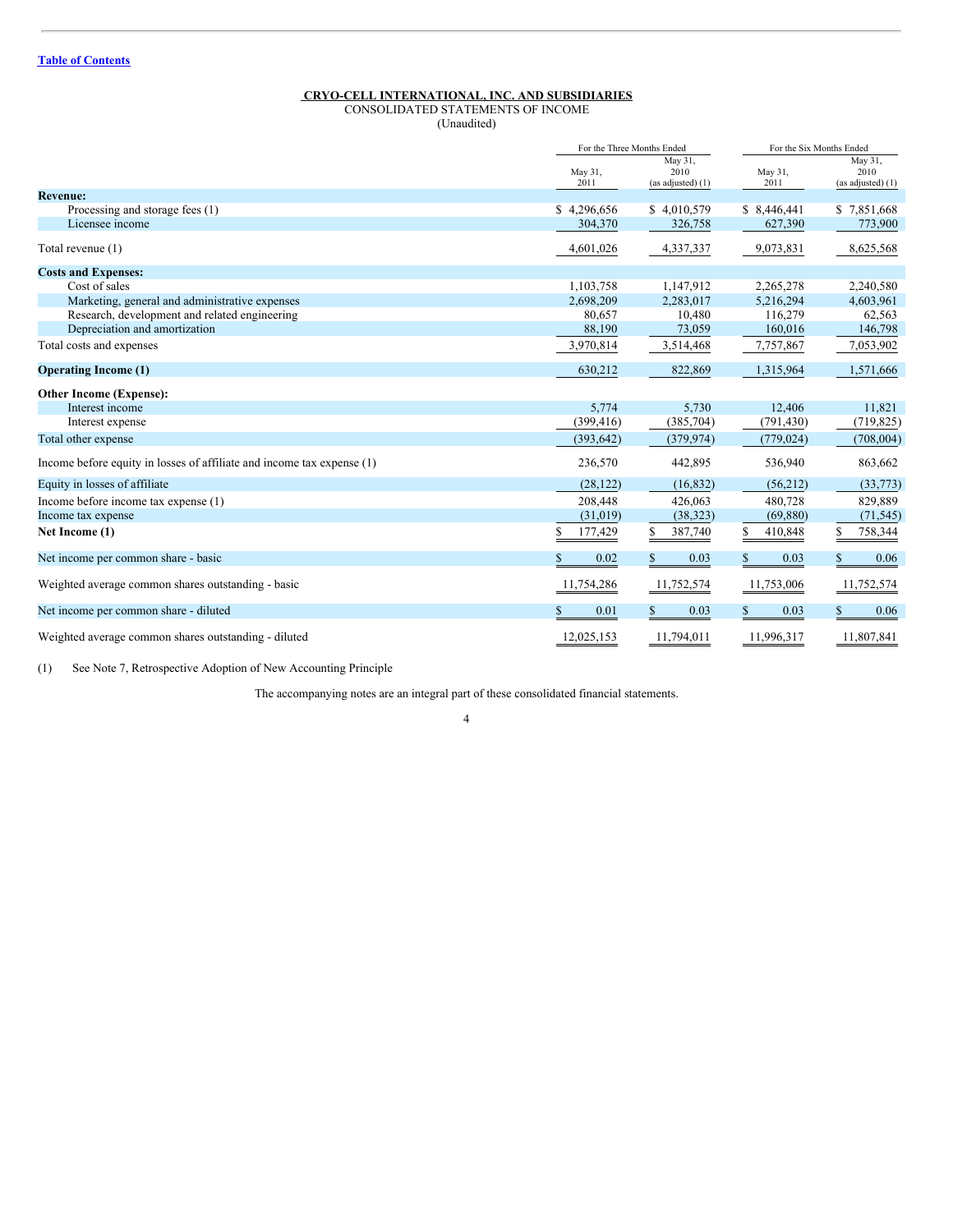<span id="page-4-0"></span>CONSOLIDATED STATEMENTS OF CASH FLOWS (Unaudited)

|                                                                                   |                 | For the Six Months Ended             |
|-----------------------------------------------------------------------------------|-----------------|--------------------------------------|
|                                                                                   | May 31,<br>2011 | May 31,<br>2010<br>(as adjusted) (1) |
| <b>Cash Flows from Operating Activities:</b>                                      |                 |                                      |
| Net income $(1)$                                                                  | S.<br>410,848   | \$<br>758,344                        |
| Adjustments to reconcile net income to net cash provided by operating activities: |                 |                                      |
| Depreciation and amortization expense                                             | 268,724         | 290,591                              |
| Loss on sale of property and equipment                                            | 1,214           |                                      |
| Compensatory element of stock options                                             | 92,965          | 64,791                               |
| Provision for doubtful accounts                                                   | 94,735          | 165,398                              |
| Equity in losses of affiliate                                                     | 56,212          | 33,773                               |
| Changes in assets and liabilities:                                                |                 |                                      |
| Accounts receivable and advances                                                  | (1,056,529)     | (308, 131)                           |
| Prepaid expenses and other current assets                                         | (259, 758)      | (101, 419)                           |
| Deposits and other assets                                                         | 11,993          | (96,667)                             |
| Accounts payable                                                                  | 164,392         | (12,098)                             |
| Accrued expenses                                                                  | 181,303         | (297,072)                            |
| Deferred consulting obligation                                                    | (54, 467)       | (50, 789)                            |
| Deferred revenue (1)                                                              | 326,906         | 79,381                               |
| Net cash provided by operating activities                                         | 238,538         | 526,102                              |
| Cash flows from investing activities:                                             |                 |                                      |
| Purchases of property and equipment                                               | (362, 380)      | (220, 801)                           |
| Purchases of marketable securities and other investments                          |                 | (190,000)                            |
| Proceeds from sale of marketable securities and other investments                 | 20,000          | 10,000                               |
| Investments in patents and trademarks                                             | (60, 145)       | (46, 382)                            |
| Net cash used in investing activities                                             | (402, 525)      | (447, 183)                           |
| Cash flows from financing activities:                                             |                 |                                      |
| Proceeds from the exercise of stock options                                       | 5,471           |                                      |
| Net cash provided by financing activities                                         | 5,471           |                                      |
| (Decrease) increase in cash and cash equivalents                                  | (158, 516)      | 78,919                               |
| Cash and cash equivalents - beginning of period                                   | 8,369,537       | 6,850,765                            |
| Cash and cash equivalents - end of period                                         | \$8.211.021     | \$6.929.684                          |

(1) See Note 7, Retrospective Adoption of New Accounting Principle

The accompanying notes are an integral part of these consolidated financial statements.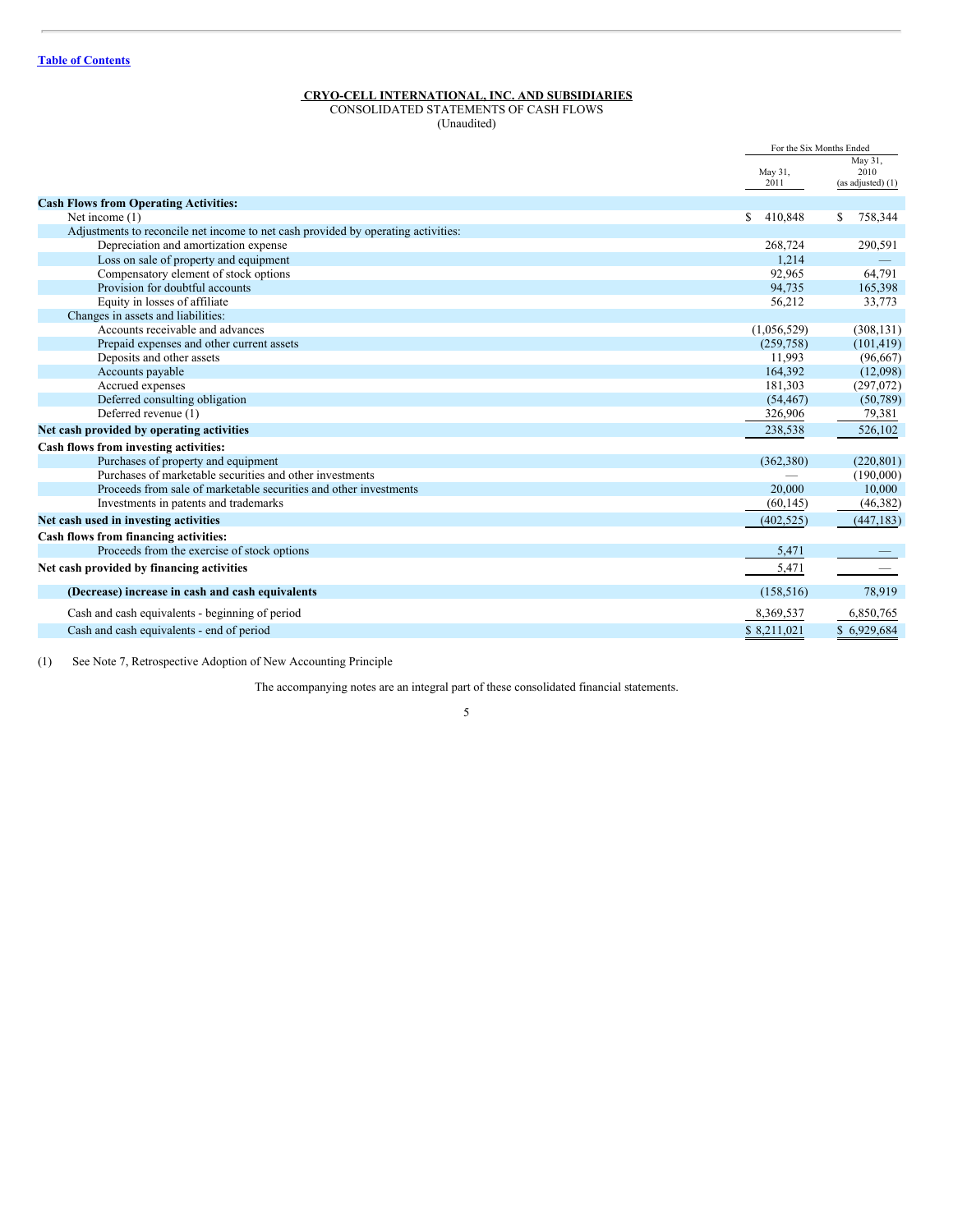## <span id="page-5-0"></span>**CRYO-CELL INTERNATIONAL, INC. AND SUBSIDIARIES NOTES TO CONSOLIDATED FINANCIAL STATEMENTS May 31, 2011 (Unaudited)**

#### **Note 1 - Basis of Presentation and Significant Accounting Policies**

The unaudited consolidated financial statements including the Consolidated Balance Sheets as of May 31, 2011 and November 30, 2010, the related Consolidated Statements of Income for the three and six months ended May 31, 2011 and May 31, 2010 and Cash Flows for the six months ended May 31, 2011 and 2010 have been prepared by Cryo-Cell International, Inc. and its subsidiaries ("the Company" or "Cryo-Cell") pursuant to the rules and regulations of the Securities and Exchange Commission for interim financial reporting. Certain financial information and note disclosures, which are normally included in annual financial statements prepared in accordance with accounting principles generally accepted in the United States of America, have been condensed or omitted pursuant to those rules and regulations. It is suggested that these consolidated financial statements be read in conjunction with the financial statements and notes thereto included in the Company's November 30, 2010 Annual Report on Form 10-K. In the opinion of management, all adjustments (which include only normal recurring adjustments) necessary to present fairly the financial position, results of operations, and changes in cash flows for all periods presented have been made. The results of operations for the three and six months ended May 31, 2011 are not necessarily indicative of the results expected for any interim period in the future or the entire year ending November 30, 2011.

#### **Retrospective Adoption of New Accounting Principle**

In October 2009, the Financial Accounting Standards Board ("FASB") issued an Accounting Standard Update ("ASU"), which addresses the accounting for multiple deliverable arrangements to enable vendors to account for products or services separately rather than as a combined unit and modified the manner in which the transaction consideration is allocated across the separately identified deliverables. The new accounting standard permits prospective or retrospective adoption, and the Company elected retrospective adoption during the first quarter of 2011.

Under the historical accounting principle, the Company would have used the residual method to allocate revenue between processing and storage since (a) each of the products has value to the customer on a standalone basis and (b) vendor-specific objective evidence of fair value ("VSOE") existed for the undelivered service, storage, and (c) there is no general right of return to consider. As a result, the Company was permitted to allocate the initial sales discounts given to clients upon processing a specimen entirely to the processing fee.

The new accounting principle requires the Company to establish a hierarchy to determine the selling price to be used for allocating revenue to deliverables as follows: (i) VSOE, (ii) third-party evidence of selling price ("TPE"), and (iii) best estimate of the selling price ("ESP"). VSOE generally exists only when the Company sells the deliverable separately and it is the price actually charged by the Company for that deliverable. The new accounting principle also requires that any discounts given to the customer be recognized by applying the relative selling price method whereby after the Company determines the selling price to be allocated to each deliverable (processing and storage), the sum of the prices of the deliverables is then compared to the arrangement consideration, and any difference is applied to the separate deliverables ratably.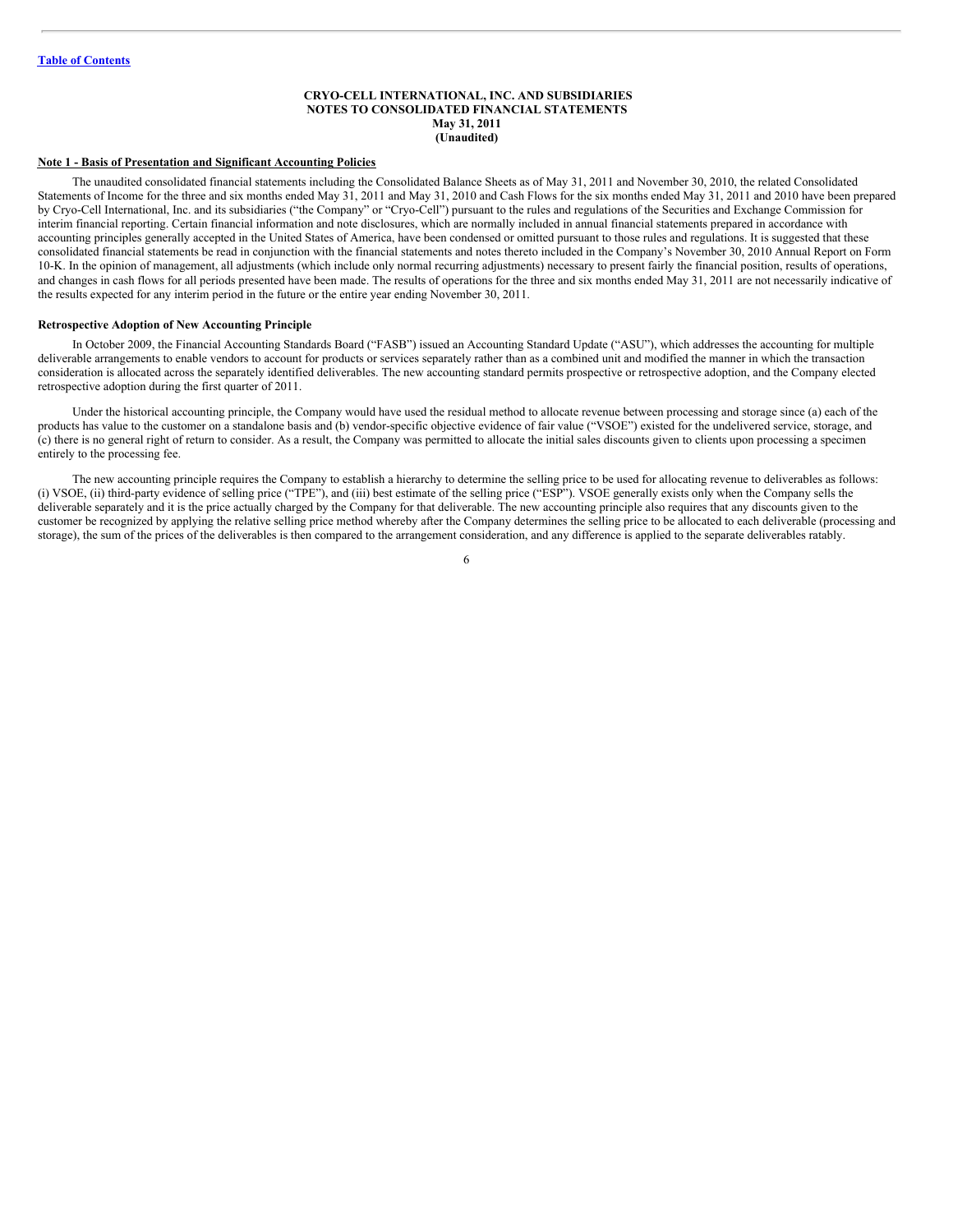The Company had the option of adopting the new accounting principle on a prospective or retrospective basis. Prospective adoption would have required the Company to apply the new accounting principle to revenue transactions beginning in fiscal year 2011 without reflecting the impact of the new accounting principle on revenue transactions from prior to December 1, 2010. The Company believes prospective adoption would have resulted in financial information that was not comparable between financial periods because of the significant amount of past discounts given; therefore, the Company elected retrospective adoption. Retrospective adoption required the Company to revise its previously issued financial statements as if the new accounting principle had always been applied. The Company believes retrospective adoption provides the most comparable and useful financial information for financial statement users, is more consistent with the information the Company's management uses to evaluate its business, and better reflects the underlying economic performance of the Company.

The 2010 financial statements and notes to the financial statements presented herein have been adjusted to reflect the retrospective adoption of the new accounting principle. Refer to Note 7, "Retrospective Adoption of New Accounting Principle" in this Form 10-Q for additional information on the impact of adoption.

#### **Revenue Recognition**

#### *Revenue Recognition for Arrangements with Multiple Deliverables*

For multi-element arrangements, the Company allocates revenue to all deliverables based on their relative selling prices. In such circumstances, the new accounting principles establish a hierarchy to determine the selling price to be used for allocating revenue to deliverables as follows: (i) vendor-specific objective evidence of fair value ("VSOE"), (ii) third-party evidence of selling price ("TPE"), and (iii) best estimate of the selling price ("ESP"). VSOE generally exists only when the Company sells the deliverable separately and it is the price actually charged by the Company for that deliverable.

The Company has identified two deliverables generally contained in the arrangements involving the sale of its U-Cord product. The first deliverable is the processing of a specimen. The second deliverable is either the annual storage of a specimen or the 21 year storage fee charged for a specimen. The Company has allocated revenue between these deliverables using the relative selling price method. The Company has VSOE for its annual storage fees as the Company renews storage fees annually with its customers on a standalone basis. Because the Company has neither VSOE nor TPE for the processing and 21 year storage deliverables, the allocation of revenue has been based on the Company's ESPs. Amounts allocated to processing a specimen are recognized at the time of sale. Amounts allocated to the storage of a specimen are recognized ratably over the contractual storage period. Any discounts given to the customer are recognized by applying the relative selling price method whereby after the Company determines the selling price to be allocated to each deliverable (processing and storage), the sum of the prices of the deliverables is then compared to the arrangement consideration, and any difference is applied to the separate deliverables ratably.

The Company's process for determining its ESP for deliverables without VSOE or TPE considers multiple factors that may vary depending upon the unique facts and circumstances related to each deliverable. Key factors considered by the Company in developing the ESPs for its processing and 21 year storage fee include the Company's historical pricing practices as well as expected profit margins.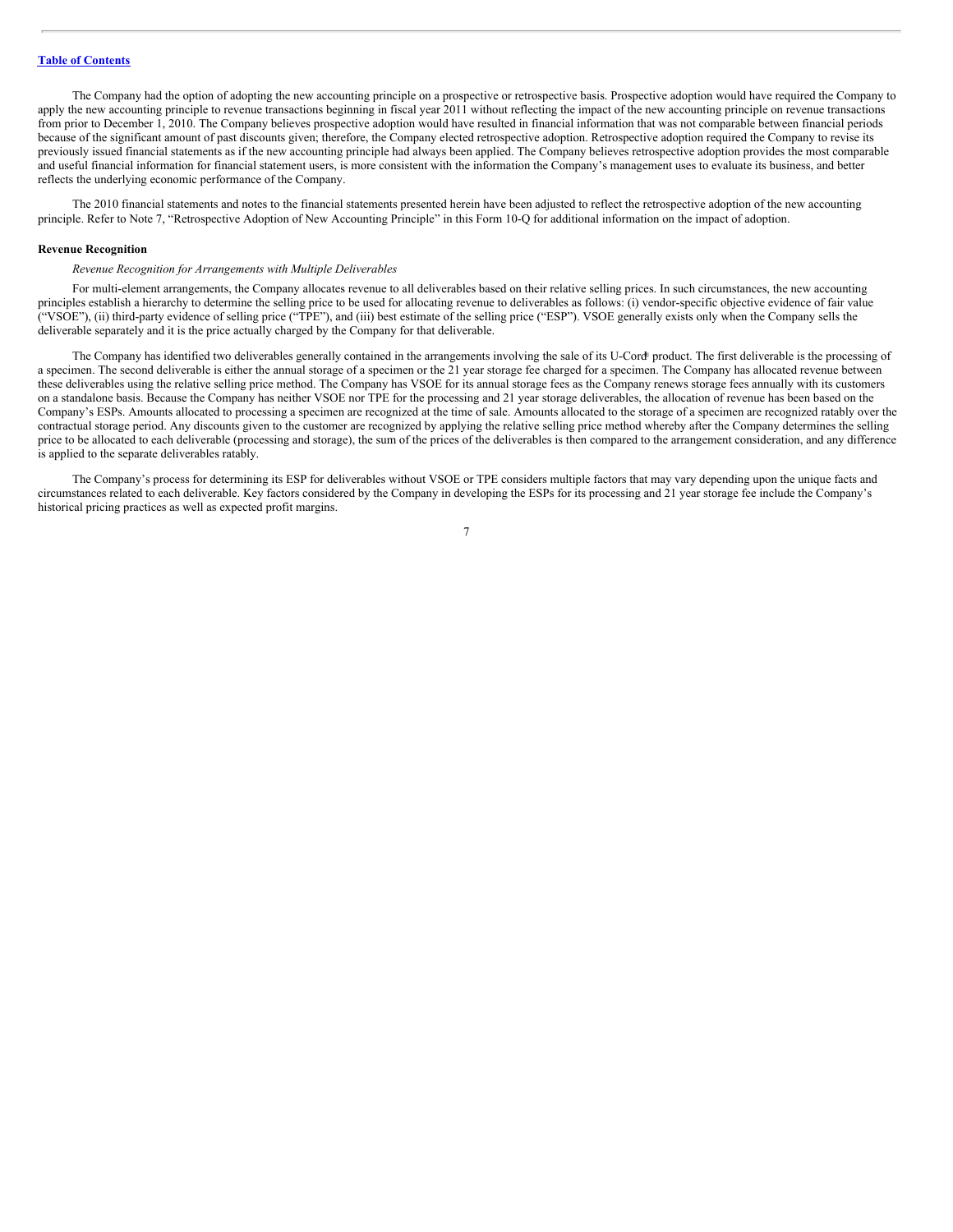The Company records revenue from processing and storage of specimens and pursuant to agreements with licensees. The Company recognizes revenue from processing fees upon completion of processing and recognizes storage fees ratably over the contractual storage period, as well as, other income from royalties paid by licensees related to long-term storage contracts which the Company has under license agreements. Contracted storage periods can range from one to twenty-one years. Deferred revenue on the accompanying consolidated balance sheets includes the portion of the annual storage fee and the twenty-one year storage fee that is being recognized over the contractual storage period as well as royalties received from foreign licensees related to long-term storage contracts in which the Company has future obligations under the license agreement. The Company classifies deferred revenue as current if the Company expects to recognize the related revenue over the next 12 months. The Company also records revenue within processing and storage fees from shipping and handling billed to customers when earned. Shipping and handling costs that the Company incurs are expensed and included in cost of sales.

The Company has not had a third party conduct a physical inventory count of all specimens stored; however, the Company from time to time will perform a physical inventory count of specimens stored to ensure that all records are accurate.

#### **Income Taxes**

Deferred income tax assets and liabilities are recognized for the estimated future tax consequences attributable to differences between financial statement carrying amounts of existing assets and liabilities and their respective tax bases. Deferred income tax assets and liabilities are measured using enacted tax rates expected to be recovered or settled. The Company has recorded a valuation allowance of \$6,866,000 and \$7,136,000 as of May 31, 2011 and November 30, 2010, respectively, as the Company does not believe it is "more likely than not" that all future income tax benefits will be realized. When the Company changes its determination as to the amount of deferred tax assets that can be realized, the valuation allowance is adjusted with a corresponding impact to income tax expense in the period in which such determination is made. The ultimate realization of the Company's deferred tax assets depends upon generating sufficient taxable income prior to the expiration of the tax attributes. In assessing the need for a valuation allowance, the Company projects future levels of taxable income. This assessment requires significant judgment. We examine the evidence related to the recent history of losses, the economic conditions in which we operate and our forecasts and projections to make that determination.

There was no U.S. income tax expense for the three and six months ended May 31, 2011 and 2010. The Company did not record U.S. income tax expense during the three and six months ended May 31, 2011 and 2010 due to the utilization of net operating losses and foreign tax credit carryforwards, which were previously reserved through valuation allowances in the Company's financial statements.

The Company records foreign income taxes withheld from installment payments of non-refundable up-front license fees and royalty income earned on the processing and storage of cord blood stem cell specimens in geographic areas where the Company has license agreements. The Company recognized approximately \$31,000 and \$38,000 for the three months ended May 31, 2011 and 2010, respectively, of foreign income tax expense. The Company recognized approximately \$70,000 and \$72,000 for the six months ended May 31, 2011 and 2010, respectively, of foreign income tax expense.

The Company recognizes the financial statement benefit of a tax position only after determining that the relevant tax authority would more likely than not sustain the position following an audit. For tax positions meeting the more-likely-than-not threshold, the amount recognized in the financial statements is the largest benefit that has a greater than 50 percent likelihood of being realized upon ultimate settlement with the relevant tax authority. Increases or decreases to the unrecognized tax benefits could result from management's belief that a position can or cannot be sustained upon examination based on subsequent information or potential lapse of the applicable statute of limitation for certain tax positions.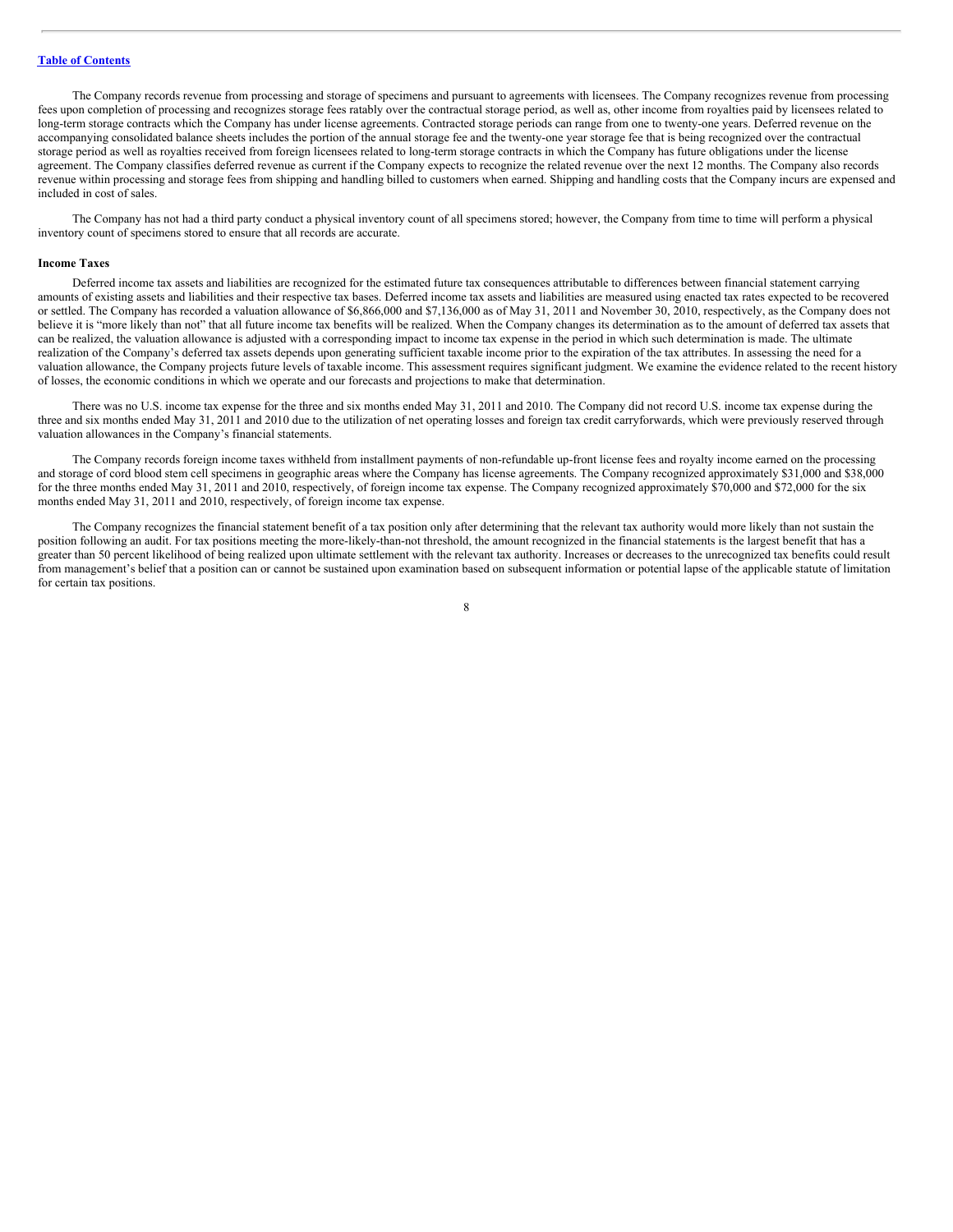The Company recognizes interest and penalties related to uncertain tax positions in income tax expense. For the three and six months ended May 31, 2011 and May 31, 2010, the Company had no provisions for interest or penalties related to uncertain tax positions.

#### **Stock Compensation**

As of May 31, 2011, the Company has two stock-based employee compensation plans, which are described in Note 4. The Company recognized approximately \$34,000 and \$37,000 for the three months ended May 31, 2011 and 2010, respectively of stock compensation expense. The Company recognized approximately \$93,000 and \$65,000 for the six months ended May 31, 2011 and 2010, respectively of stock compensation expense.

The Company recognizes stock-based compensation based on the fair value of the related awards. The Company estimates the fair value of all stock option awards as of the grant date by applying the Black-Scholes option pricing model. The use of this valuation model involves assumptions that are judgmental and highly sensitive in the determination of compensation expense and include the expected life of the option, stock price volatility, risk-free interest rate, dividend yield, exercise price, and forfeiture rate. Forfeitures are estimated at the time of valuation and reduce expense ratably over the vesting period.

The estimation of stock awards that will ultimately vest requires judgment and to the extent that actual results or updated estimates differ from current estimates, such amounts will be recorded as a cumulative adjustment in the period they become known. The Company considered many factors when estimating forfeitures, including the recipient groups and historical experience. Actual results and future changes in estimates may differ substantially from current estimates.

#### **Fair Value of Financial Instruments**

Management uses a fair value hierarchy, which gives the highest priority to quoted prices in active markets. The fair value of financial instruments is estimated based on market trading information, where available. Absent published market values for an instrument or other assets, management uses observable market data to arrive at its estimates of fair value. Management believes that the carrying amount of cash and cash equivalents, accounts receivable and advances, notes receivable, accounts payable, accrued expenses, deferred consulting obligation and its liability associated with long-term revenue sharing arrangements approximate fair value.

The Company uses an accounting standard that defines fair value as an exit price, representing the amount that would be received to sell an asset or paid to transfer a liability in an orderly transaction between market participants at the measurement date. As such, fair value is a market-based measurement that should be determined based on assumptions that market participants would use in pricing an asset or liability. As a basis for considering such assumptions, the standard establishes a three-level fair value hierarchy that prioritizes the inputs used to measure fair value. The three levels of inputs used to measure fair value are as follows:

- Level 1 Quoted prices in active markets for identical assets or liabilities.
- Level 2 Observable inputs other than quoted prices included in Level 1, such as quoted prices for similar assets and liabilities in active markets; quoted prices for identical or similar assets and liabilities in markets that are not active; or other inputs that are observable or can be corroborated by observable market data.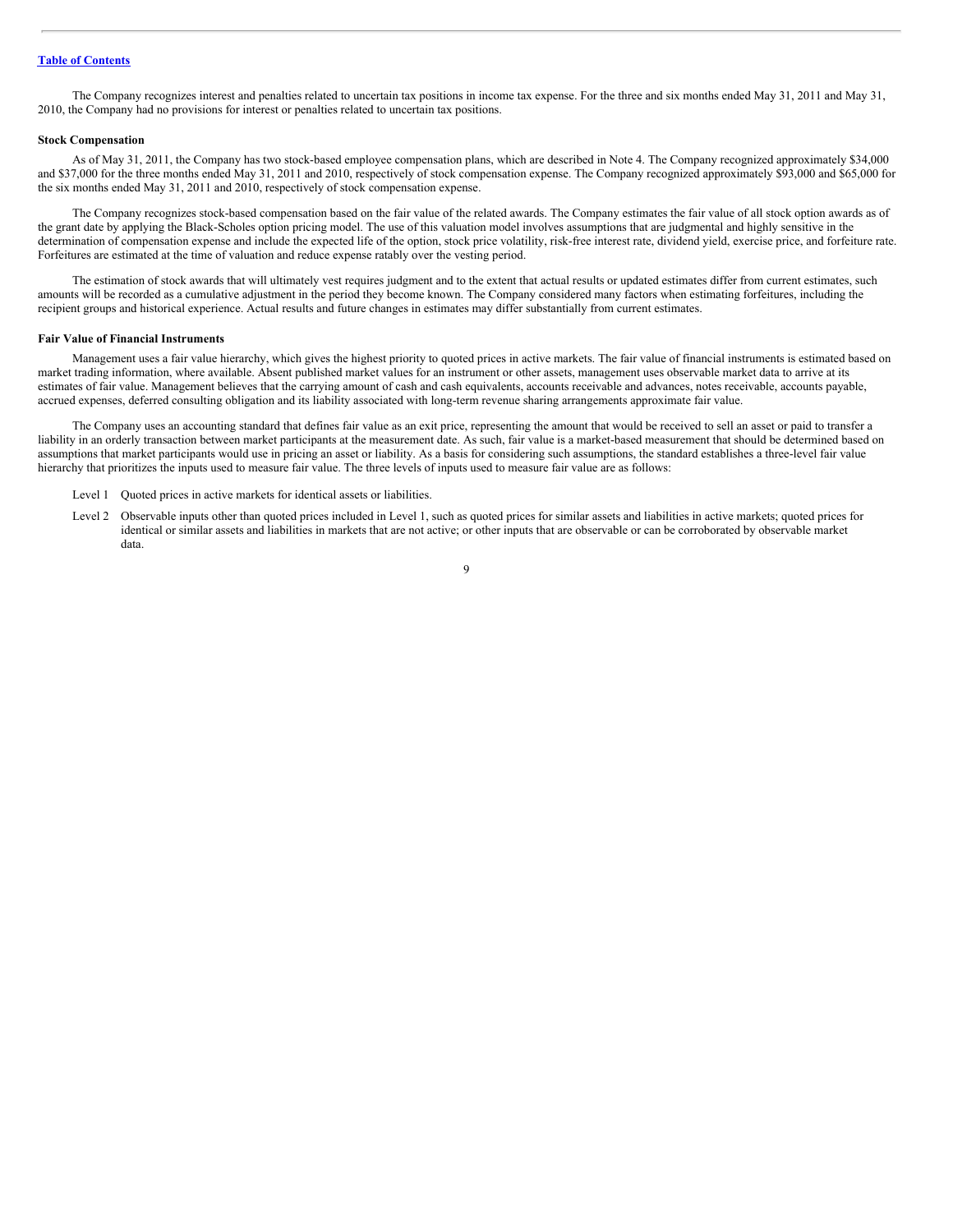Level 3 Unobservable inputs that are supported by little or no market activity and that are significant to the fair value of the assets or liabilities. This includes certain pricing models, discounted cash flow methodologies and similar techniques that use significant unobservable inputs.

The following table summarizes the financial assets and liabilities measured at fair value on a recurring basis as of May 31, 2011 and November 30, 2010, respectively, segregated among the appropriate levels within the fair value hierarchy:

|                               | Fair Value at             | Fair Value Measurements<br>at May 31, 2011 Using      |             |         |  |
|-------------------------------|---------------------------|-------------------------------------------------------|-------------|---------|--|
| Description                   | May 31, 2011              | Level 1                                               | Level 2     | Level 3 |  |
| Assets:                       |                           |                                                       |             |         |  |
| Available-for-sale securities | \$1,118,404               | \$6,404                                               | \$1,112,000 |         |  |
|                               | Fair Value at<br>November | Fair Value Measurements<br>at November 30, 2010 Using |             |         |  |
| Description<br>Assets:        | 30,<br>2010               | Level 1                                               | Level 2     | Level 3 |  |
| Available-for-sale securities | \$1,138,404               | \$6,404                                               | \$1,132,000 | __      |  |

The following is a description of the valuation techniques used for these items, as well as the general classification of such items pursuant to the fair value hierarchy:

*Available-for-sale securities* – the Company invested \$1,112,000 and \$1,132,000 in variable rate demand notes at May 31, 2011 and November 30, 2010, respectively. The interest rate on these variable rate demand notes resets every seven days to adjust to current market conditions. The Company can redeem these investments at cost at any time with seven days notice. Therefore, the investments are held at cost, which approximates fair value, and are classified as short-term investments on the accompanying consolidated balance sheets and within Level 2 of the fair value hierarchy.

The Company further invests in exchange-traded equity securities of \$6,404 at May 31, 2011 and November 30, 2010. Fair values for these investments are based on quoted prices in active markets and are therefore classified within Level 1 of the fair value hierarchy. There was no unrealized holding loss recorded as a component of stockholders' deficit on other investments as of May 31, 2011 and November 30, 2010.

The Company is permitted to make an election to carry certain eligible financial assets and liabilities at fair value, even if fair value measurement has not historically been required for such assets and liabilities under U.S. GAAP. The Company made no elections to record any such assets and or liabilities at fair value. Adjustments to the fair value in the Company's marketable securities and other investments are reflected in accumulated other comprehensive loss.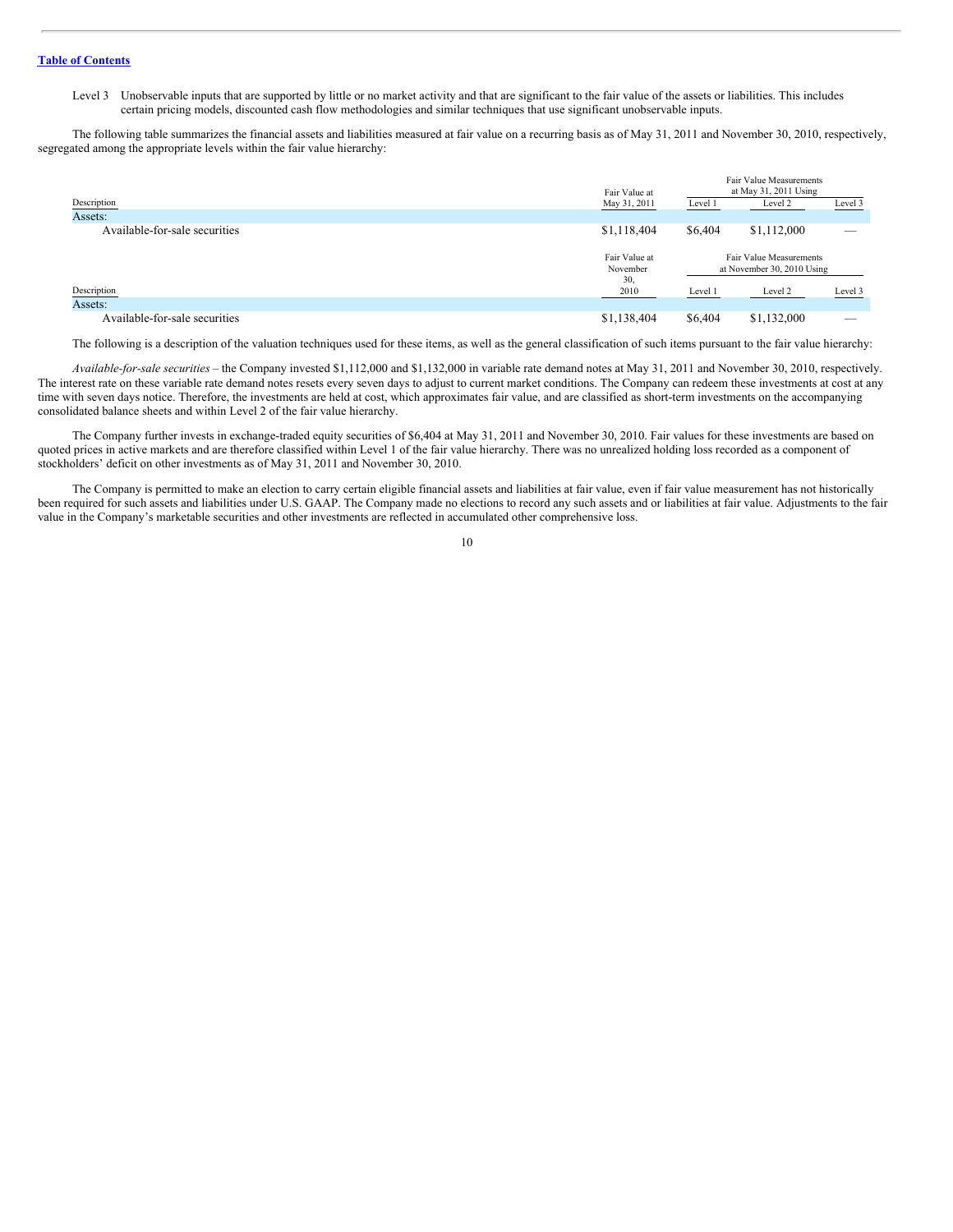#### **Product Warranty and Cryo-Cell Cares<sup>TM</sup> Program**

In December 2005, the Company began providing its customers enrolled under the new pricing structure with a payment warranty under which the Company agrees to pay \$50,000 to its client if the U-Cord® product retrieved is used for a stem cell transplant for the donor or an immediate family member and fails to engraft, subject to various restrictions. Additionally, under the Cryo-Cell CaresTM program the Company will pay \$10,000 to the client to offset personal expenses if the U-Cord® product is used for bone marrow reconstitution in a myeloblative transplant procedure. The product warranty and the Cryo-Cell Cares program is available to the clients who enroll under this structure for as long as the specimen is stored with the Company. The Company has not experienced any claims under the warranty program nor has it incurred costs related to these warranties. The Company does not maintain insurance for this warranty program and therefore; maintains reserves to cover the estimated potential liabilities. The Company's reserve balance is based on the \$50,000 maximum payment and the \$10,000 maximum expense reimbursement multiplied by formulas to determine the projected number of units requiring a payout. The Company determined the estimated expected usage and engraftment failure rates based on an analysis of the historical usage and failure rates and the historical usage and failure rates in other private and public cord blood banks based on published data. The Company's estimates of expected usage and engraftment failure could change as a result of changes in actual usage rates or failure rates and such changes would require an adjustment to the established reserves. The historical usage and failure rates have been very low and a small increase in the number of transplants or engraftment failures could cause a significant increase in the estimated rates used in determining the reserve. In addition, the reserve will increase as additional U-Cord® specimens are stored which are subject to the warranty. As of May 31, 2011 and November 30, 2010 the Company recorded reserves under these programs in the amounts of \$12,636 and \$11,732, respectively, which are included in accrued expenses in the accompanying consolidated balance sheets.

#### **Recently Issued Accounting Pronouncements**

In May 2011, the FASB issued ASU No. 2011-04, Fair Value Measurement (Topic 820) — Amendments to Achieve Common Fair Value Measurement and Disclosure Requirements in U.S. GAAP and IFRSs ("ASU 2011-04"), which clarifies the wording and disclosures required in Accounting Standards Codification ("ASC") Topic 820, Fair Value Measurement ("ASC 820"), to converge with those used (to be used) in International Financial Reporting Standards ("IFRS"). The update explains how to measure and disclose fair value under ASC 820. However, the FASB does not expect the changes in this standards update to alter the current application of the requirements in ASC 820. The provisions of ASU 2011-04 are effective for public entities prospectively for interim and annual periods beginning after December 15, 2011. Early adoption is prohibited. Therefore, ASU 2011-04 is effective for the Company during the second quarter of fiscal 2012. The Company does not expect ASU 2011-04 to have a material effect on the Company's results of operations, financial condition, and cash flows.

#### **Note 2 – Net Income per Common Share**

The following table sets forth the calculation of basic and diluted net income per common share:

|                                                                |              | Three Months Ended |              | <b>Six Months Ended</b> |  |
|----------------------------------------------------------------|--------------|--------------------|--------------|-------------------------|--|
|                                                                | May 31, 2011 | May 31, 2010       | May 31, 2011 | May 31, 2010            |  |
| Numerator:                                                     |              |                    |              |                         |  |
| Net Income                                                     | 177,429      | 387,740            | 410,848      | 758,344                 |  |
| Denominator:                                                   |              |                    |              |                         |  |
| Weighted-average shares outstanding-basic                      | 11,754,286   | 11,752,574         | 11,753,006   | 11,752,574              |  |
| Dilutive common shares issuable upon exercise of stock options | 270,867      | 41,437             | 243,311      | 55,267                  |  |
| Weighted-average shares-diluted                                | 12,025,153   | 11,794,011         | 11,996,317   | 11,807,841              |  |
| Net income per common share:                                   |              |                    |              |                         |  |
| Basic                                                          | .02          | .03                | .03          | .06                     |  |
| Diluted                                                        | .01          | .03                | .03          | .06                     |  |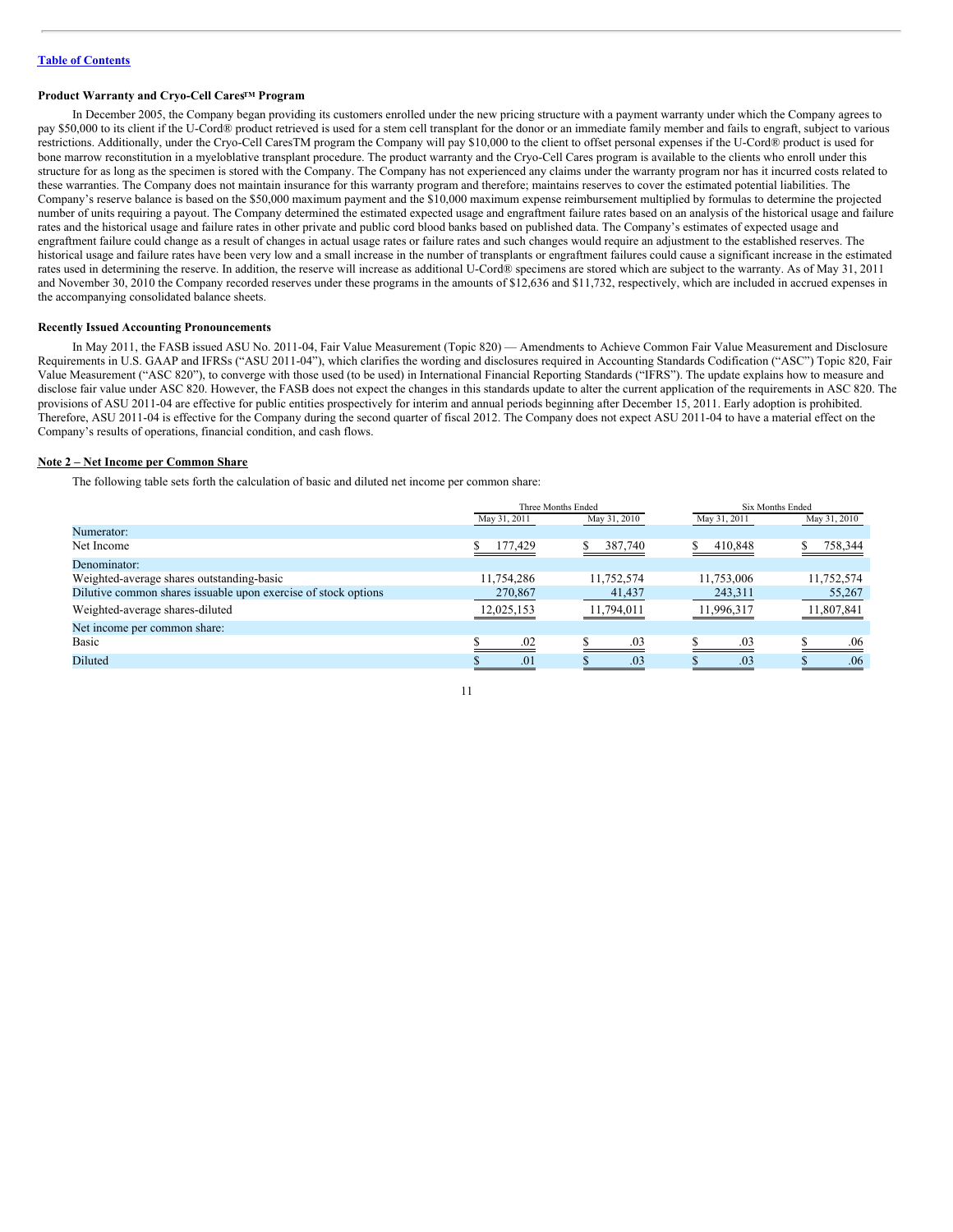The Company excluded the effect of 169,887 and 1,042,360 outstanding stock options for the three months ended May 31, 2011 and May 31, 2010, respectively, from the computation of diluted earnings per share, as the effect of potentially dilutive shares would be anti-dilutive. The Company excluded the effect of 177,387 and 982,360 outstanding stock options for the six months ended May 31, 2011 and May 31, 2010, respectively, from the computation of diluted earnings per share, as the effect of potentially dilutive shares would be anti-dilutive.

# **Note 3 - Investment in Saneron CCEL Therapeutics, Inc. ("Saneron")**

As of May 31, 2011 and November 30, 2010, the Company had an ownership interest of approximately 35% in Saneron, which is accounted for under the equity method of accounting. During 2006, the Company ceased recording its share of Saneron's losses once the investment balance was written down to the total amount of goodwill, as goodwill should not be amortized. As of May 31, 2011 and November 30, 2010, the net Saneron investment, which represents goodwill, is reflected on the consolidated balance sheets at \$684,000. During the period ended May 31, 2011 and November 30, 2010, management reviewed the Saneron investment to determine if there were any indicators that would imply that the investment was impaired. Based on management's review, there were no indicators of other than temporary impairment and therefore; goodwill was not impaired as of May 31, 2011 and November 30, 2010.

For the three and six months ended May 31, 2011, the Company recorded equity in losses of Saneron operations of approximately \$28,000 and \$56,000, respectively, related to certain stock and warrant awards in the Company's common stock that were granted by Saneron at below fair value to certain employees, consultants and members of Saneron management who represent owners of Saneron and serve on its board of directors. For the three and six months ended May 31, 2010, the Company recorded equity in losses of Saneron operations of approximately \$17,000 and \$34,000, respectively, related to certain stock and warrant awards in the Company's common stock that were granted by Saneron at below fair value to certain employees, consultants and members of Saneron management who represent owners of Saneron and serve on its board of directors. The Company will continue to record equity in losses of affiliates related to stock compensation expense as this offsets additional paid-in capital and not the investment balance.

As of May 31, 2011 and November 30, 2010, the Company has classified the Company's portion of the value of Company stock held by Saneron of approximately \$485,000 within stockholders' deficit as treasury stock.

In January 2008, the Company announced that it has formalized a research and development agreement with Saneron to develop regenerative therapies utilizing Cryo-Cell's Célle menstrual stem cell technology. Cryo-Cell and Saneron will collaborate on research in pre-clinical models for certain neurological diseases and disorders. Under terms of the agreement, the Company will provide Saneron with menstrual stem cells along with proprietary methodology associated with the technology. Saneron will provide study materials and develop research methodology for potential therapeutic applications associated with designated pre-clinical applications. Intellectual property resulting from this research collaboration will be jointly owned by the parties.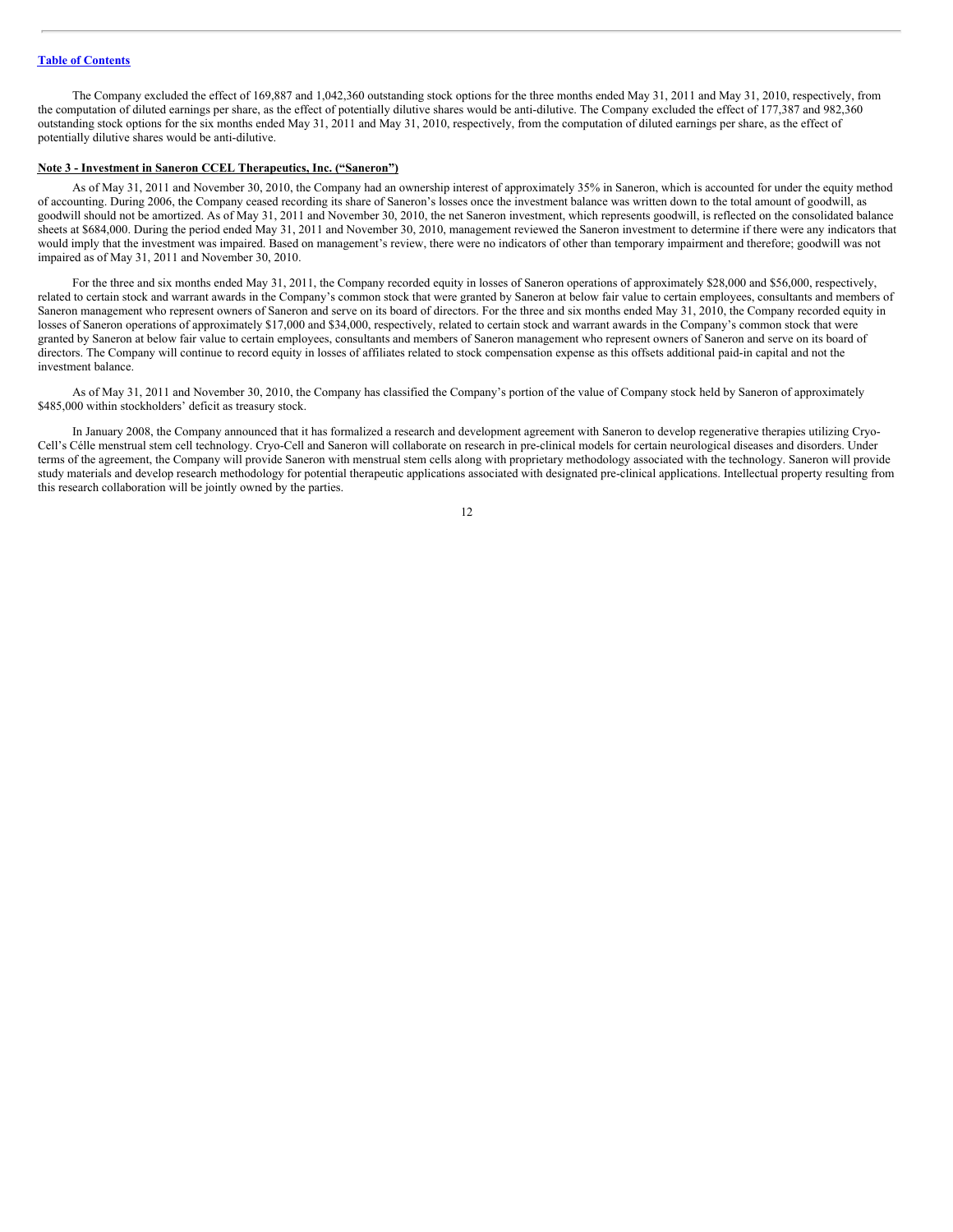# **Note 4 – Stock Options**

The Company maintains the 2000 Stock Incentive Plan ("the Plan") under which it has reserved 2,250,000 shares of the Company's common stock for issuance pursuant to stock options or restricted stock. During 2004, the Plan was amended to allow issuance of options to certain consultants of the Company. Options issued under the Plan have a term ranging from five to seven years from the date of grant and have a vesting period ranging from immediately upon issuance to three years from the date of grant. The options are exercisable for a period of 90 days after termination. As of May 31, 2011 and November 30, 2010, there were 294,887 and 341,387 shares outstanding under the 2000 plan, respectively. No further options will be issued under the plan.

The Company also maintains the 2006 Stock Incentive Plan (the "2006 Plan") under which it has reserved 1,000,000 shares of the Company's common stock for issuance pursuant to stock options, restricted stock, stock-appreciation rights (commonly referred to as "SARs"), stock awards (i.e. performance shares and performance units). As of May 31, 2011 and November 30, 2010, there were 463,384 and 475,034 shares outstanding under the 2006 plan, respectively. As of May 31, 2011, there were 373,365 shares available for future issuance under the 2006 plan.

The fair value of each option award is estimated on the date of the grant using the Black-Scholes valuation model that uses the assumptions noted in the following table. Expected volatility is based on the historical volatility of the Company's stock over the most recent period commensurate with the expected life of the Company's stock options. The Company uses historical data to estimate option exercise and employee termination within the valuation model. The risk-free rate for periods within the contractual life of the option is based on the U.S. Treasury yield curve in effect at the time of grant. The expected term of options granted is calculated, in accordance with the "simplified method" for "plain vanilla" stock options allowed under GAAP. Expected dividends is based on the historical trend of the Company not issuing dividends.

Variables used to determine the fair value of the options granted for the three and six months ended May 31, 2011 and May 31, 2010 are as follows:

|                          |              | Three Months Ended |              | Six Months Ended |
|--------------------------|--------------|--------------------|--------------|------------------|
|                          | May 31, 2011 | May 31, 2010       | May 31, 2011 | May 31, 2010     |
| Weighted average values: |              |                    |              |                  |
| Expected dividends       | $0\%$        | $0\%$              | $0\%$        | $0\%$            |
| Expected volatility      | 108.44%      | 99.41%             | 100.34%      | 99.76%           |
| Risk free interest rate  | 2.12%        | 2.43%              | 2.39%        | 2.36%            |
| Expected life            | 5 years      | 5 years            | 5 years      | 5 years          |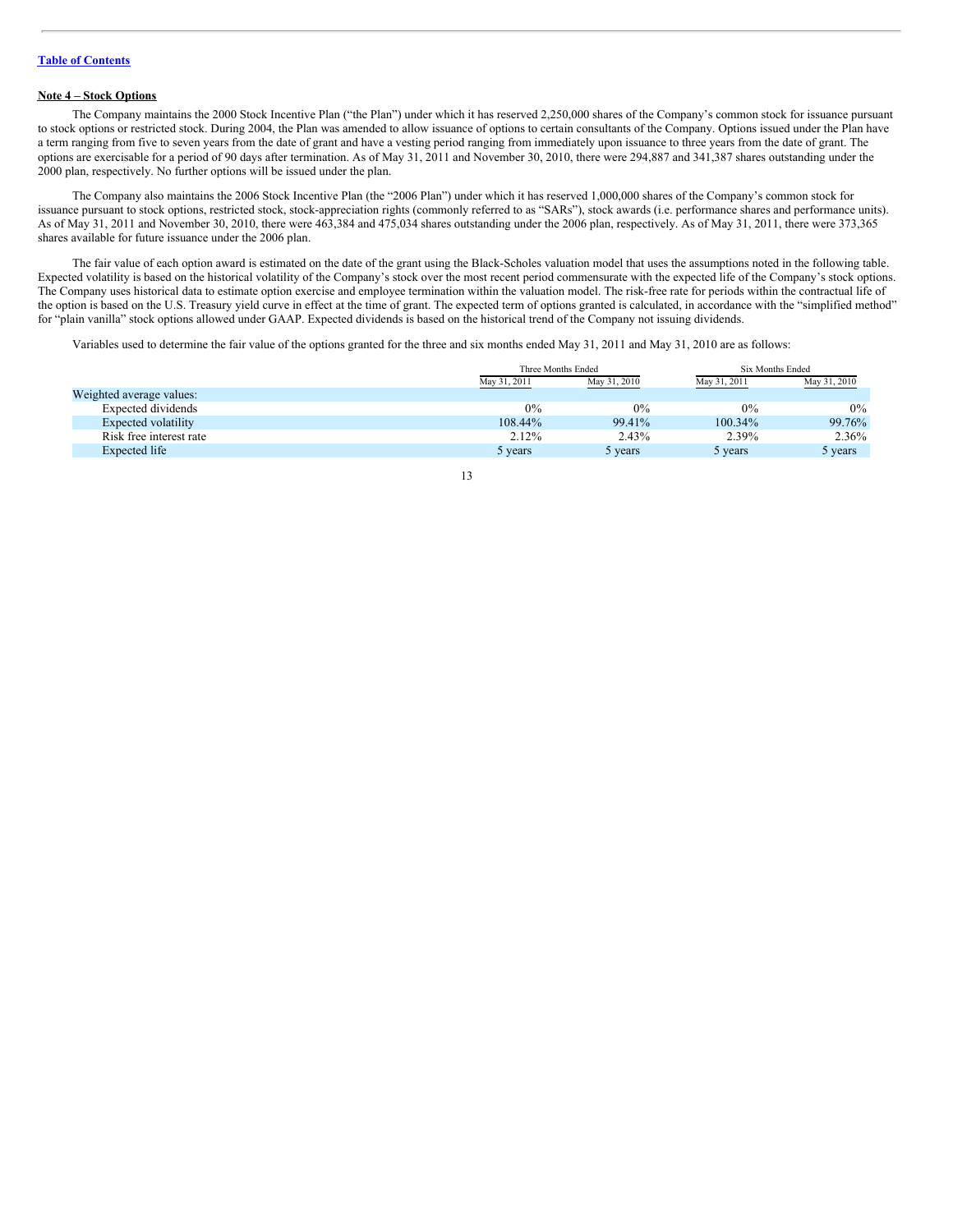Stock option activity for the six months ended May 31, 2011, was as follows:

|                                  | Shares    | Weighted<br>Average<br>Exercise<br>Price | Weighted<br>Average<br>Remaining<br>Contractual<br>Term (Years) | Aggregate<br>Intrinsic<br>Value |
|----------------------------------|-----------|------------------------------------------|-----------------------------------------------------------------|---------------------------------|
| Outstanding at November 30, 2010 | 816,421   | \$1.87                                   | 4.67                                                            | \$471,109                       |
| Granted                          | 50,000    | 1.76                                     |                                                                 | 95,575<br>S                     |
| Exercised                        | (3,751)   | 1.46                                     |                                                                 | 5,030                           |
| Expired/forfeited                | (104,399) | 1.72                                     |                                                                 | S<br>203,321                    |
| Outstanding at May 31, 2011      | 758,271   | \$1.89                                   | 4.36                                                            | \$1,349,867                     |
| Exercisable at May 31, 2011      | 494,388   | \$2.02                                   | 3.66                                                            | 813,275<br>S.                   |

The weighted average grant date fair value of options granted during the six months ended May 31, 2011 and May 31, 2010 was \$1.21 and \$1.09, respectively.

The aggregate intrinsic value represents the total value of the difference between the Company's closing stock price on the last trading day of the period and the exercise price of the options, multiplied by the number of in-the-money stock options that would have been received by the option holders had all option holders exercised their options on May 31, 2011. The intrinsic value of the Company's stock options changes based on the closing price of the Company's stock.

There were 3,751 options exercised during the six months ended May 31, 2011. There were no options exercised during the six months ended May 31, 2010.

Significant option groups outstanding and exercisable at May 31, 2011 and related price and contractual life information are as follows:

|                          |             | Outstanding                                                     |    |                                              | Exercisable |    |                                              |
|--------------------------|-------------|-----------------------------------------------------------------|----|----------------------------------------------|-------------|----|----------------------------------------------|
| Range of Exercise Prices | Outstanding | Weighted<br>Average<br>Remaining<br>Contractual<br>Life (Years) |    | Weighted<br>Average<br><b>Exercise Price</b> | Outstanding |    | Weighted<br>Average<br><b>Exercise Price</b> |
| \$0.42 to \$1.00         | 137,500     | 5.09                                                            | \$ | 0.85                                         | 123,329     | \$ | 0.84                                         |
| \$1.01 to \$2.00         | 380,884     | 5.21                                                            |    | 1.57                                         | 164,504     |    | 1.55                                         |
| \$2.01 to \$3.00         | 72,500      | 4.22                                                            | ъ  | 2.22                                         | 41,668      | \$ | 2.18                                         |
| \$3.01 to \$4.00         | 167,387     | 1.90                                                            |    | 3.34                                         | 164,887     | S  | 3.34                                         |
|                          | 758,271     | 4.36                                                            |    | 1.89                                         | 494,388     |    | 2.02                                         |

A summary of the status of the Company's non-vested shares as of May 31, 2011, and changes during the six months ended May 31, 2011, is presented below:

|                                 | <b>Shares</b> | <b>Weighted Average</b><br><b>Grant-Date</b><br><b>Fair Value</b> |
|---------------------------------|---------------|-------------------------------------------------------------------|
| Non-vested at November 30, 2010 | 381,967       | 1.11                                                              |
| Granted                         | 50,000        | 1.21                                                              |
| Vested                          | (116, 346)    | 0.82                                                              |
| Forfeited                       | (51, 738)     | 1.14                                                              |
| Non-vested at May 31, 2011      | 263,883       | 1.25                                                              |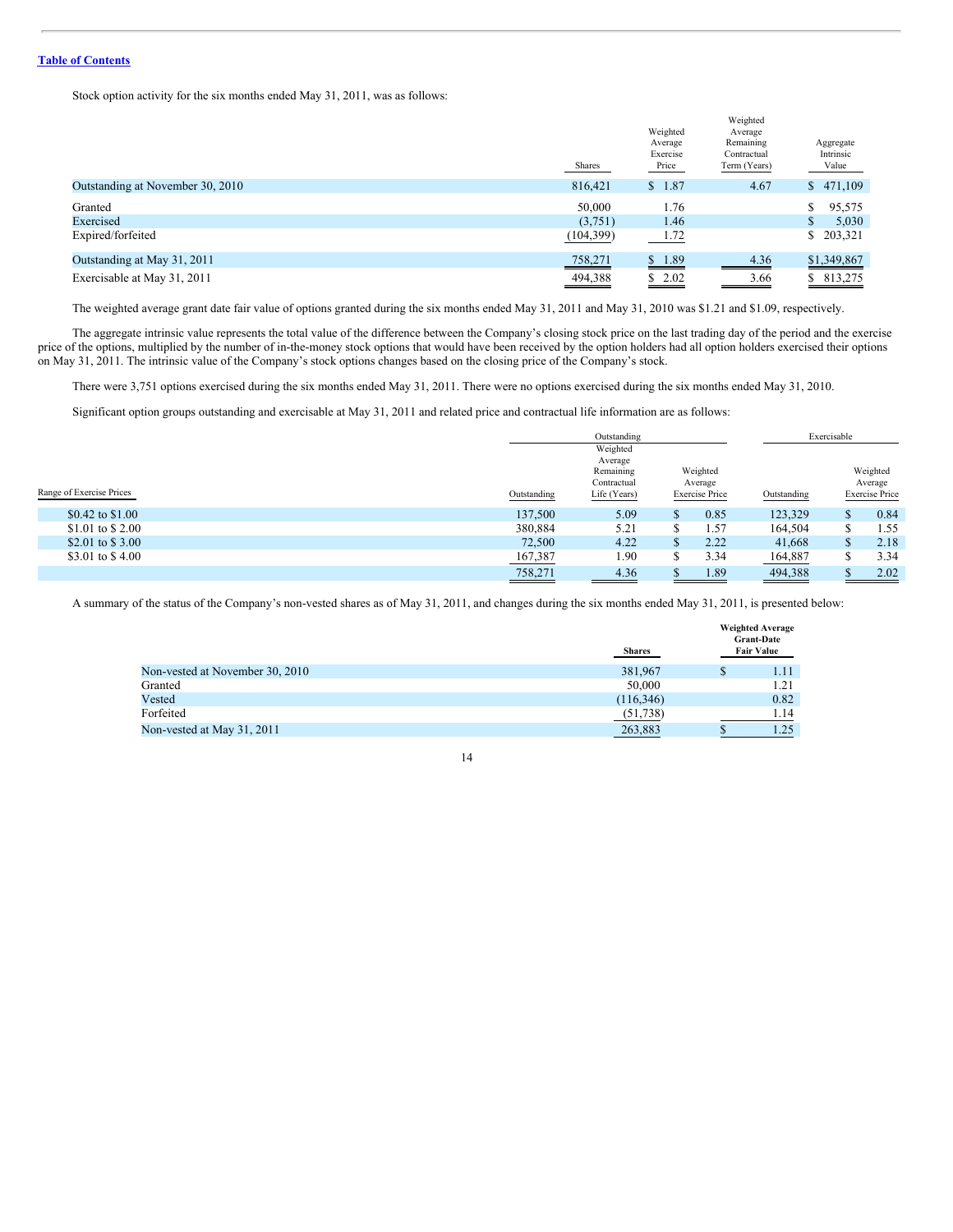As of May 31, 2011, there was approximately \$117,000 of total unrecognized compensation cost related to non-vested share-based compensation arrangements granted under the Plan. The cost is expected to be recognized over a weighted-average period of 1.8 years as of May 31, 2011. The total fair value of shares vested during the six months ended May 31, 2011 was approximately \$95,600.

#### **Note 5 – License Agreements**

#### **Cryo-Cell De Mexico**

In June 2001, the Company entered into an agreement with Cryo-Cell de Mexico, as amended in October 2001, February 2007 and October 2009, for the exclusive license to market the Company's U-Cord® program. The license allows Cryo-Cell de Mexico to directly market and sub-license the U-Cord® program throughout Mexico, Central America and Ecuador. The Company receives royalty fees ranging from \$35 to \$75 per specimen, depending on the then current pricing structure in effect for U-Cord ®collection, processing and testing fees in Mexico. The Company also receives royalties on storage revenues based on a percentage of the amount received by Cryo-Cell de Mexico. The total royalty payments per the revised 2007 agreement are capped at \$1 million annually and \$10 million cumulatively dating back to October 15, 2001. The Company does not anticipate reaching the cumulative maximum royalty payments for a number of years.

The Company recorded royalties and sub-license fees from Cryo-Cell de Mexico in the amount of approximately \$98,000 and \$214,000 for the three months ended May 31, 2011 and 2010, respectively, and this is reflected in licensee income in the accompanying consolidated statements of income. The Company recorded royalties and sub-license fees from Cryo-Cell de Mexico in the amount of approximately \$275,000 and \$426,000 for the six months ended May 31, 2011 and 2010, respectively, and this is reflected in licensee income in the accompanying consolidated statements of income. In addition, the Company processes and stores specimens sent from sub-licensees in Central America, Ecuador, and to a lesser extent Mexico ("sublicensees"). Under the revised agreement effective October 2009, the sublicensees terminated the rights and obligations of their agreements with Cryo-Cell de Mexico and entered into separate storage services and license agreements with the Company for the exclusive license to market the Company's U-Cord program. Processing and storage revenues from specimens originating in these territories and stored at the Company's facility in Oldsmar, Florida totaled \$235,000 and \$182,000 for the three months ended May 31, 2011 and 2010 and are reflected in processing and storage fees in the accompanying consolidated statements of income. Processing and storage revenues from specimens originating in these territories and stored at the Company's facility in Oldsmar, Florida totaled \$465,000 and \$366,000 for the six months ended May 31, 2011 and 2010 and are reflected in processing and storage fees in the accompanying consolidated statements of income. See Note 6 for additional information regarding our relationship with Cryo-Cell de Mexico.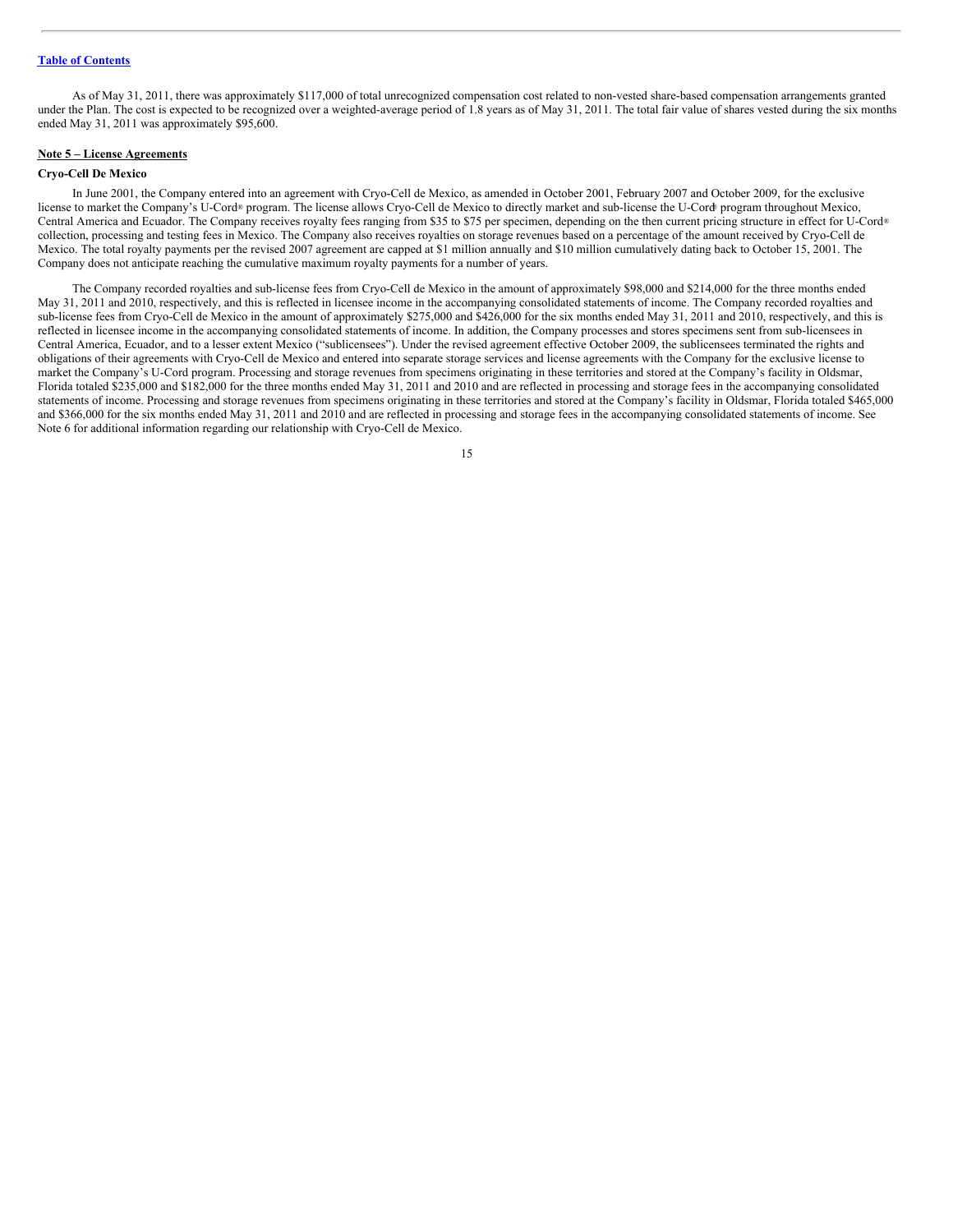### **Asia Cryo-Cell Private Limited**

On March 17, 2008, the Company entered into a definitive License and Royalty Agreement with LifeCell International Private Ltd. to establish and market its Cell&<sup>1</sup> preservation program in India and optionally, into the countries of Bangladesh, Nepal, Pakistan and Sri Lanka. The non-refundable up-front license fee of \$250,000, before taxes, is payable by Asia Cryo-Cell Private Limited ("ACCPL") in installments. These installment payments, which totaled \$216,000, net of foreign income taxes were received during fiscal 2008 and 2009. In consideration for the up-front license fee, the Company licensed its technology, know-how and quality systems to ACCPL. In addition, the Company receives royalty fees of 8% of the CéllesM collection and processing revenues generated by ACCPL up to 10,000 specimens. The Company also receives royalty fees of 8% on storage revenues up to 10,000 specimens. Once ACCPL has processed 10,000 specimens, the parties have agreed to renegotiate the royalty fee on collection, processing and storage revenues.

On June 27, 2009, the Company amended the original definitive License and Royalty agreement with ACCPL dated July 14, 2004 and further amended the agreement on January 7, 2010. The amendments expanded the licensed territory to include Bangladesh, Nepal, Sri Lanka, Bhutan, Maldives, Oman, Saudi Arabia and the United Arab Emirates. There are no incremental license fees associated with the expanded licensed territory.

The Company recorded royalties and sub-license fees from ACCPL in the amount of approximately \$141,000 and \$113,000 for the three months ended May 31, 2011 and 2010, respectively, and this is reflected in licensee income in the accompanying consolidated statements of income. The Company recorded royalties and sub-license fees from ACCPL in the amount of approximately \$282,000 and \$193,000 for the six months ended May 31, 2011 and 2010, respectively, and this is reflected in licensee income in the accompanying consolidated statements of income.

#### **Venezuela**

On February 20, 2008, the Company entered into an agreement with Cryo-Cell de Venezuela for storage services and the exclusive license to market the Company's U-Cord program. The agreement was amended on August 29, 2008. The license allows Cryo-Cell de Venezuela to directly market the U-Cord program throughout Venezuela and to collect and ship the specimens to the Company's facility in Oldsmar, Florida for which the Company receives a fee for processing and storage of the specimens. The initial up-front non-refundable storage services and license fee is \$200,000 and was received during fiscal 2008 and 2009. Processing and storage revenue totaled approximately \$86,000 and \$82,000 for the three months ended May 31, 2011 and 2010, respectively, and is reflected in processing and storage fees in the Company's consolidated statements of income. Processing and storage revenue totaled approximately \$161,000 and \$177,000 for the six months ended May 31, 2011 and 2010, respectively, and is reflected in processing and storage fees in the Company's consolidated statements of income.

On February 22, 2010 (the "Effective Date"), the agreement was amended extending the territory to include Peru, Chile and Colombia to directly market the U-Cord program throughout Peru, Chile and Colombia and to collect and ship the specimens to the Company's facility in Oldsmar, Florida for which the Company will receive a fee for processing and storage of the specimens. The initial up-front non-refundable storage and license fee is \$450,000. The Company received the first installment of \$125,000 during the first quarter of 2010 which is reflected in licensee income in the accompanying consolidated statements of income. The second installment of \$150,000 is due 18 months from the Effective Date of the amendment and the final installment of \$175,000 is due 30 months from the Effective Date.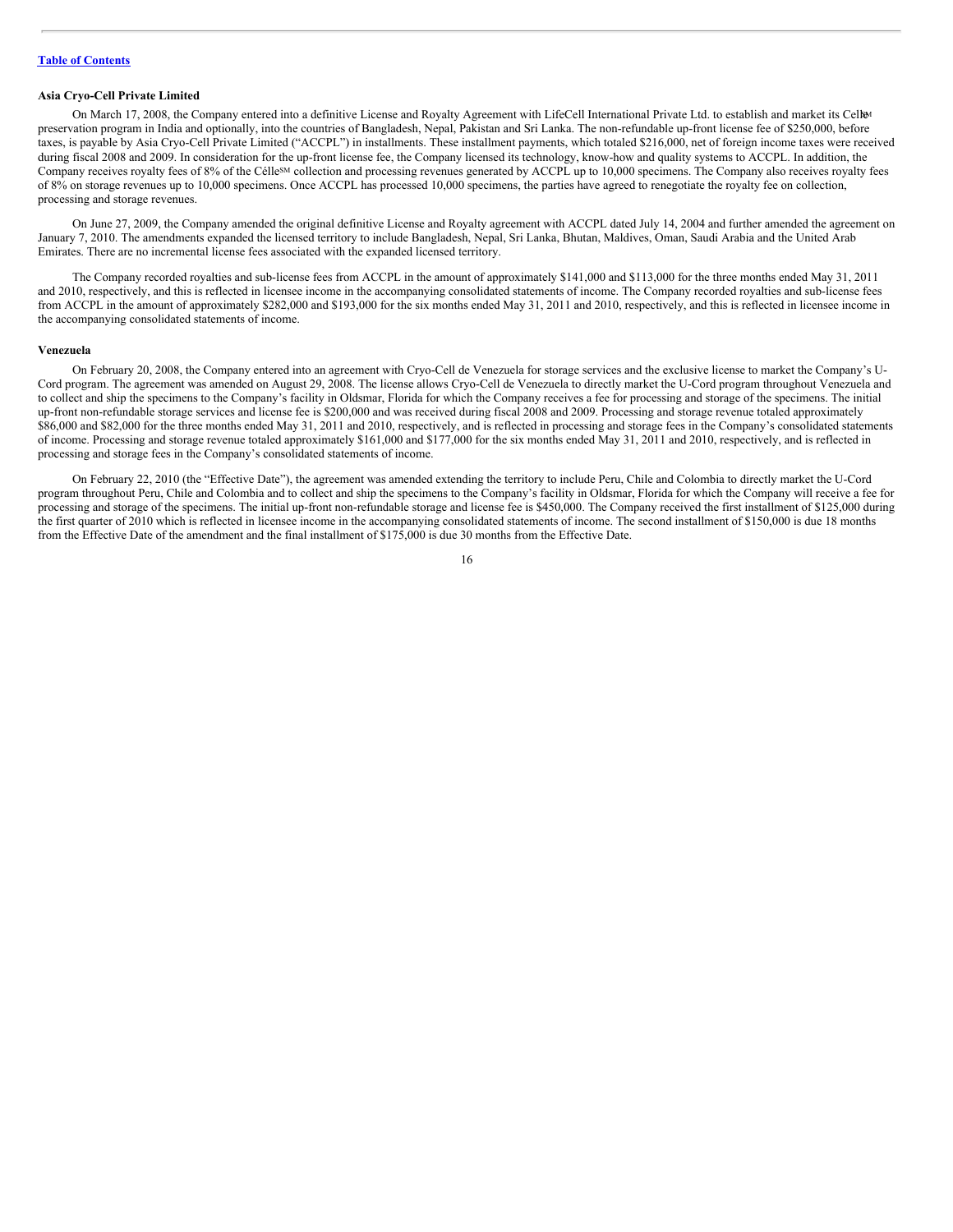#### **China**

On July 8, 2009, the Company entered into a license agreement with S-Evans Biosciences, Inc. ("SEB") to establish and market its C'ell&M preservation program in mainland China. The agreement also allows SEB to conduct research studies using Cryo-Cell's proprietary C'elle menstrual stem technology to identify future potential therapeutic applications. The Company will receive royalty fees of 15% of the C'elle collection and processing revenues generated by SEB. The Company will also receive royalty fees of 15% on storage revenues. In consideration for the royalties, the Company licensed its technology, know-how and quality systems to SEB. The Company recorded royalties in the amount of \$50,000 and \$0 for the three and six months ended May 31, 2011 and 2010, respectively, and this is reflected in licensee income in the accompanying consolidated statements of income.

#### **Germany**

On October 1, 2009, the Company entered into a License Agreement with Innovative Medical Solutions SRL ("IMS") to establish and market the Company's U-Cord business in Germany with the option to expand the licensed territory to include Italy, Spain and France. IMS was to pay the Company an annual fee of \$20,000 per year on the anniversary of the effective date for the term of the contract. The initial term of the agreement was ten years and may have been extended in five year increments by mutual agreement of the parties. The Company would have also received royalties of 12% of the U-Cord collection and processing revenues generated by IMS. The Company was also to receive royalty fees of 14%—18% on storage revenues. In consideration for the annual fee, the Company licensed its technology, know-how and quality systems to IMS. The Company did not earn any license fees or royalties in the first six months of fiscal 2011 or fiscal 2010. During Q2 2011, IMS advised the Company that IMS will not market the Company's U-Cord program because, according to IMS, IMS does not have the regulatory authority of the European Union to do so. The Company agreed to terminate the agreement, but IMS is to pay the Company the first payment of \$20,000 in installments over a five month period.

On October 1, 2009, the Company entered into a license agreement with IMS to establish and market the Company's Célle<sup>M</sup> preservation program in Germany with an option to expand the licensed territory to include Italy, Spain and France. IMS is to pay the Company an annual fee of \$30,000 per year on the anniversary of the effective date for the term of the contract. The initial term of the agreement was ten years and may have been extended in five year increments by mutual agreement of the parties. The Company was to receive royalties of 18% - 22% of the Célle<sup>SM</sup> collection and processing revenues generated by IMS. The Company would have also received royalty fees of 20% - 24% on storage revenues. In consideration for the annual fee, the Company licensed its technology, know-how and quality systems to IMS. The Company did not earn any license fees or royalties in the first six months of fiscal 2011 or fiscal 2010. During Q2 2011, IMS advised the Company that IMS will not market the Company's Celle program. The Company agreed to terminate the agreement, but IMS is to pay the Company the first payment of \$30,000 in installments over a five month period. Through May 31, 2011, the Company received \$10,000 and this is reflected in licensee income for the six months ended May 31, 2011 in the accompanying consolidated statements of income.

#### **Nicaragua**

On January 11, 2010, the Company entered into a storage services and license agreement with Innovagen, S.A. ("Innovagen") for storage services and the exclusive license to market the Company's U-Cord program. The license allows Innovagen to directly market the U-Cord program throughout Nicaragua and to collect and ship the specimens to the Company's facility in Oldsmar, Florida for which the Company receives a fee for processing and storage of the specimens. The initial up-front storage services and non-refundable license fee is \$60,000 which is to be paid in three installments over the next two years. During the first quarter of fiscal 2010, the Company received the first installment payment of \$10,000. The second installment payment of \$25,000 is due on the anniversary of the effective date of which \$5,000 and \$10,000 were received in advance during the third and fourth quarters of fiscal 2010, respectively. The remaining amount due of \$10,000 was received in \$5,000 installments during the quarters ended February 28, 2011 and May 31, 2011, respectively. These payments are reflected in licensee income in the accompanying consolidated statements of income. The license fee is non-refundable.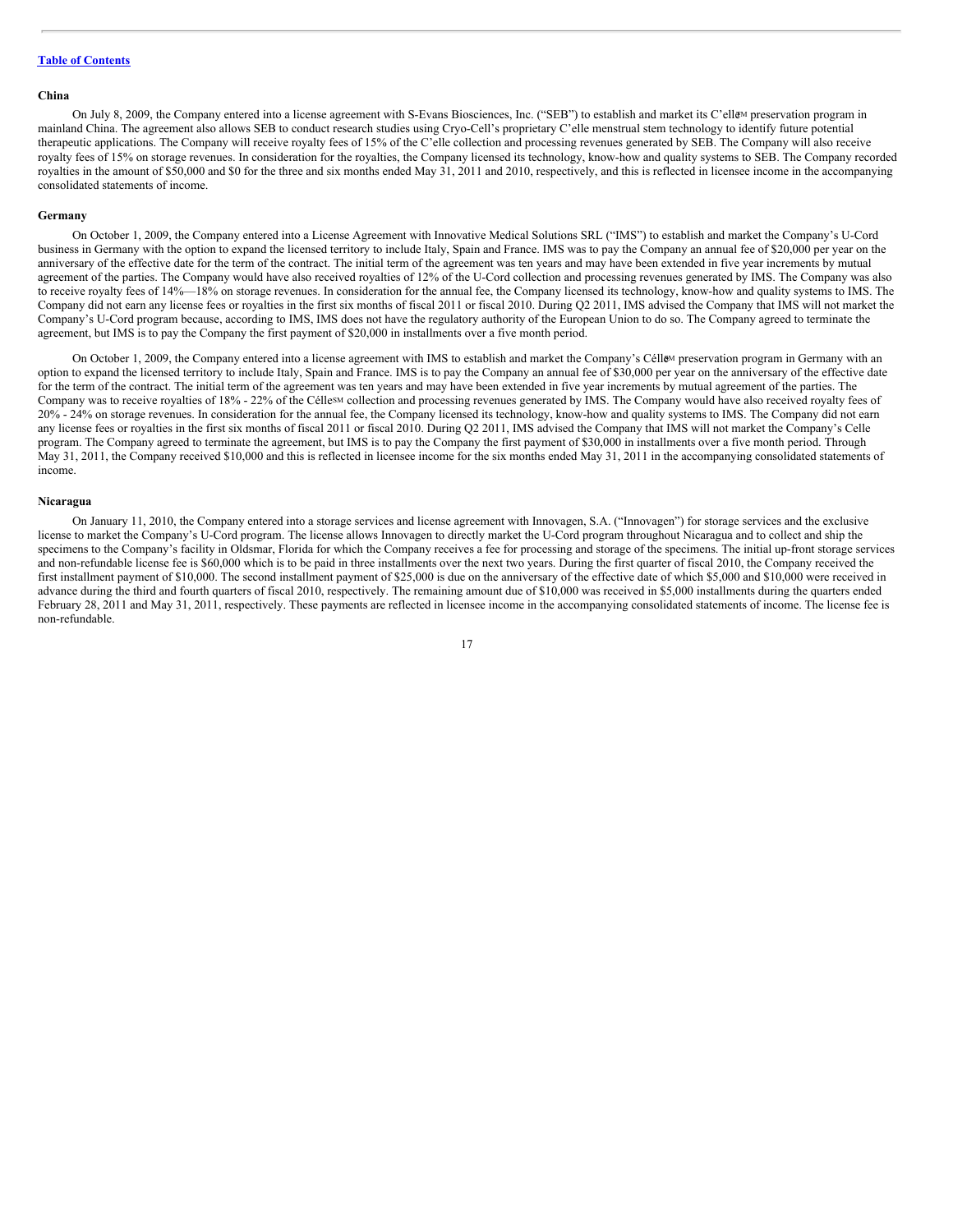#### **Pakistan**

On January 27, 2010, the Company entered into a storage services and license agreement with Cryo-Cell Pakistan (Pvt.) Limited ("Pakistan"), for storage services and the exclusive license to market the Company's U-Cord program. The license allows Pakistan to directly market the U-Cord program throughout Pakistan and to collect and ship the specimens to the Company's facility in Oldsmar, Florida for which the Company receives a fee for processing and storage of the specimens. The initial up-front storage services and license fee is \$100,000 and is non-refundable. The Company received the first installment payment of \$20,000 during the first quarter of fiscal 2010 and this is reflected in licensee income in the accompanying consolidated statements of income. The second installment was payable during the first quarter of fiscal 2011 and as of May 31, 2011 has not been received by the Company therefore; licensee income was not recorded. The third and fourth installments are payable during the first quarter of fiscal 2011 and 2012, respectively.

#### **Curacao**

On November 18, 2010, the Company entered into a storage services and license agreement with Link-Cell N.V. ("Curacao"), for storage services and the exclusive license to market the Company's U-Cord program in Curacao, Bonaire, St. Maarten, Aruba and Suriname. The license allows Curacao to directly market the U-Cord program throughout Curacao, Bonaire, St. Maarten, Aruba and Suriname and to collect and ship the specimens to the Company's facility in Oldsmar, Florida for which the Company receives a fee for processing and storage of the specimens. The initial up-front storage services and license fee is \$40,000. The Company received the first installment payment of \$5,000 during the fourth quarter of fiscal 2010. The next three installments are payable in the fourth quarter of fiscal 2011, 2012 and 2013, respectively.

#### **Costa Rica**

On June 14, 2011, the Company entered into a storage services and license agreement with Stem Cells Costa Rica SA ("Costa Rica") for storage services and the exclusive license to market the Company's U-Cord program in Costa Rica. The license allows Costa Rica to directly market the U-Cord program throughout Costa Rica and to collect and ship the specimens to the Company's facility in Oldsmar, Florida for which the Company receives a fee for processing and storage of the specimens. The initial upfront storage services and license fee is \$80,000. The Company received the first installment of \$16,000 in June 2011. The next two installments are payable in the third quarter of fiscal 2012 and 2013, respectively. The final installment is due during the first quarter of 2014.

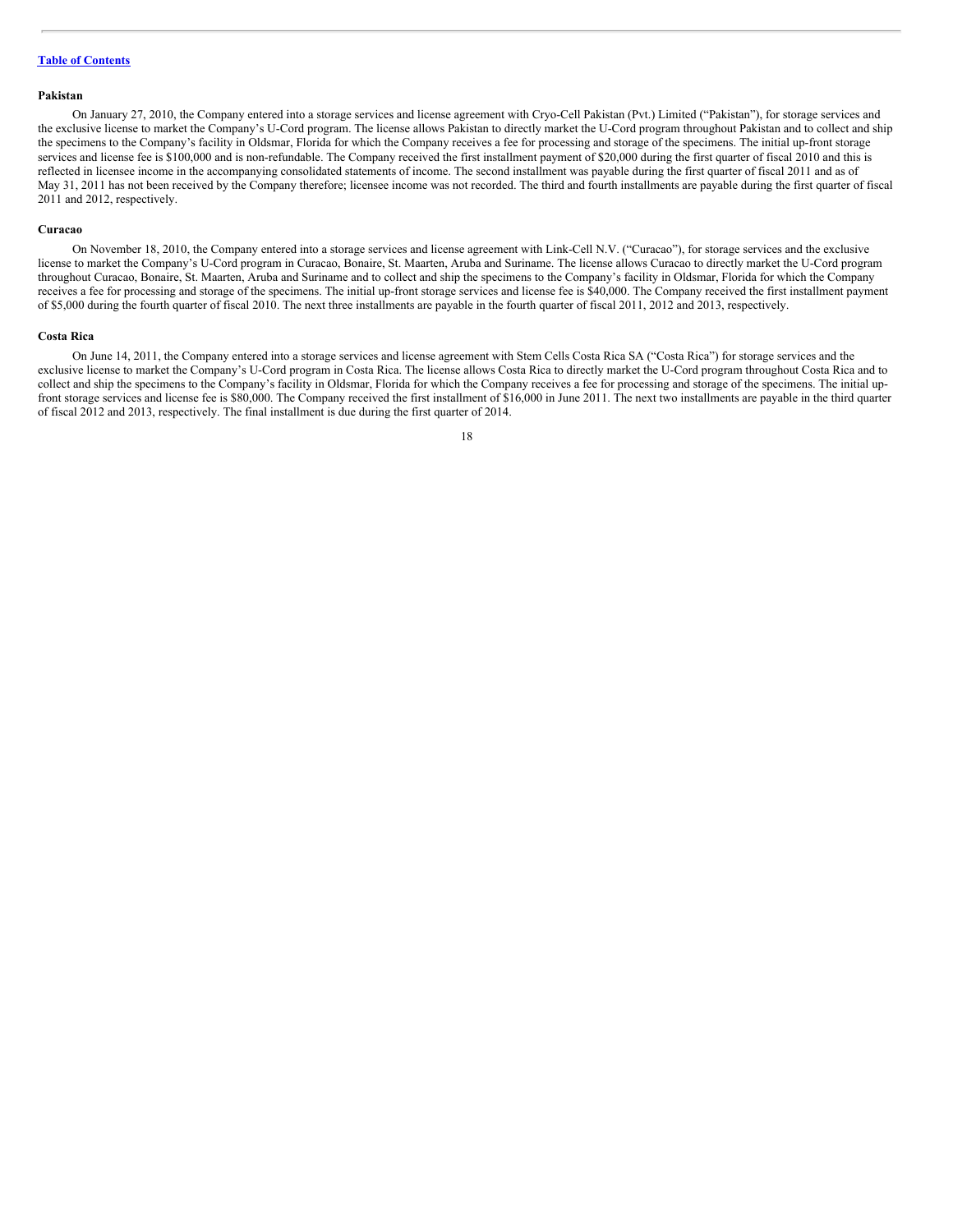## **Note 6– Legal Proceedings**

On December 16, 2010, the Company filed an action in the Circuit Court in Pinellas County, Florida against Cord Blood America, Inc. ("CBAI") seeking an injunction against consummation of the proposed acquisition by CBAI of the assets of Cryo-Cell de Mexico, S.A. de C.V. ("CCMEX"), the Company's exclusive licensee in Mexico. The action is docketed at Civil No. 10-17412-CI-20. The Company believes that the proposed acquisition would violate its License Agreement with CCMEX. CBAI announced on December 8, 2010 that it had entered into a letter of intent for the proposed acquisition with CCMEX on December 3, 2010.

The Company also filed a motion for a temporary injunction. CBAI filed a motion to dismiss on the ground that CCMEX was an indispensable party to the action. After a hearing on January 14, 2011, the court granted the motion to dismiss, allowing the Company to join CCMEX to the action, and setting a hearing on February 25, 2011 on the Company's motion for an injunction. On January 20, 2011, the Company filed an amended complaint alleging tortuous interference with a business relationship by CBAI, misappropriation of trade secrets and confidential information in violation of the Florida Uniform Trade Secrets Act by CBAI, dilution of trademark in violation of Florida Statute Section 495.151 by CBAI, common law unfair competition against CBAI, breach of license agreement by CCMEX and unfair and deceptive trade practices in violation of the Florida Unfair and Deceptive Trade Practices Act by CCMEX and CBAI. The amended complaint sought damages against CBAI and CCMEX and injunctive relief. After CCMEX was joined to the action, both defendants filed motions to dismiss, and the injunction hearing has been continued. On March 18, 2011, the court granted the motions to dismiss filed by CBAI and CCMEX. The Company has filed a motion for rehearing, a hearing on which has been scheduled for September 7, 2011. The Company is currently evaluating its legal alternatives and will continue to vigorously enforce its contractual rights.

In addition, from time to time the Company is subject to proceedings, lawsuits, contract disputes and other claims in the normal course of its business. The Company believes that the ultimate resolution of current matters should not have a material adverse effect on the Company's business, consolidated financial position or results of operations. It is possible, however, that there could be an unfavorable ultimate outcome for or resolution which could be material to the Company's results of operations for a particular quarterly reporting period. Litigation is inherently uncertain and there can be no assurance that the Company will prevail. On May 26, 2011, a complaint for monetary damages was served against the Company. The complaint did not specify the amount claimed, other than stating that it is more than \$75,000 which is the jurisdictional amount of the court the complaint was filed in. At this time, it is not possible for the Company to estimate the loss or the range of possible loss, due to the current early stage of the litigation, the meaningful legal uncertainties associated with the claim and the fact that the complaint did not specify the amount of damages sought. No amounts have been accrued as of May 31, 2011. The Company believes it has meritorious defenses to the claims and intends to vigorously defend itself, however, the ultimate resolution of this complaint is uncertain at this time.

#### **Note 7– Retrospective Adoption of New Accounting Principle**

In October 2009, the FASB amended the accounting standards related to revenue recognition for arrangements with multiple deliverables. During the quarter ended February 28, 2011, the Company adopted the new accounting principle on a retrospective basis. The Company believes retrospective adoption provides the most comparable and useful financial information for financial statement users, is more consistent with the information the Company's management uses to evaluate its business, and better reflects the underlying economic performance of the Company. The financial statements and notes to the financial statements presented herein have been adjusted to reflect the retrospective adoption of the new accounting principle. Note 1, "Basis of Presentation" under the subheadings "Retrospective Adoption of New Accounting Principle" and "*Revenue Recognition for Arrangements with Multiple Deliverables*" of this Form 10-Q provide additional information on the Company's change in accounting resulting from the adoption of the new accounting principle and the Company's revenue recognition accounting policy.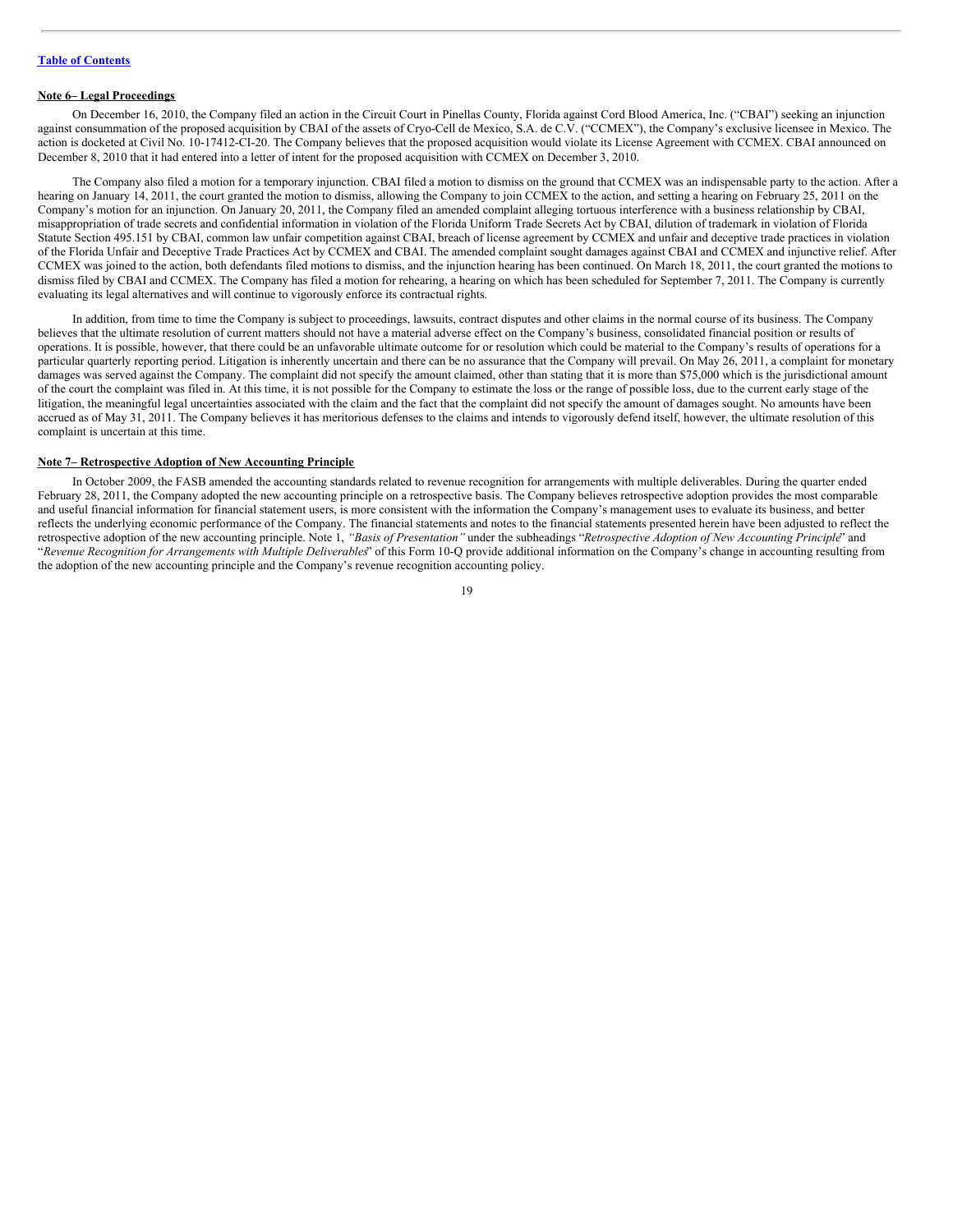The following table presents the effects of the retrospective adoption of the new accounting principle to the Company's previously reported consolidated financial statements:

|                                                                             |    | As Previously  |              |                |
|-----------------------------------------------------------------------------|----|----------------|--------------|----------------|
|                                                                             |    | Reported       |              | As Adjusted    |
| Consolidated Balance Sheet as of November 30, 2010:                         |    |                |              |                |
| Current liabilities – deferred revenue                                      | S. | 5,598,088      | \$           | 5,472,332      |
| Long-term liabilities - deferred revenue                                    |    | \$7,507,437    |              | \$7,015,118    |
| Accumulated deficit                                                         |    | \$(25,898,095) |              | \$(25,280,020) |
| Consolidated Statement of Income for the Three Months Ended May 31, 2010:   |    |                |              |                |
| Processing and storage fees                                                 |    | 3,976,569      | S            | 4,010,579      |
| Total revenue                                                               | \$ | 4,303,327      | \$           | 4,337,337      |
| Operating Income                                                            | \$ | 788,859        | \$           | 822,869        |
| Income before equity in losses of affiliate and income tax expense          | \$ | 408,885        | \$           | 442,895        |
| Income before income tax expense                                            | \$ | 392,053        | \$           | 426,063        |
| Net income                                                                  | \$ | 353,730        | \$           | 387,740        |
| Net income per common share – basic                                         | \$ | 0.03           | \$           | 0.03           |
| Net income per common share - diluted                                       | \$ | 0.03           | $\mathbf S$  | 0.03           |
| Consolidated Statement of Income for the Six Months Ended May 31, 2010:     |    |                |              |                |
| Processing and storage fees                                                 | S. | 7,766,288      | \$           | 7,851,668      |
| Total revenue                                                               |    | 8,540,188      |              | 8,625,568      |
| Operating Income                                                            | \$ | 1,486,286      | $\mathbf{s}$ | 1,571,666      |
| Income before equity in losses of affiliate and income tax expense          | S  | 778,282        | S            | 863,662        |
| Income before income tax expense                                            | \$ | 744,509        | \$           | 829,889        |
| Net income                                                                  | \$ | 672.964        | \$           | 758,344        |
| Net income per common share - basic                                         | \$ | 0.06           | \$           | 0.06           |
| Net income per common share – diluted                                       | Ś  | 0.06           | \$           | 0.06           |
| Consolidated Statement of Cash Flows for the Six Months Ended May 31, 2010: |    |                |              |                |
| Net income                                                                  | \$ | 672,964        | \$           | 758,344        |
| Change in deferred revenue                                                  |    | 164,761        | \$           | 79,381         |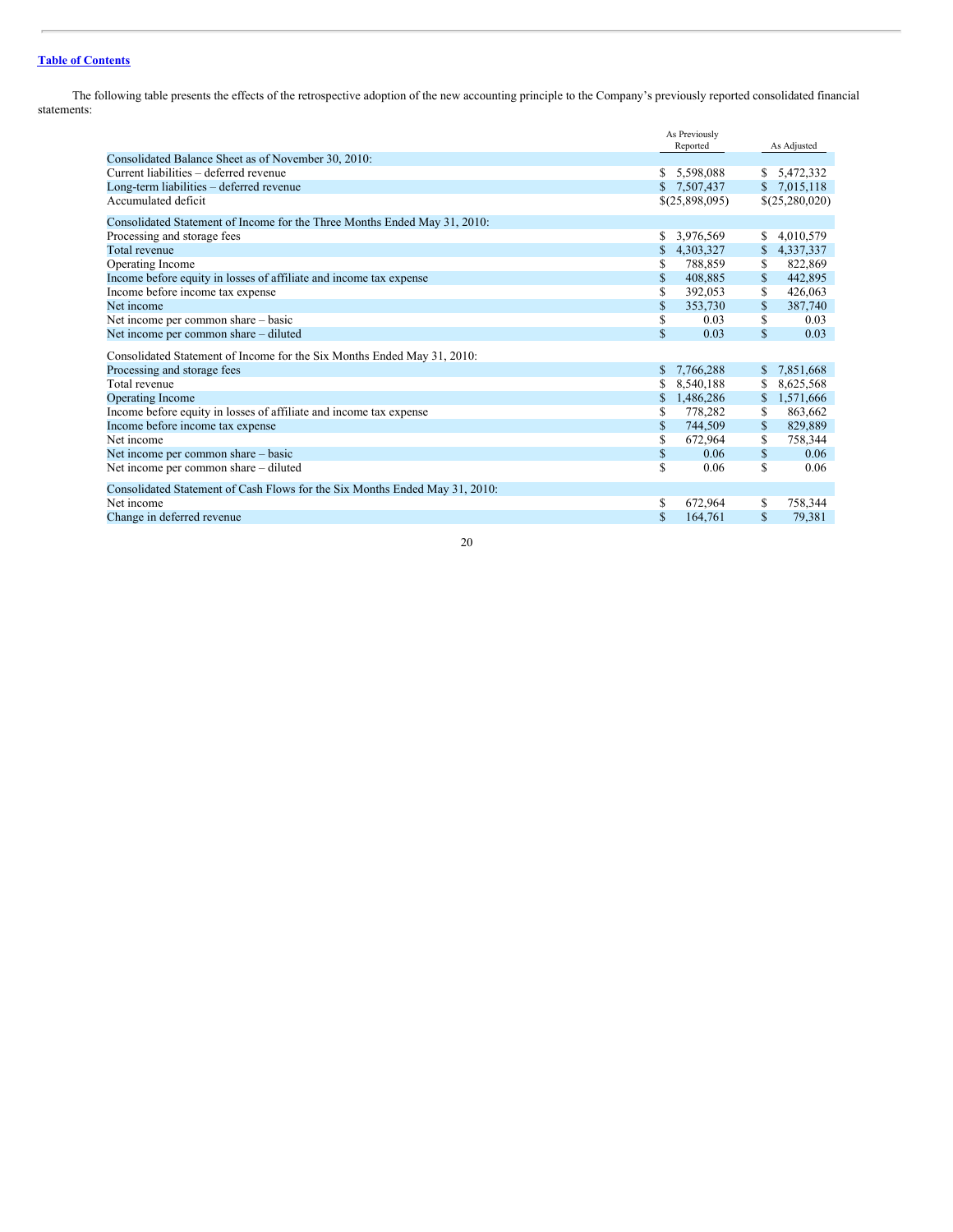# <span id="page-20-0"></span>**Item 2. Management's Discussion and Analysis of Financial Condition and Results of Operations.**

#### **Overview**

The Company is engaged in cellular processing and cryogenic storage, with a current focus on the collection and preservation of umbilical cord (U-Cord®) blood stem cells for family use. The Company's principal sources of revenues are service fees for cord blood processing and preservation for new customers and recurring annual storage fees. The Company currently charges fees to new clients for the collection kit, processing and testing and return medical courier service, with discounts in the case of multiple children from the same family and in other circumstances. The Company currently charges an annual storage fee for new clients; storage fees for existing customers depend on the contracts with such customers. The Company also offers a one-time payment plan. The one-time plan includes the collection kit, processing and testing, return medical courier service and 21 years of pre-paid storage fees. The Company also receives other income from licensing fees and royalties from global affiliates domiciled outside of the United States of America.

In recent years, the Company has expanded its research and development activities to develop technologies related to stem cells harvested from sources beyond umbilical cord blood stem cells. During 2007, much of the Company's research and development activities focused on the development of proprietary technology related to maternal placental stem cells (MPSCs). Also in 2006, the Company discovered novel technology related to menstrual stem cells. In November 2007, the Company announced the commercial launch of CélleSM service related to this patent-pending technology. The Company continues to focus independently-funded research and development activities through a vast network of research collaboration partners.

During the six months ended May 31, 2011, total revenue increased 5% as compared to the same period in 2010. The Company reported net income of approximately \$411,000, or \$.03 per basic common share for the six months ended May 31, 2011 compared to net income of approximately \$758,000 or \$.06 per basic common share for the same period in 2010. The decrease in net income for the six months ended May 31, 2011 principally resulted from a 13% increase in marketing, general and administrative expenses, due mainly to the increase in sales and marketing initiatives, and a 1% increase in cost of sales due primarily to an 11% increase in specimens processed. In addition, research and development expenses were approximately \$116,000 for the six months ended May 31, 2011, an increase of approximately \$54,000 in comparison to the same period in 2010.

As of May 31, 2011, the Company had cash and cash equivalents of \$8,211,021. The Company's cash decreased by approximately \$159,000 during the first six months of fiscal 2011, which was primarily attributable to the purchase of property and equipment, software and the investment in patents and trademarks. This was partially offset by operating cash flow which was primarily attributable to the Company's net income during the first six months of fiscal 2011. As of July 15, 2011, the Company maintains no long-term indebtedness.

The Company retained the investment banking firm Morgan Joseph LLC in August 2010 to assist it in exploring potential strategic acquisitions that would fit within the Company's strategic growth plans. In the event the Company completes any acquisitions in the future it could impact its financial position and future results of operations.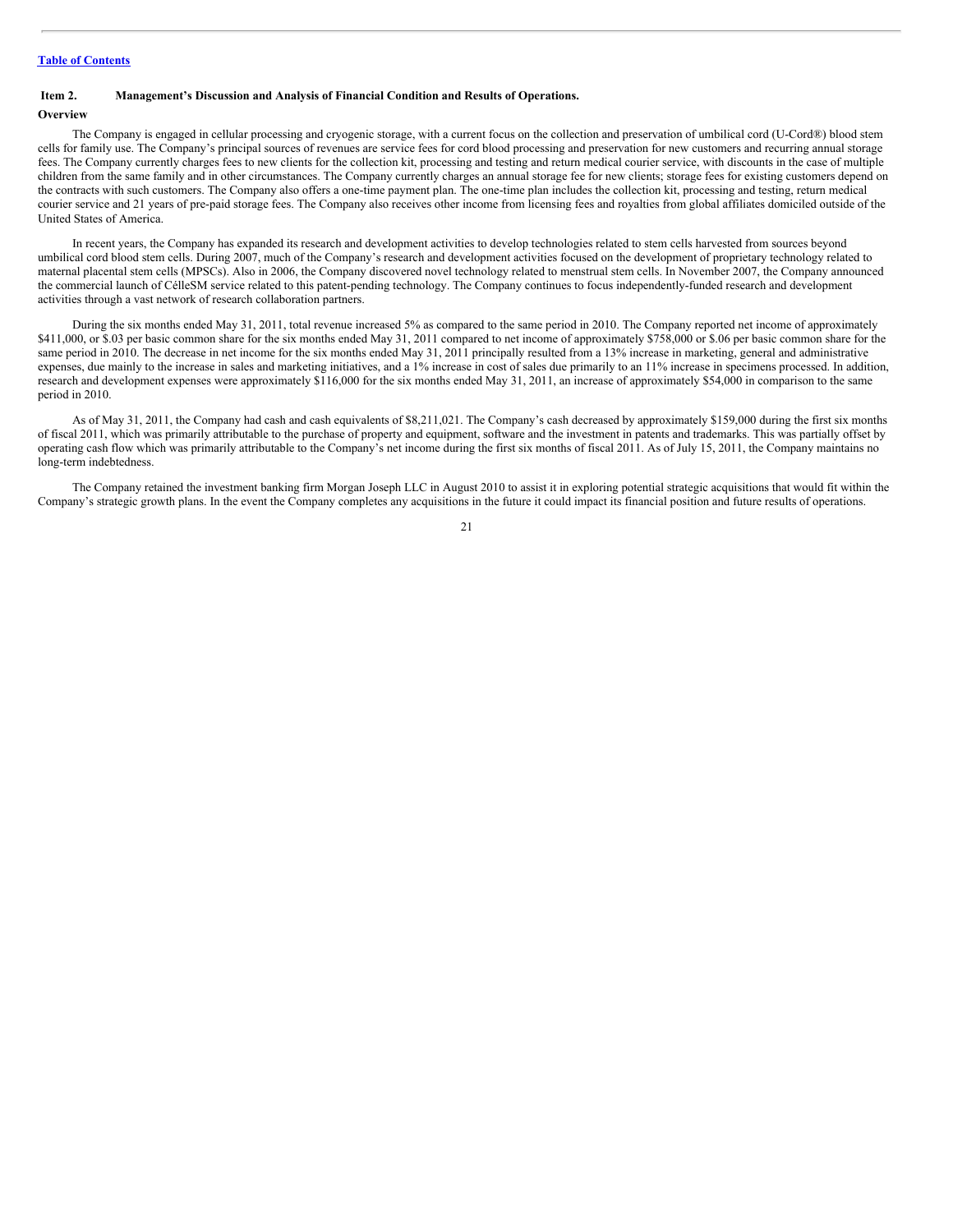#### Results of Operations - Six Month Period Ended May 31, 2011 Compared to the Six Month Period Ended May 31, 2010

*Revenues.* Revenues for the six months ended May 31, 2011 were \$9,073,831 as compared to \$8,625,568 for the same period in 2010. The increase in revenue was primarily attributable to an 8% increase in processing and storage fees, which was partially offset by a 19% decrease in licensee income which was largely due to timing of the execution of licensee agreements and payment terms of up-front fees.

*Processing and Storage Fees.* The increase in processing and storage fee revenue is primarily attributable to an increase in specimens processed of 11% and a 6% increase in recurring annual storage fee revenue, partially offset by an increase in sales discounts of 6% for fiscal 2011 compared to the 2010 period. Sales discounts represent discounts to returning clients and promotions offered to newly enrolled clients from time to time.

*Licensee Income.*Licensee income for the six months ended May 31, 2011, was \$627,390 as compared to \$773,900 for the 2010 period. Licensee income for the six months ended May 31, 2011 primarily consisted of \$607,621 in royalty income earned on the processing and storage of cord blood stem cell specimens in geographic areas where the Company has license agreements. The remaining licensee income of \$19,769 related to installment payments of non-refundable up-front license fees from the licensees of the Company's U-Cord program in Nicaragua and Germany. Licensee income for the six months ended May 31, 2010 primarily consisted of \$618,900 in royalty income earned on the processing and storage of cord blood stem cell specimens in geographic areas where the Company has license agreements. The remaining licensee income of \$155,000 related to installment payments of non-refundable up-front license fees from the licensees of the Company's U-Cord program in Chile, Colombia, Peru, Nicaragua and Pakistan.

Cost of Sales. Cost of sales for the six months ended May 31, 2011 was \$2,265,278 as compared to \$2,240,580 for the same period in 2010, representing a 1% increase. Cost of sales was 25% of revenues for the six months ended May 31, 2011 and 26% for the six months ended May 31, 2010. Cost of sales as a percentage of revenue has decreased for the six months ended May 31, 2011 as compared to the six months ended May 31, 2010. However, the Company cannot ensure that this trend will continue. Cost of sales includes wages and supplies associated with process enhancements to the existing production procedures and quality systems in the processing of cord blood specimens at the Company's facility in Oldsmar, Florida and depreciation expense of approximately \$109,000 and \$144,000 for the six months ended May 31, 2011 and 2010, respectively. The increase in cost of sales is primarily attributable to the 11% increase in specimens processed during the six months ended May 31, 2011 compared to the 2010 period and corresponding increase in lab supplies and testing fees.

*Marketing, General and Administrative Expenses.* Marketing, general and administrative expenses for the six months ended May 31, 2011 were \$5,216,294 as compared to \$4,603,961 for the 2010 period representing a 13% increase. These expenses are primarily comprised of expenses for consumer advertising, salaries and wages for personnel and professional fees. The increase was due to increased fees for legal, consulting and outside services as well as increased selling expenses related to consumer advertising and customer service. We expect to incur significant additional costs in the remainder of 2011 associated with the proxy contest initiated by one of our stockholders.

*Research, Development and Related Engineering Expenses.*Research, development and related engineering expenses for the six months ended May 31, 2011 were \$116,279 as compared to \$62,563 for the 2010 period representing an 86% increase. The expenses for the six months ended May 31, 2011 and 2010 are primarily comprised of expenses related to the continued commercialization of the Company's new stem cell technology, C'elle, which was launched in November 2007. The increase is due primarily to validations relating to the new cord tissue services and validations performed to optimize the C'elle process.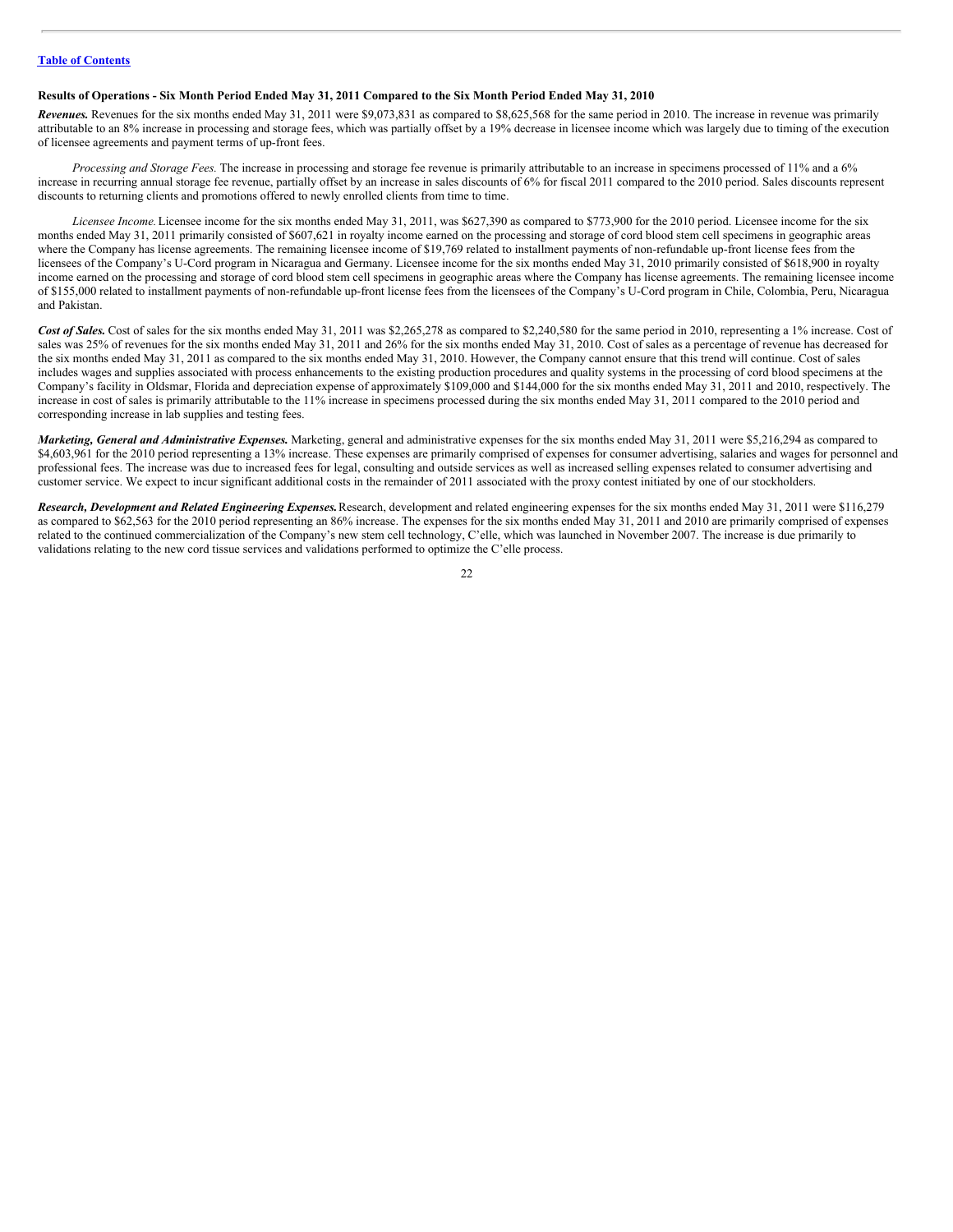*Depreciation and Amortization*. Depreciation and amortization (not included in Cost of Sales) for the six months ended May 31, 2011 was \$160,016 compared to \$146,798 for the 2010 period. The increase is due to the Company's purchases of property and equipment and the implementation of software during Q2 2011.

*Interest Expense.* Interest expense during the six months ended May 31, 2011, was \$791,430 compared to \$719,825 during the comparable period in 2010. Interest expense is mainly comprised of amounts due to the parties to the Company's revenue sharing agreements ("RSAs") based on the Company's storage revenue. Also included in interest expense is the amortization of the present value of a deferred consulting agreement in the amount of \$5,533 and \$9,210 for the six months ended May 31, 2011 and 2010, respectively, as well as interest paid of \$3,276 related to the installment payments made to Safti-Cell, Inc. for the Asset Purchase Agreement for the six months ended May 31, 2010.

*Equity in Losses of Affiliate*. Equity in losses of affiliate was \$56,212 for the six months ended May 31, 2011, compared to \$33,773 for the 2010 period. Equity in losses of affiliate for the six months ended May 31, 2011 and 2010, solely consists of amounts related to compensation expense for stock option awards that were granted by Saneron to certain consultants and employees.

*Income Taxes*. Deferred tax assets and liabilities are measured using enacted tax rates expected to be recovered or settled. The ultimate realization of our deferred tax assets depends upon generating sufficient future taxable income prior to the expiration of the tax attributes. In assessing the need for a valuation allowance, we must project future levels of taxable income. This assessment requires significant judgment. We examine the evidence related to the recent history of tax losses, the economic conditions which we operate and our forecasts and projections to make that determination.

The Company records foreign income taxes withheld from installment payments of non-refundable up-front license fees and royalty income earned on the processing and storage of cord blood stem cell specimens in geographic areas where the Company has license agreements. The Company recorded \$69,880 and \$71,545 for the six months ended May 31, 2011 and 2010, respectively, of foreign income tax expense which is included in income tax expense in the accompanying consolidated statements of income.

There was no U.S. income tax expense for the six months ended May 31, 2011 and for the same period in 2010. The Company did not record U.S. income tax expense during the six months ended May 31, 2011 or 2010 due to the utilization of net operating losses and foreign tax credit carryforwards, which were previously reserved through valuation allowances in the Company's financial statements.

# Results of Operations - Three Month Period Ended May 31, 2011 Compared to the Three Month Period Ended May 31, 2010

*Revenues.* Revenues for the three months ended May 31, 2011 were \$4,601,026 as compared to \$4,337,337 for the same period in 2010. The increase in revenue was primarily attributable to a 7% increase in processing and storage fees offset by a 7% decrease in licensee income which is due to non-recurring installment payments of non-refundable up-front license fees from the licensees of the Company's U-Cord program in Chile, Colombia, Peru, Nicaragua and Pakistan that were paid during the second quarter of fiscal 2010, but pursuant to the agreements with the licensees, were not required or payable during the 2011 period.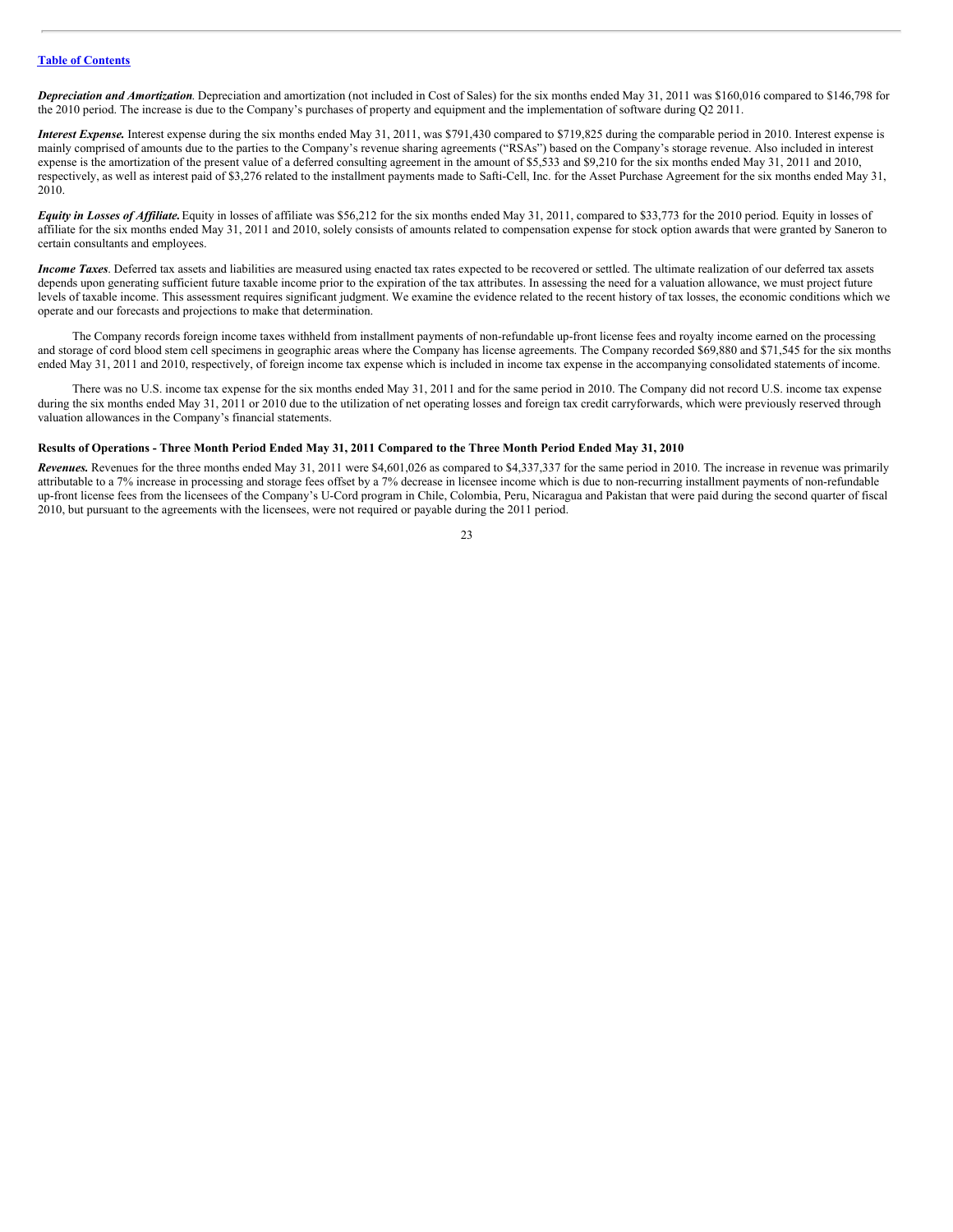*Processing and Storage Fees.* The increase in processing and storage fee revenue is primarily attributable to an increase in specimens processed of 11%, partially offset by a 7% increase in sales discounts as well a 4% increase in recurring annual storage fee revenue for the three months ended May 31, 2011 compared to the 2010 period. Sales discounts represent discounts to returning clients and promotions offered to newly enrolled clients.

*Licensee Income.*Licensee income for the three months ended May 31, 2011, was \$304,370 as compared to \$326,758 for the 2010 period. Licensee income for the three months ended May 31, 2011 primarily consisted of \$289,601 in royalty income earned on the processing and storage of cord blood stem cell specimens in geographic areas where the Company has license agreements. The remaining licensee income of \$14,769 related to installment payments of non-refundable up-front license fees from the licensees of the Company's U-Cord program in Nicaragua and Germany. Licensee income for the three months ended May 31, 2010 consisted of \$326,758 in royalty income earned on the processing and storage of cord blood stem cell specimens in geographic areas where the Company has license agreements.

Cost of Sales. Cost of sales for the three months ended May 31, 2011 was \$1,103,758 as compared to \$1,147,912 for the same period in 2010, representing a 4% decrease. Cost of sales was 24% of revenues for the three months ended May 31, 2011 and 26% for the three months ended May 31, 2010. Cost of sales as a percentage of revenue has decreased for the three months ended May 31, 2011 as compared to the three months ended May 31, 2010. However, the Company cannot ensure that this trend will continue. Cost of sales includes wages and supplies associated with process enhancements to the existing production procedures and quality systems in the processing of cord blood specimens at the Company's facility in Oldsmar, Florida and depreciation expense of approximately \$54,000 and \$72,000 for the three months ended May 31, 2011 and 2010, respectively. The decrease in cost of sales is primarily attributable to the decrease in operational expenses during the three months ended May 31, 2011 compared to the 2010 period.

*Marketing, General and Administrative Expenses.* Marketing, general and administrative expenses for the three months ended May 31, 2011 were \$2,698,209 as compared to \$2,283,017 for the 2010 period representing an 18% increase. These expenses are primarily comprised of expenses for consumer advertising, salaries and wages for personnel and professional fees. The increase was due to increased legal expenses associated with litigation and the upcoming annual meeting and expenses for consulting and outside services as well as increased selling expenses related to consumer advertising and customer service. We expect to incur significant additional costs in the remainder of 2011 associated with the proxy contest initiated by one of our stockholders and legal expenses associated with litigation matters.

*Research, Development and Related Engineering Expenses.*Research, development and related engineering expenses for the three months ended May 31, 2011 were \$80,657 as compared to \$10,480 for the 2010 period. The expenses for the three months ended May 31, 2011 and 2010 are primarily comprised of expenses related to the continued commercialization of the Company's new stem cell technology, Célle<sup>SM</sup>, which was launched in November 2007.

*Depreciation and Amortization*. Depreciation and amortization (not included in Cost of Sales) for the three months ended May 31, 2011 was \$88,190 compared to \$73,059 for the 2010 period. The increase is due to the Company's implementation of new software during Q2 2011.

*Interest Expense.* Interest expense during the three months ended May 31, 2011, was \$399,416 compared to \$385,704 during the comparable period in 2010. Interest expense is mainly comprised of payments made to the other parties to the Company's RSAs based on the Company's storage revenue. Also included in interest expense is the amortization of the present value of a deferred consulting agreement in the amount of \$2,743 and \$4,739 for the three months ended May 31, 2011 and 2010, respectively, as well as interest paid of \$1,638 related to the installment payments made to Safti-Cell, Inc. for the Asset Purchase Agreement for the three months ended May 31, 2010.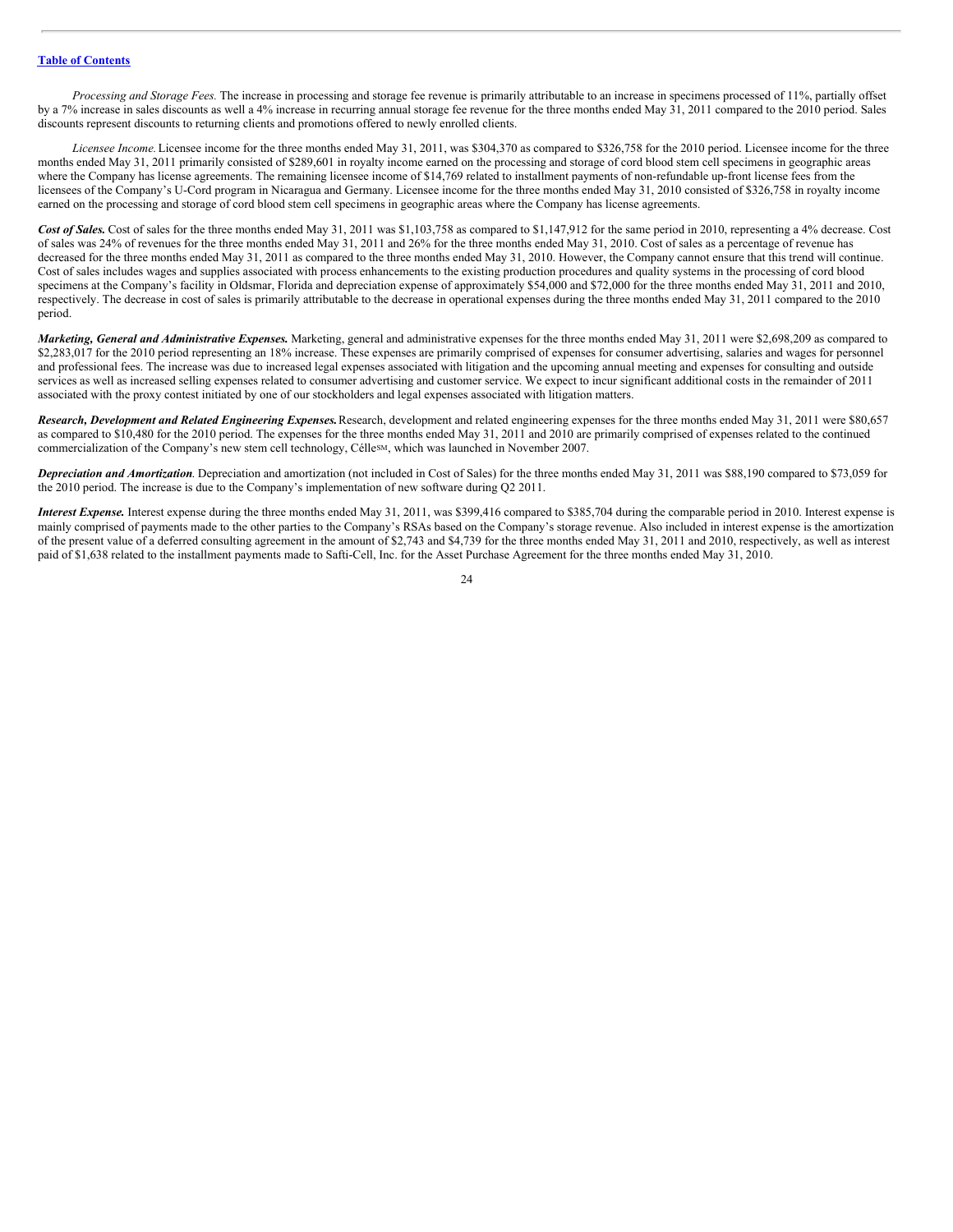*Equity in Losses of Affiliate*. Equity in losses of affiliate was \$28,122 for the three months ended May 31, 2011, compared to \$16,832 for the 2010 period. Equity in losses of affiliate for the three months ended May 31, 2011 and 2010, solely consists of amounts related to compensation expense for stock option awards that were granted by Saneron to certain consultants and employees.

*Income Taxes*. Deferred tax assets and liabilities are measured using enacted tax rates expected to be recovered or settled. The ultimate realization of our deferred tax assets depends upon generating sufficient future taxable income prior to the expiration of the tax attributes. In assessing the need for a valuation allowance, we must project future levels of taxable income. This assessment requires significant judgment. We examine the evidence related to the recent history of tax losses, the economic conditions which we operate and our forecasts and projections to make that determination.

The Company records foreign income taxes withheld from installment payments of non-refundable up-front license fees and royalty income earned on the processing and storage of cord blood stem cell specimens in geographic areas where the Company has license agreements. The Company recorded \$31,019 and \$38,323 for the three months ended May 31, 2011 and 2010, respectively, of foreign income tax expense, which is included in income tax expense in the accompanying consolidated statements of income. The decrease in foreign tax expense is attributable to the decrease in royalties recognized during the period ended May 31, 2011 compared to May 31, 2010.

There was no U.S. income tax expense for the three months ended May 31, 2011 and for the same period in 2010. The Company did not record U.S. income tax expense during the second quarter of 2011 or 2010 due to the utilization of net operating losses and foreign tax credit carryforwards, which were previously reserved through valuation allowances in the Company's financial statements.

# **Liquidity and Capital Resources**

Through May 31, 2011, the Company's principal source of cash has been from sales of its U-Cord® program to customers, the sale of license agreements and proceeds from licensees. Currently, the Company's cash flow is derived primarily from sales relating to its storage services, including the initial fee and ongoing storage fees. The Company does not expect a change in its principal source of cash flow.

At May 31, 2011, the Company had cash and cash equivalents of \$8,211,021 as compared to \$8,369,537 at November 30, 2010. The decrease in cash and cash equivalents during the six months ended May 31, 2010 was primarily attributable to the following:

Net cash provided by operating activities for the six months ended May 31, 2011 was \$238,538, which was primarily attributable to the Company's net income and noncash expenses, partially offset by increases in working capital components.

Net cash provided by operating activities for the six months ended May 31, 2010 was \$526,102, which was primarily attributable to the Company's operating activities, including the receipt of \$155,000 in up-front license fees from the licensees of the Company's U-Cord program in Chile, Colombia, Peru, Nicaragua and Pakistan.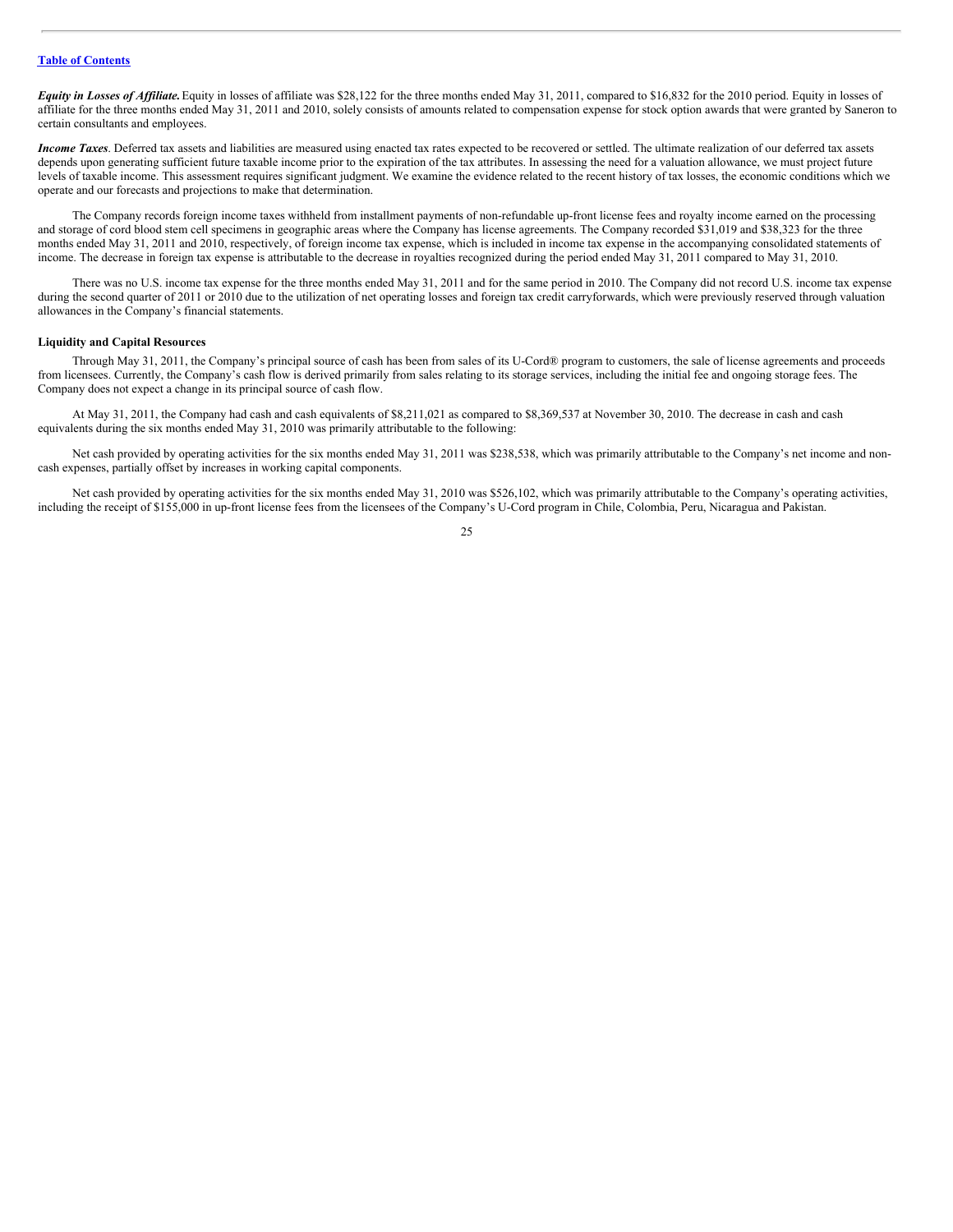Net cash used in investing activities for the six months ended May 31, 2010 was \$402,525, which was primarily attributable to the costs associated with the application and development of patents and the purchase of property and equipment.

Net cash used in investing activities for the six months ended May 31, 2010 was \$447,183, which was primarily attributable to the costs associated with the application and development of patents, the purchase of property and equipment and investments in marketable securities.

Net cash provided by financing activities for the six months ended May 31, 2011 was \$5,471 due to the exercise of stock options. There was no cash provided by or used in financing activities during the first six months of fiscal 2010.

The Company does not have a line of credit.

The Company anticipates making non-discretionary capital expenditures of approximately \$750,000 over the next twelve months for software enhancements and purchases of property and equipment. The Company anticipates funding future property and equipment purchases with cash-on-hand and cash flows from future operations.

The Company anticipates that its cash and cash equivalents, marketable securities and cash flows from future operations will be sufficient to fund its known cash needs for at least the next 12 months. Cash flows from operations will depend primarily upon increasing revenues from sales of its umbilical cord blood cellular storage services and the Célle service, and managing discretionary expenses. If expected increases in revenues are not realized, or if expenses are higher than anticipated, the Company may be required to reduce or defer cash expenditures or otherwise manage its cash resources during the next 12 months so that they are sufficient to meet the Company's cash needs for that period. In addition, the Company may consider seeking equity or debt financing if deemed appropriate for its plan of operations, and if such financing can be obtained on acceptable terms. There is no assurance that any reductions in expenditures, if necessary, will not have an adverse effect on the Company's business operations, including sales activities and the development of new services and technology.

#### **Critical Accounting Policies**

The preparation of consolidated financial statements and related disclosures in conformity with accounting principles generally accepted in the United States requires estimates and assumptions that affect the reported amounts of assets and liabilities, revenues and expenses and related disclosures of contingent assets and liabilities in the consolidated financial statements and accompanying notes. The SEC has defined a company's critical accounting policies as the ones that are most important to the portrayal of the company's financial condition and results of operations, and which require the company to make its most difficult and subjective judgments, often as a result of the need to make estimates of matters that are inherently uncertain. The Company believes that its estimates and assumptions are reasonable under the circumstances; however, actual results may vary from these estimates and assumptions. We have identified the following critical accounting policies that affect the more significant judgments and estimates used in the preparation of the consolidated financial statements.

#### **Retrospective Adoption of New Accounting Principle**

In October 2009, the Financial Accounting Standards Board ("FASB") issued an Accounting Standard Update ("ASU"), which addresses the accounting for multiple deliverable arrangements to enable vendors to account for products or services separately rather than as a combined unit and modified the manner in which the transaction consideration is allocated across the separately identified deliverables. The new accounting standard permits prospective or retrospective adoption, and the Company elected retrospective adoption during the first quarter of 2011.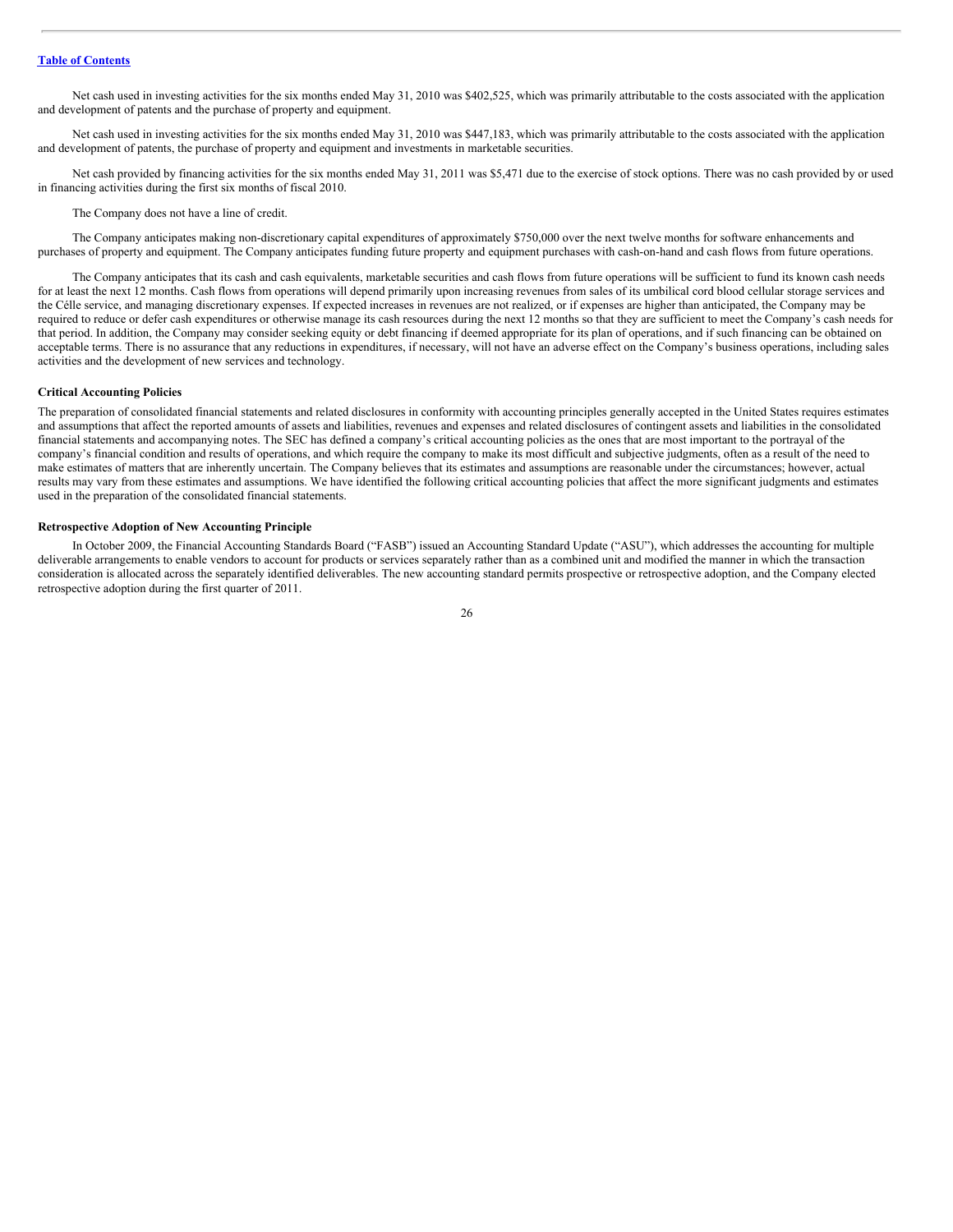Under the historical accounting principle, the Company would have used the residual method to allocate revenue between processing and storage since (a) each of the products has value to the customer on a standalone basis and (b) vendor-specific objective evidence of fair value ("VSOE") existed for the undelivered service, storage, and (c) there is no general right of return to consider. As a result, the Company was permitted to allocate the initial sales discounts given to clients upon processing a specimen entirely to the processing fee.

The new accounting principle requires the Company to establish a hierarchy to determine the selling price to be used for allocating revenue to deliverables as follows: (i) VSOE, (ii) third-party evidence of selling price ("TPE"), and (iii) best estimate of the selling price ("ESP"). VSOE generally exists only when the Company sells the deliverable separately and is the price actually charged by the Company for that deliverable. The new accounting principle also requires that any discounts given to the customer, be recognized by applying the relative selling price method whereby after the Company determines the selling price to be allocated to each deliverable (processing and storage), the sum of the prices of the deliverables is then compared to the arrangement consideration, and any difference is applied to the separate deliverables ratably.

The Company had the option of adopting the new accounting principle on a prospective or retrospective basis. Prospective adoption would have required the Company to apply the new accounting principle to sales beginning in fiscal year 2011 without reflecting the impact of the new accounting principle on sales made prior to December 1, 2010. The Company believes prospective adoption would have resulted in financial information that was not comparable between financial periods because of the significant amount of past discounts given; therefore, the Company elected retrospective adoption. Retrospective adoption required the Company to revise its previously issued financial statements as if the new accounting principle had always been applied. The Company believes retrospective adoption provides the most comparable and useful financial information for financial statement users, is more consistent with the information the Company's management uses to evaluate its business, and better reflects the underlying economic performance of the Company.

Note 1, "Basis of Presentation" under the subheadings "Retrospective Adoption of New Accounting Principle" and "Revenue Recognition for Arrangements with *Multiple Deliverables*" as well as Note 7, *"Retrospective Adoption of New Accounting Principle"* of this Form 10-Q provides additional information on the Company's change in accounting resulting from the adoption of the new accounting principle and the Company's revenue recognition accounting policy.

# **Revenue Recognition**

#### *Revenue Recognition for Arrangements with Multiple Deliverables*

For multi-element arrangements, the Company allocates revenue to all deliverables based on their relative selling prices. In such circumstances, the new accounting principle establish a hierarchy to determine the selling price to be used for allocating revenue to deliverables as follows: (i) vendor-specific objective evidence of fair value ("VSOE"), (ii) third-party evidence of selling price ("TPE"), and (iii) best estimate of the selling price ("ESP"). VSOE generally exists only when the Company sells the deliverable separately and is the price actually charged by the Company for that deliverable.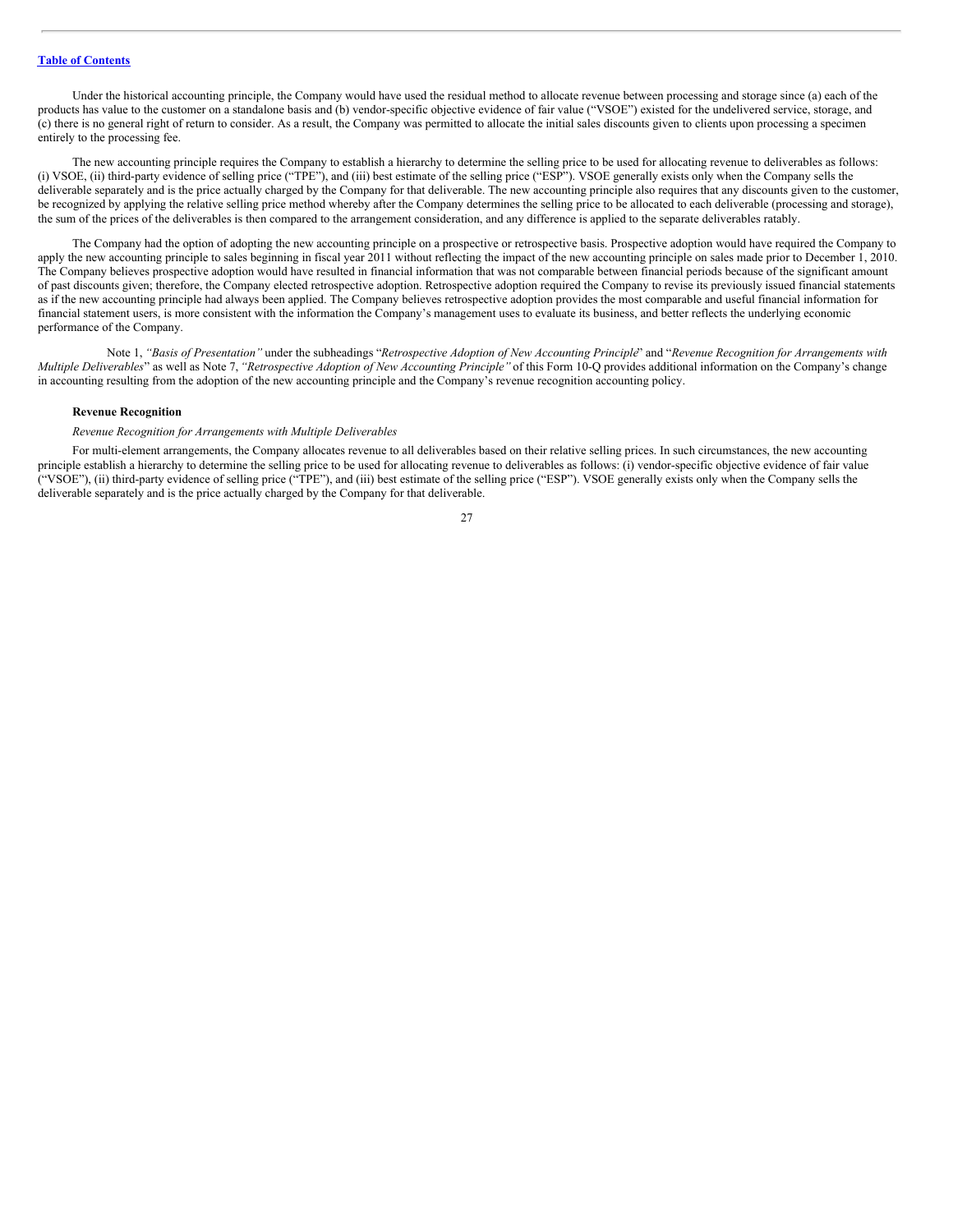The Company has identified two deliverables generally contained in the arrangements involving the sale of its U-Cord® product. The first deliverable is the processing of a specimen. The second deliverable is either the annual storage of a specimen or the 21 year storage fee charged for a specimen. The Company has allocated revenue between these deliverables using the relative selling price method. The Company has VSOE for its annual storage fees as the Company renews storage fees annually with its customers on a standalone basis. Because the Company has neither VSOE nor TPE for the processing and 21 year storage deliverables, the allocation of revenue has been based on the Company's ESPs. Amounts allocated to processing a specimen are recognized at the time of sale. Amounts allocated to the storage of a specimen are recognized ratably over the contractual storage period. Any discounts given to the customer are recognized by applying the relative selling price method whereby after the Company determines the selling price to be allocated to each deliverable (processing and storage), the sum of the prices of the deliverables is then compared to the arrangement consideration, and any difference is applied to the separate deliverables ratably.

The Company's process for determining its ESP for deliverables without VSOE or TPE considers multiple factors that may vary depending upon the unique facts and circumstances related to each deliverable. Key factors considered by the Company in developing the ESPs for its processing and 21 year storage fee include the Company's historical pricing practices as well as expected profit margins.

The Company records revenue from processing and storage of specimens and pursuant to agreements with licensees. The Company recognizes revenue from processing fees upon completion of processing and recognizes storage fees ratably over the contractual storage period (1 or 21 years), as well as, licensee income from royalties paid by licensees related to storage contracts which the Company has under license agreements. Contracted storage periods can range from one to twenty-one years. Deferred revenue on the accompanying consolidated balance sheets includes the portion of the annual storage fee and the twenty-one year storage fee that is being recognized over the contractual storage period as well as royalties received from foreign licensees related to long-term storage contracts in which the Company has future obligations under the license agreement. The Company classifies deferred revenue as current if the Company expects to recognize the related revenue over the next 12 months.

#### **License and Royalty Agreements**

The Company has entered into licensing agreements with certain investors in various international markets in an attempt to capitalize on the Company's technology. The investors typically pay a licensing fee to receive Company marketing programs, technology and know-how in a selected area. The investor may be given a right to sell sublicense agreements as well. As part of the accounting for the up-front license revenue, revenue from the up-front license fee is recognized based on such factors as when the payment is due, collectability and when all material services or conditions relating to the sale have been substantially performed based on the terms of the agreement. The Company has twenty four active licensing agreements. The following areas each have one license agreement: Mexico, El Salvador, Guatemala, Ecuador, Panama, Honduras, China, Pakistan, Chile, Colombia, Peru, Bonaire, St. Maarten, Aruba and Suriname. The following areas each have two license agreements: Venezuela, India, Nicaragua, Curacao and Costa Rica.

In addition to the license fee, the Company earns royalties on subsequent processing and storage revenues received by the licensee in the selected area and a fee on any sub-license agreements that are sold by the licensee where applicable. The Company also processes and stores specimens sent directly from customers of sub-licensees in Mexico, Central America, Ecuador, Nicaragua, Pakistan and Venezuela. These fees are included in processing and storage fees revenue on the consolidated statements of income. As part of the accounting for royalty revenue, the Company uses estimates and judgments based on historical processing and storage volume in determining the timing and amount of royalty revenue to recognize. The Company periodically reviews license and royalty receivables for collectability and, if necessary, will record an expense for an allowance for uncollectible accounts. If the financial condition of the Company's sub-licensees were to deteriorate beyond the estimates, the Company may have to increase the allowance for doubtful accounts which could have a negative impact on earnings. If the licensee's customer base were to decrease, it would negatively impact the Company's ongoing license income.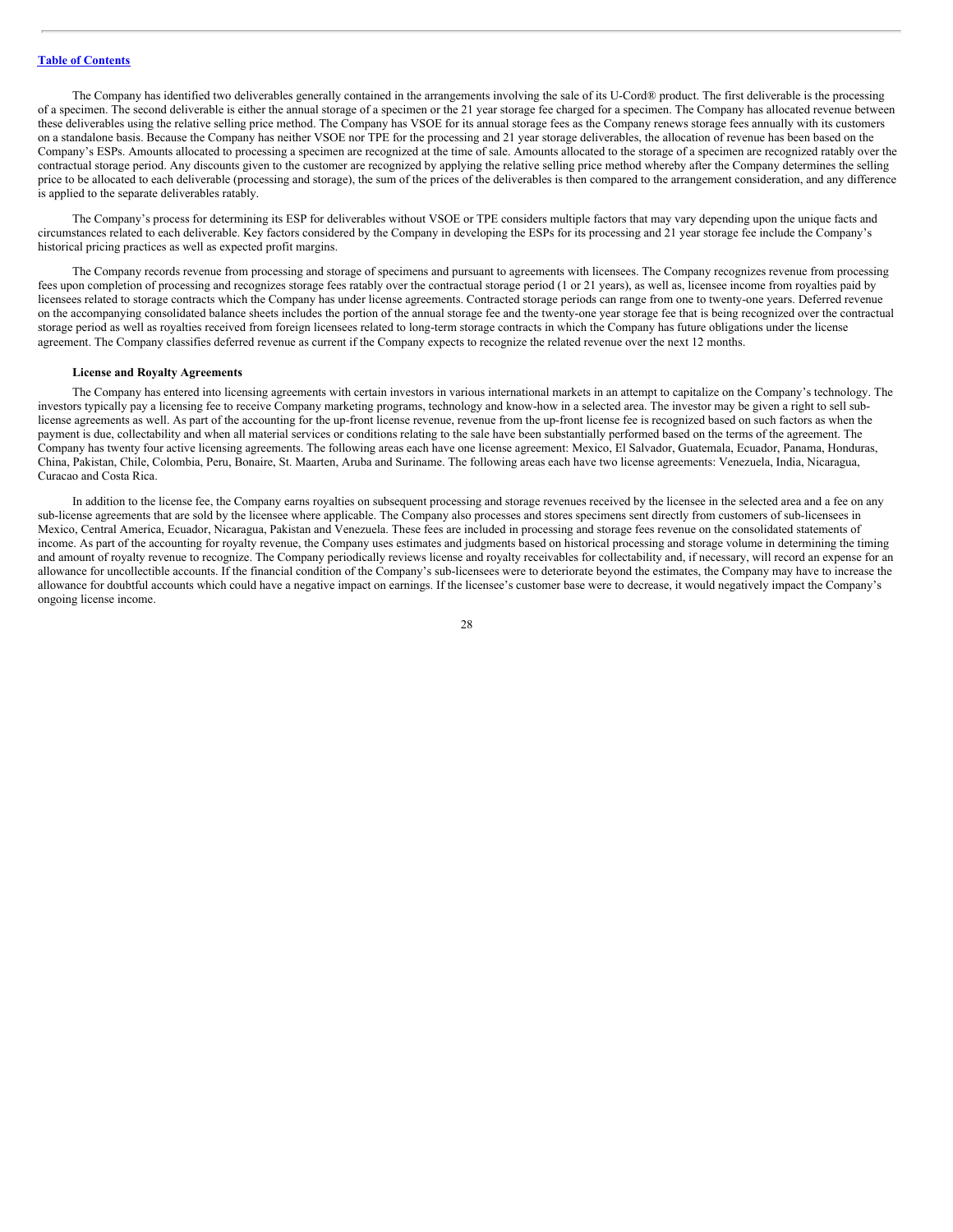## **Accounts Receivable**

Accounts receivable consist of the amounts due from clients that have enrolled and processed in the U-Cord® processing and storage program and amounts due from licensee affiliates and do not require collateral. Accounts receivable due from clients and license affiliates that store specimens at the Company's facility in Oldsmar, Florida are due within 30 days and are stated at amounts due from clients net of an allowance for doubtful accounts. Accounts outstanding longer than the contractual payment terms are considered past due. The Company determines its allowance by considering the length of time accounts receivable are past due, the Company's previous loss history, and the customer's and licensees' current ability to pay its obligations. Therefore, if the financial condition of the Company's clients were to deteriorate beyond the estimates, the Company may have to increase the allowance for doubtful accounts which could have a negative impact on earnings. The Company writes-off accounts receivable when they become uncollectible, and payments subsequently received on such receivables are credited to the allowance for doubtful accounts.

#### **Income Taxes**

Deferred income tax assets and liabilities are recognized for the estimated future tax consequences attributable to differences between financial statement carrying amounts of existing assets and liabilities and their respective tax bases. Deferred income tax assets and liabilities are measured using enacted tax rates expected to be recovered or settled. The Company has recorded a valuation allowance of \$6,866,000 and \$7,136,000 as of May 31, 2011 and November 30, 2010, respectively, as the Company does not believe it is "more likely than not" that the future income tax benefits will be realized. When the Company changes its determination as to the amount of deferred tax assets that can be realized, the valuation allowance is adjusted with a corresponding impact to income tax expense in the period in which such determination is made. The ultimate realization of the Company's deferred tax assets depends upon generating sufficient taxable income prior to the expiration of the tax attributes. In assessing the need for a valuation allowance, the Company projects future levels of taxable income. This assessment requires significant judgment. We examine the evidence related to the recent history of losses, the economic conditions in which we operate and our forecasts and projections to make that determination.

The Company records foreign income taxes withheld from installment payments of non-refundable up-front license fees and royalty income earned on the processing and storage of cord blood stem cell specimens in geographic areas where the Company has license agreements.

#### **Investment in Saneron**

The Company made a significant investment in an entity that is involved in the area of stem cell research. The Company accounts for this investment under the equity method, and reviews annually to determine if an other than temporary impairment exists. The Company previously recorded equity in losses of affiliate until the investment balance was zero and only goodwill remained. The investment is reviewed annually to determine if an other than temporary impairment exists. The Company does not believe that an impairment exists as of May 31, 2011 and November 30, 2010. If actual future results are not consistent with the Company's assumptions and estimates, the Company may be required to record impairment charges in the future which could have a negative impact on earnings.

| ł<br>×, |               |
|---------|---------------|
| I       | ۰.<br>۰,<br>٧ |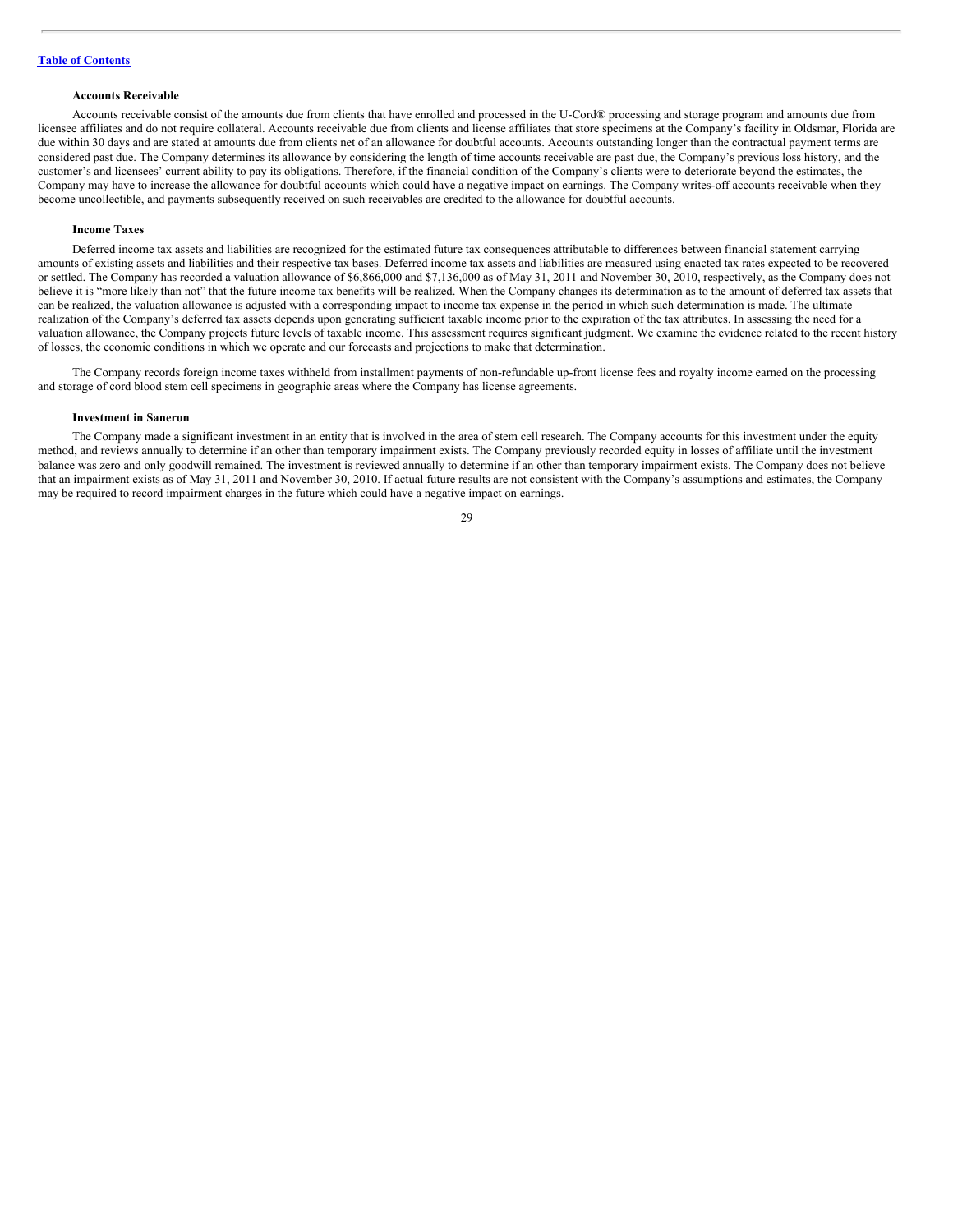#### **Patents**

The Company incurs certain legal and related costs in connection with patent and trademark applications. If a future economic benefit is anticipated from the resulting patent or trademark or an alternate future use is available to the Company, such costs are capitalized and amortized over the expected life of the patent or trademark. The Company's assessment of future economic benefit involves considerable management judgment. A different conclusion could result in the reduction of the carrying value of these assets.

#### **Revenue Sharing Agreements**

The Company has entered into Revenue Sharing Agreements ("RSAs") with various parties whereby these parties contracted with the Company for a percentage of future storage revenues the Company generates and collects from clients in specific geographical areas. The RSAs have no definitive term or termination provisions. The sharing applies to the storage fees for all specified specimens in the area up to the number covered in the contract. When the number of specimens is filled, any additional specimens stored in that area are not subject to revenue sharing. As there are empty spaces resulting from attrition, the Company agrees to fill them as soon as possible. The parties typically pay the Company a non-refundable up-front fee for the rights to these future payments. The Company recognized these non-refundable fees as a long-term liability. Given the criteria under which these RSAs are established, cash flows related to these contracts can fluctuate from period to period. All payments made to the other parties to the RSAs are recognized as interest expense. At such time as the total payments can be determined, the Company will commence amortizing these liabilities under the effective interest method. The Company does not intend to enter into additional RSAs.

#### **Off-Balance Sheet Arrangements**

The Company has no off-balance sheet arrangements that have or are reasonable likely to have a current or future effect on its financial condition, changes in financial condition, revenues or expenses, results of operations, liquidity, capital expenditures or capital resources that is material to investors.

#### **Forward-Looking Statements**

This Form 10-Q, press releases and certain information provided periodically in writing or orally by the Company's officers or its agents may contain statements which constitute "forward-looking statements" within the meaning of Section 27A of the Securities Act of 1933, as amended and Section 21E of the Securities Exchange Act of 1934, as amended. The terms "Cryo-Cell International, Inc.," "Cryo-Cell," "Company," "we," "our" and "us" refer to Cryo-Cell International, Inc. The words "expect," "anticipate", "believe," "goal," "strategy", "plan," "intend," "estimate" and similar expressions and variations thereof, if used, are intended to specifically identify forward-looking statements. Those statements appear in a number of places in this Form 10-Q and in other places, and include statements regarding the intent, belief or current expectations of the Company, its directors or its officers with respect to, among other things:

(i) our future performance and operating results;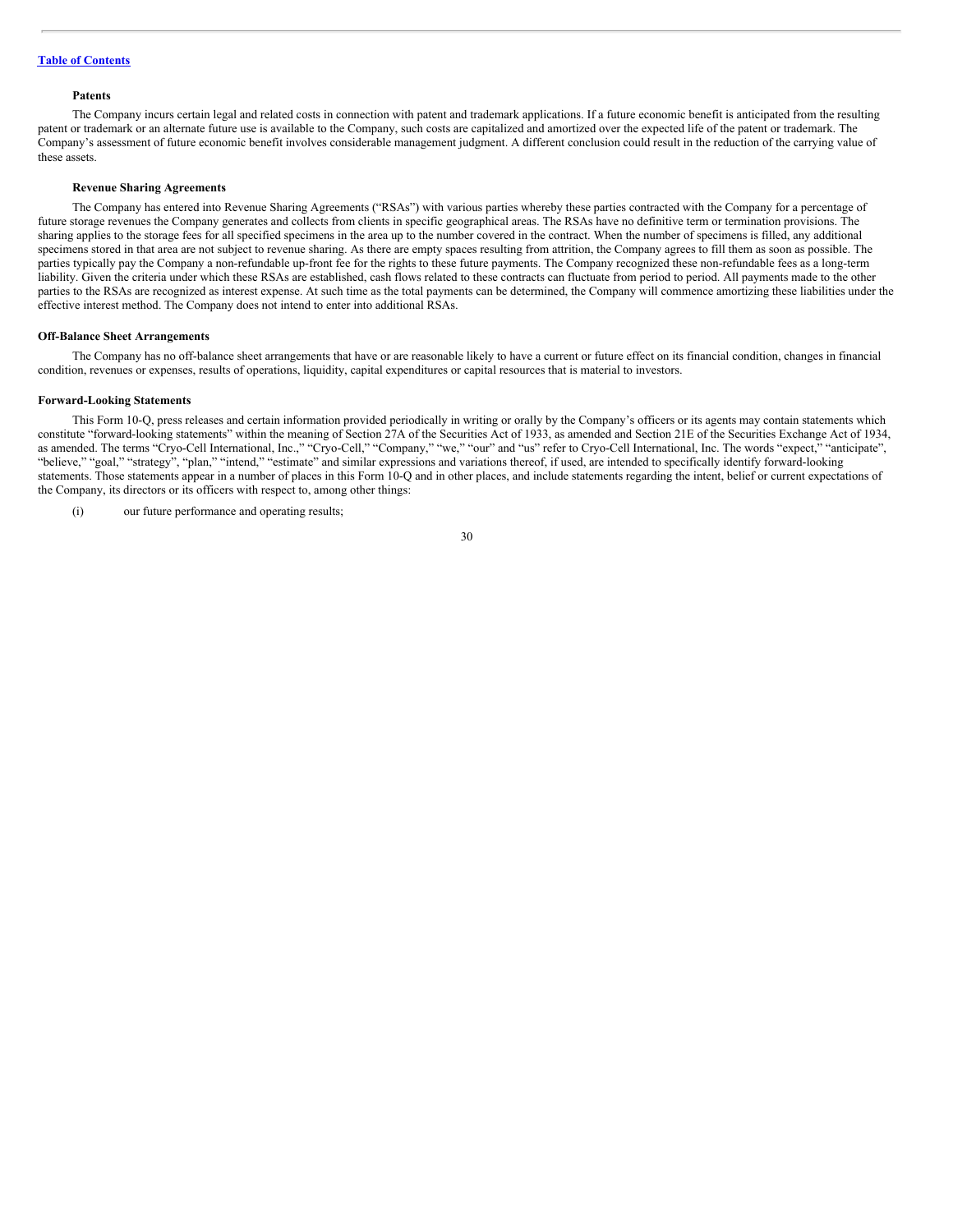- (ii) our future operating plans;
- (iii) our liquidity and capital resources; and
- (iv) our financial condition, accounting policies and management judgments.

Investors and prospective investors are cautioned that any such forward-looking statements are not guarantees of future performance and involve risks and uncertainties, and that actual results may differ materially from those projected in the forward-looking statements as a result of various factors. The factors that might cause such differences include, among others, the risk factors set forth in Part I, "Item 1A. Risk Factors" of our most recent Annual Report on Form 10-K and the following:

- (i) any adverse effect or limitations caused by recent increases in government regulation of stem cell storage facilities;
- (ii) any increased competition in our business including increasing competition from public cord blood banks particularly in overseas markets but also in the U.S.;
- (iii) any decrease or slowdown in the number of people seeking to store umbilical cord blood stem cells or decrease in the number of people paying annual storage fees;
- (iv) market acceptance of our Célle<sup>M</sup> service will require publication of scientific studies, consumer awareness, and the development of new therapies from the Célle<sup>SM</sup> technology, none of which are certain;
- (v) any new services relating to other types of stem cells that have not yet been offered commercially, and there is no assurance that other stem cell services will be launched or will gain market acceptance;
- (vi) any adverse impacts on revenue or operating margins due to the costs associated with increased growth in our business, including the possibility of unanticipated costs relating to the operation of our facility and costs relating to the commercial launch of the placental stem cell service offering or any other new types of stem cells;
- (vii) any unique risks posed by our international activities, including but not limited to local business laws or practices that diminish our affiliates' ability to effectively compete in their local markets;
- (viii) any technological or medical breakthroughs that would render our business of stem cell preservation obsolete;
- (ix) any material failure or malfunction in our storage facilities; or any natural disaster or act of terrorism that adversely affects stored specimens;
- (x) any adverse results to our prospects, financial condition or reputation arising from any material failure or compromise of our information systems;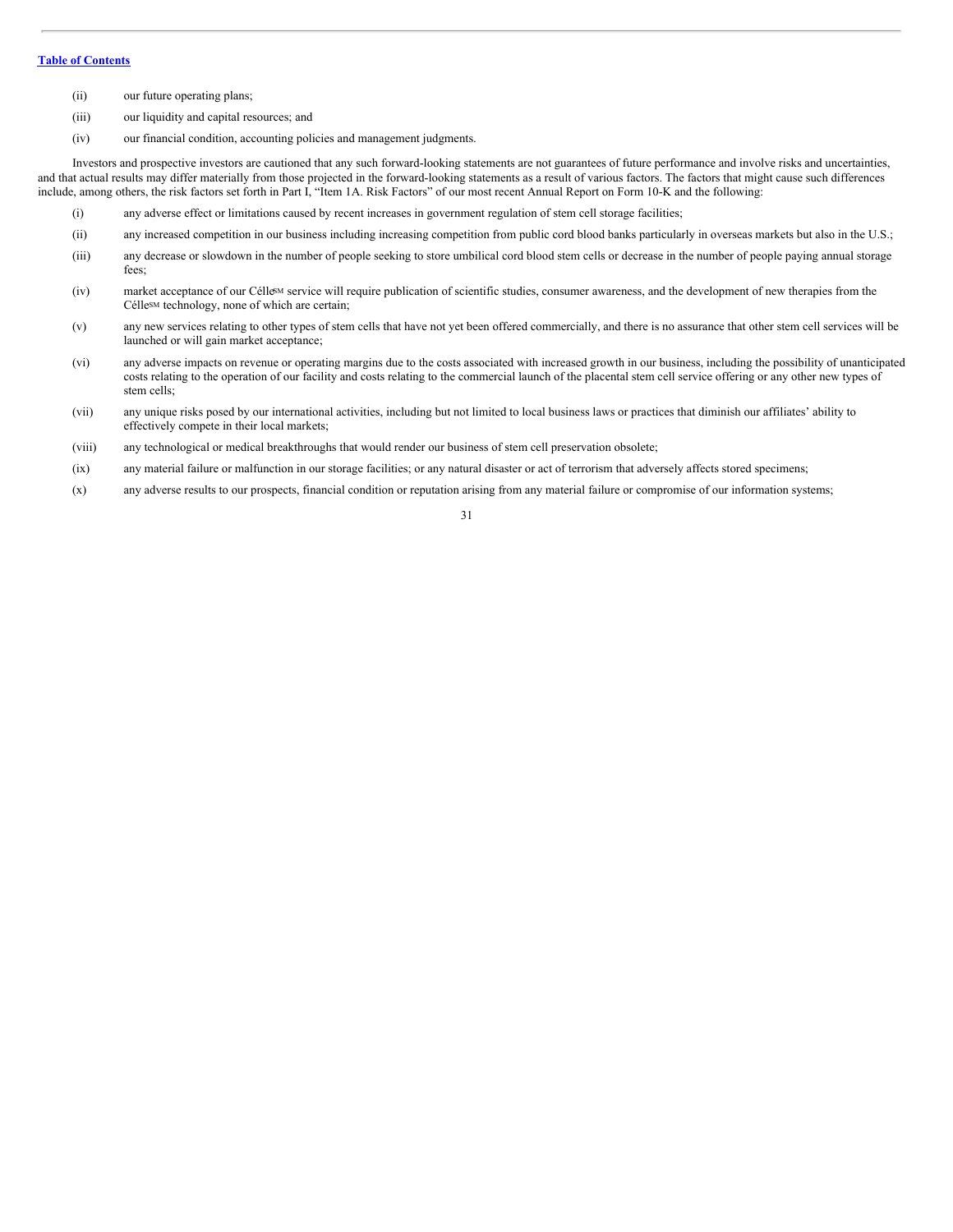- (xi) the costs associated with defending or prosecuting litigation matters, particularly including litigation related to intellectual property, and any material adverse result from such matters;
- (xii) any negative consequences resulting from deriving, shipping and storing specimens at a second location;
- (xiii) current market, business and economic conditions in general and in our industry in particular;
- (xiv) the success of our licensing agreements and their ability to provide us with royalty fees;
- (xv) any difficulties and increased expense in enforcing our international licensing agreements;
- (xvi) any adverse performance by or relations with any of our licensees;
- (xvii) any inability to enter into new licensing arrangements including arrangements with non-refundable upfront fees;
- (xviii) any inability to realize cost savings as a result of recent acquisitions;
- (xix) any inability to realize a return on an investment;
- (xx) any increased U.S. income tax expense as a result of inability to utilize or exhaustion of net operating losses;
- (xxi) any adverse impact on our revenues as a result of greater emphasis in the future on the promotion of our Céll<sup>eM</sup> service and any shifting of our marketing dollars towards our Célle<sup>SM</sup> service;
- (xxii) any adverse impact on our revenues and operating margins as a result of discounting of our services in order to generate new business in tough economic times where consumers are selective with discretionary spending;
- (xxiii) the success of our global expansion initiatives;
- (xxiv) our actual future ownership stake in future therapies emerging from our collaborative research partnerships;
- $(xxy)$  the ability of our Cryology Reproductive Tissue Storage<sup>SM</sup> services to generate new revenues;
- (xxvi) our ability to minimize our future costs related to R&D initiatives and collaborations and the success of such initiatives and collaborations;
- (xxvii) any inability to successfully identify and consummate strategic acquisitions;
- (xxviii) any inability to realize benefits from any strategic acquisitions;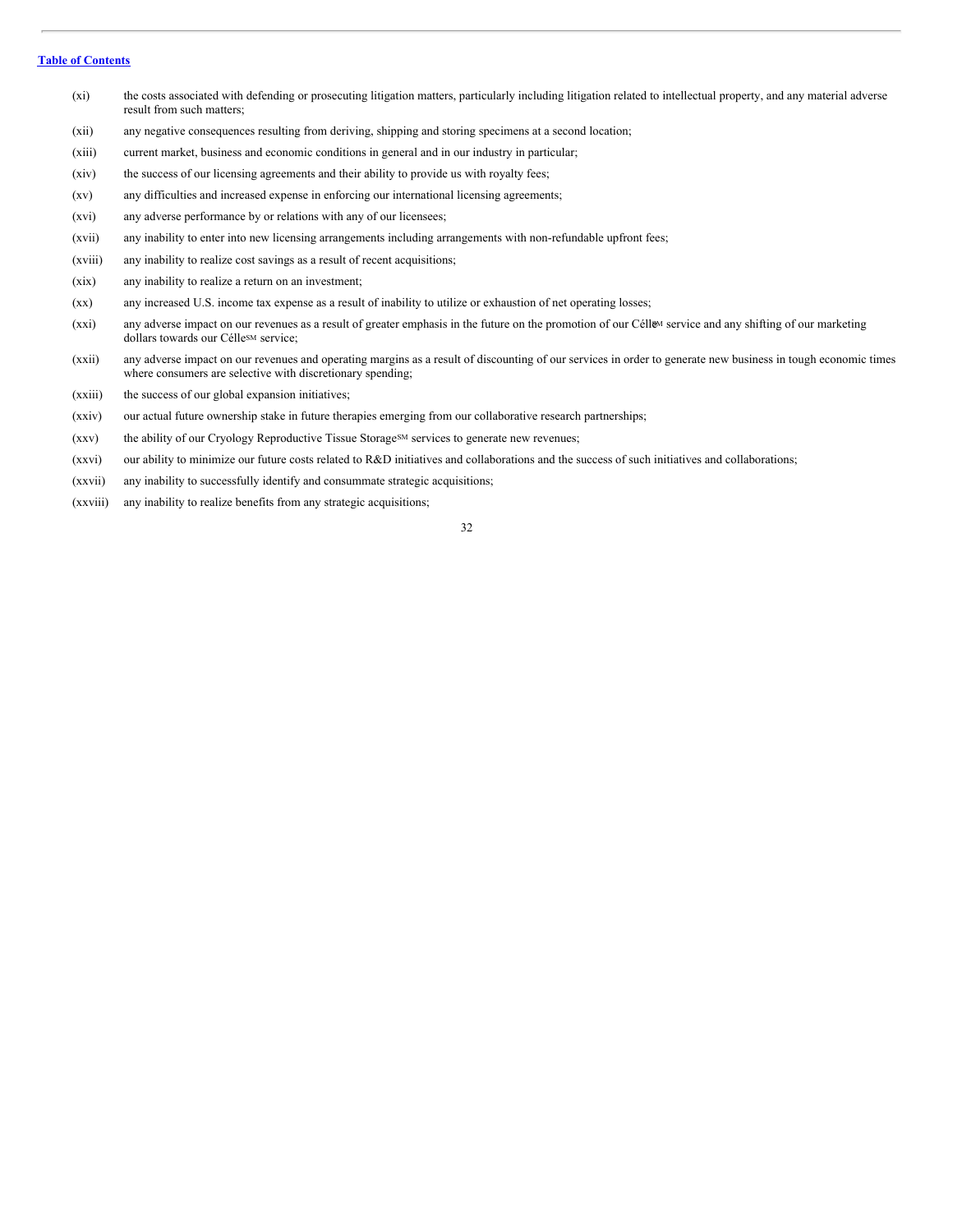- (xxix) the costs associated with proxy contests and its impact on our business and
- (xxx) other factors many of which are beyond our control.

We undertake no obligation to publicly update or revise the forward-looking statements made in this Form 10-Q to reflect events or circumstances after the date of this Form 10-Q or to reflect the occurrence of unanticipated events.

Readers are cautioned not to place undue reliance on these forward-looking statements, which reflect management's analysis only as of the date hereof. Cryo-Cell International, Inc. undertakes no obligation to publicly revise these forward-looking statements to reflect events or circumstances that arise after the date hereof. Readers should carefully review the risk factors described in other documents the Company files from time to time with the Securities and Exchange Commission, including the Annual Report on Form 10-K filed by the Company and any Current Reports on Form 8-K filed by the Company

#### <span id="page-32-0"></span>**Item 3. Quantitative and Qualitative Disclosures About Market Risk.**

Not applicable.

# <span id="page-32-1"></span>**Item 4. Controls and Procedures**

#### **Evaluation of Disclosure Controls and Procedures**

Based on their most recent review, as of the end of the period covered by this report, the Company's principal executive officer and principal financial officer have concluded that the Company's disclosure controls and procedures are effective to provide reasonable assurance that information required to be disclosed by the Company in the reports that it files or submits under the Securities Exchange Act of 1934, as amended, is accumulated and communicated to the Company's management, including its principal executive officer and principal financial officer, as appropriate to allow timely decisions regarding required disclosure and are effective to ensure that such information is recorded, processed, summarized and reported within the time periods specified in the SEC's rules and forms.

#### **Changes in Internal Control Over Financial Reporting**

There were no changes in the Company's internal controls over financial reporting during the three months ended May 31, 2011 that have materially affected, or are reasonably likely to materially affect, the Company's internal control over financial reporting.

#### **Limitations on the Effectiveness of Controls**

Our management, including our CEO and CFO, does not expect that our disclosure controls and internal controls will prevent all error and all fraud. A control system, no matter how well conceived and operated, can provide only reasonable, not absolute, assurance that the objectives of the control system are met. Further, the design of a control system must reflect the fact that there are resource constraints, and the benefits of controls must be considered relative to their costs. Because of the inherent limitations in all control systems, no evaluation of controls can provide absolute assurance that all control issues and instances of fraud, if any, within the company have been detected. These inherent limitations include the realities that judgments in decision-making can be faulty, and that breakdowns can occur because of simple error or mistake. Additionally, controls can be circumvented by the individual acts of some persons, by collusion of two or more people, or by management or board override of the control.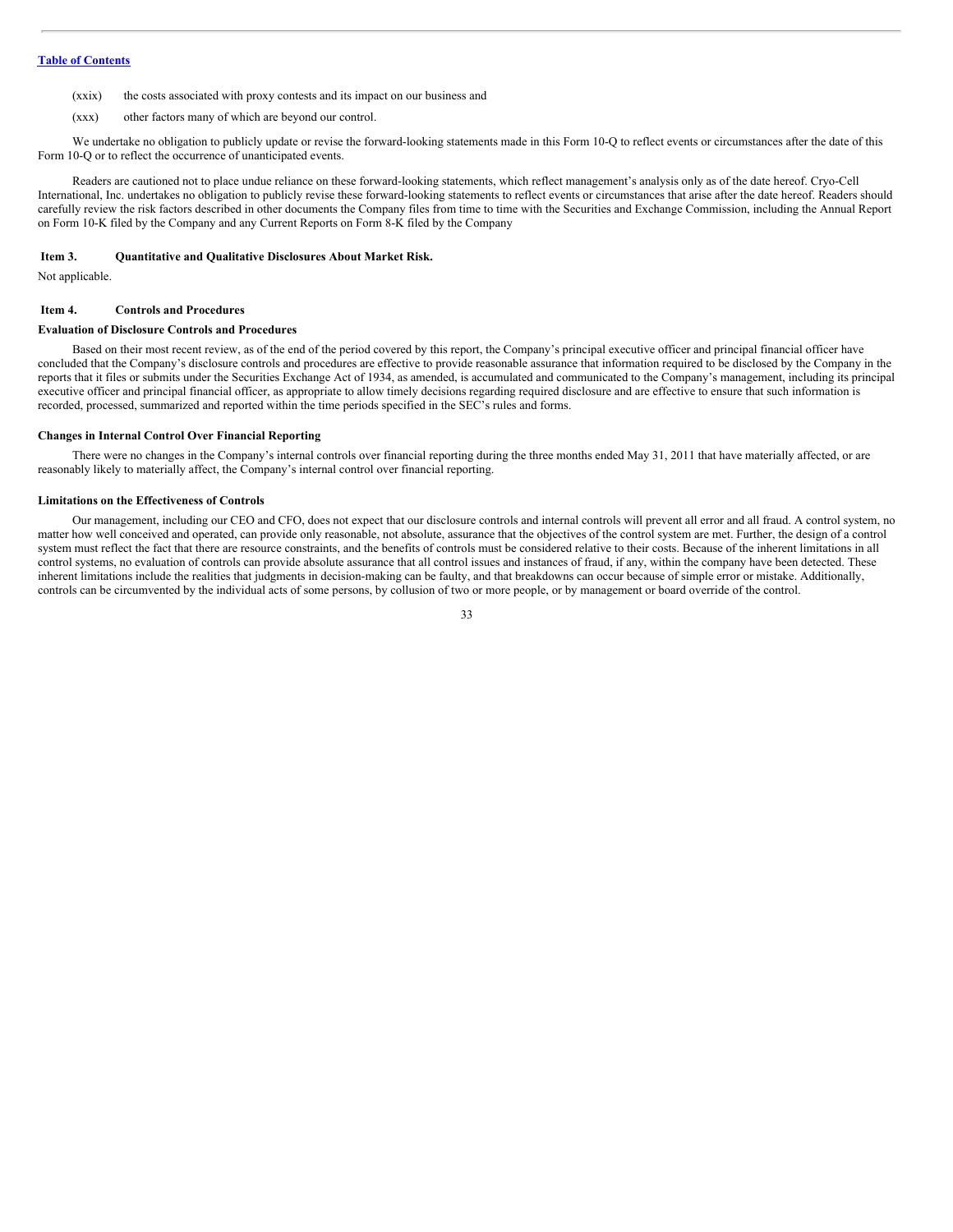The design of any system of controls also is based in part upon certain assumptions about the likelihood of future events, and there can be no assurance that any design will succeed in achieving its stated goals under all potential future conditions; over time, control may become inadequate because of changes in conditions, or the degree of compliance with the policies or procedures may deteriorate. Because of the inherent limitations in a cost-effective control system, misstatements due to error or fraud may occur and not be detected.

#### **CEO and CFO Certifications**

Appearing as exhibits 31.1 and 31.2 to this report there are Certifications of the CEO and the CFO. The Certifications are required in accordance with Section 302 of the Sarbanes-Oxley Act of 2002 (the Section 302 Certifications). This Item of this report is the information concerning the evaluation referred to in the Section 302 Certifications and this information should be read in conjunction with the Section 302 Certifications for a more complete understanding of the topics presented.

# <span id="page-33-0"></span>**PART II - OTHER INFORMATION**

#### <span id="page-33-1"></span>**ITEM 1. LEGAL PROCEEDINGS**

As the Company previously reported in its Annual Report on Form 10-K filed on February 28, 2011, on December 16, 2010, the Company filed an action in the Circuit Court in Pinellas County, Florida against Cord Blood America, Inc. ("CBAI") seeking an injunction against consummation of the proposed acquisition by CBAI of the assets of Cryo-Cell de Mexico, S.A. de C.V. ("CCMEX"), the Company's exclusive licensee in Mexico. The action is docketed at Civil No. 10-17412-CI-20. The Company believes that the proposed acquisition would violate its License Agreement with CCMEX. CBAI announced on December 8, 2010 that it had entered into a letter of intent for the proposed acquisition with CCMEX on December 3, 2010.

The Company also filed a motion for a temporary injunction. CBAI filed a motion to dismiss on the ground that CCMEX was an indispensable party to the action. After a hearing on January 14, 2011, the court granted the motion to dismiss, allowing the Company to join CCMEX to the action, and setting a hearing on February 25, 2011 on the Company's motion for an injunction. On January 20, 2011, the Company filed an amended complaint alleged tortious interference with a business relationship by CBAI, misappropriation of trade secrets and confidential information in violation of the Florida Uniform Trade Secrets Act by CBAI, dilution of trademark in violation of Florida Statute Section 495.151 by CBAI, common law unfair competition against CBAI, breach of license agreement by CCMEX and unfair and deceptive trade practices in violation of the Florida Unfair and Deceptive Trade Practices Act by CCMEX and CBAI. The amended complaint sought damages against CBAI and CCMEX and injunctive relief. After CCMEX was joined to the action, both defendants filed motions to dismiss, and the injunction hearing has been continued. On March 18, 2011, the court granted the motions to dismiss filed by CBAI and CCMEX. The Company has filed a motion for rehearing, a hearing on which has been scheduled for September 7, 2011. The Company is currently evaluating its legal alternatives and will continue to vigorously enforce its contractual rights.

<sup>34</sup>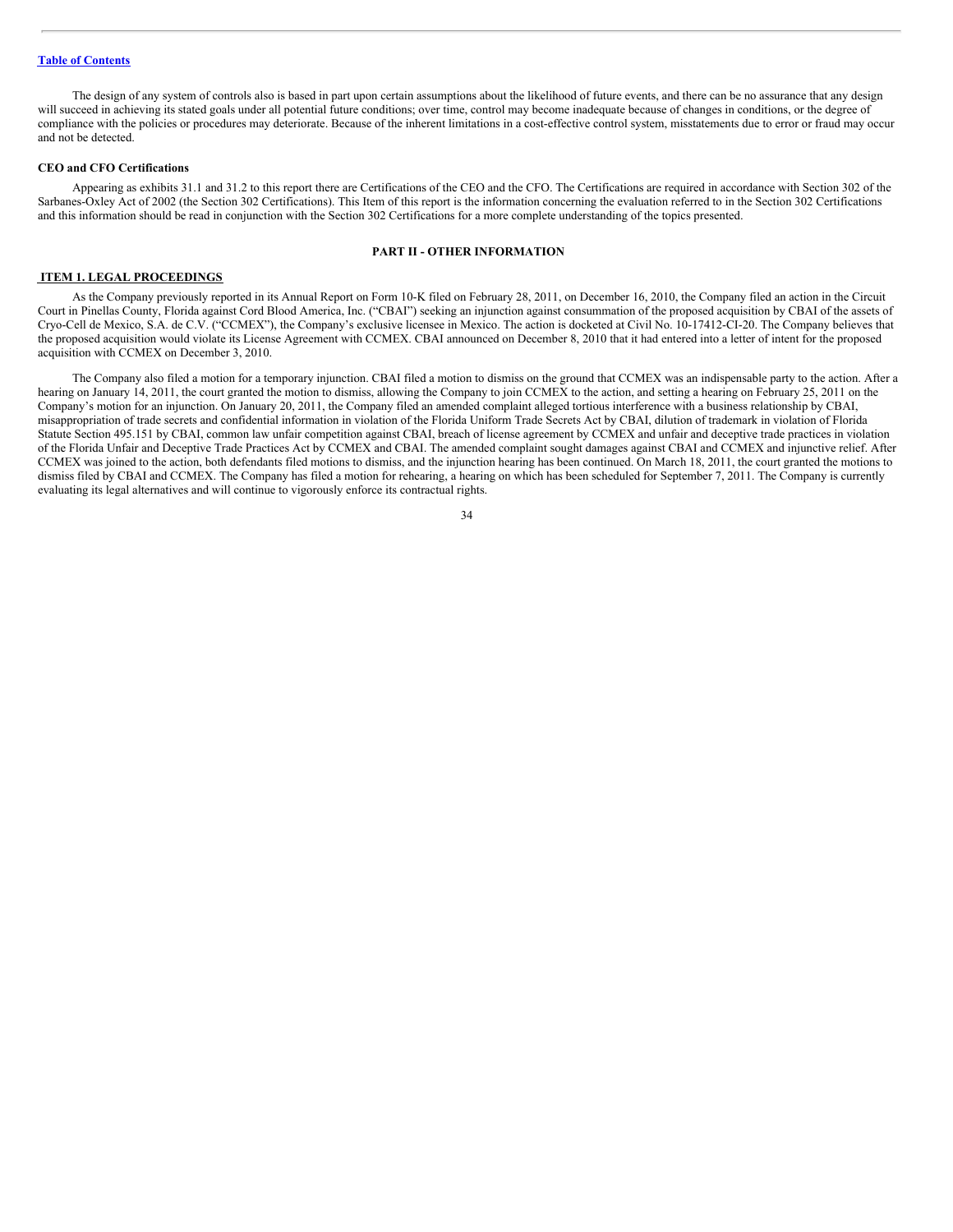In addition, from time to time the Company is subject to proceedings, lawsuits, contract disputes and other claims in the normal course of its business. The Company believes that the ultimate resolution of current matters should not have a material adverse effect on the Company's business, consolidated financial position or results of operations. It is possible, however, that there could be an unfavorable ultimate outcome for or resolution which could be material to the Company's results of operations for a particular quarterly reporting period. Litigation is inherently uncertain and there can be no assurance that the Company will prevail, nor can the Company reasonably estimate the amount of damages the Company might incur if it does not prevail. "See Note 6 - Legal Proceedings to the accompanying financial statements for additional information related to litigation".

#### <span id="page-34-0"></span>**ITEM 1A. RISK FACTORS**

In addition to the other information set forth in this report, you should carefully consider the factors discussed in Part I, "Item 1A. Risk Factors" in our Annual Report on Form 10-K for the year ended November 30, 2010, which could materially affect our business, financial condition or future results. The risks described in our Annual Report on Form 10-K are not the only risks we face. Additional risks and uncertainties not currently known to us or that we currently deem to be immaterial also may materially adversely affect our business, financial condition and/or operating results. There have been no material changes to the risk factors described in our Annual Report on Form 10-K for the year ended November 30, 2010 except as follows:

#### *The proxy contest will increase our expenses and could cause disruption in our business.*

A stockholder has informed us that he will seek to nominate five directors to our board of directors at our 2011 annual meeting of stockholders. Such nominations will compete with the board's own nominees for directors and such stockholder would separately conduct his own solicitation of our stockholders in favor of his nominees. The proxy contest will result in our incurring increased expenses in connection with the annual meeting of stockholders and solicitation of proxies in excess of what we would normally spend which could adversely affect our profitability, as well as divert the attention of our management. Any perceived uncertainties as to the potential outcome of the proxy contest could also result in our inability to consummate potential business opportunities and may make it more difficult for us to attract and retain qualified personnel. If the stockholder is successful in his proxy solicitation and his nominees are elected it will result in a change in control of the board.

# <span id="page-34-1"></span>**ITEM 2. UNREGISTERED SALES OF EQUITY SECURITIES AND USE OF PROCEEDS**

None.

# <span id="page-34-2"></span>**ITEM 3. DEFAULTS UPON SENIOR SECURITIES**

None.

# <span id="page-34-3"></span>**ITEM 4. RESERVED**

#### <span id="page-34-4"></span>**ITEM 5. OTHER INFORMATION**

None.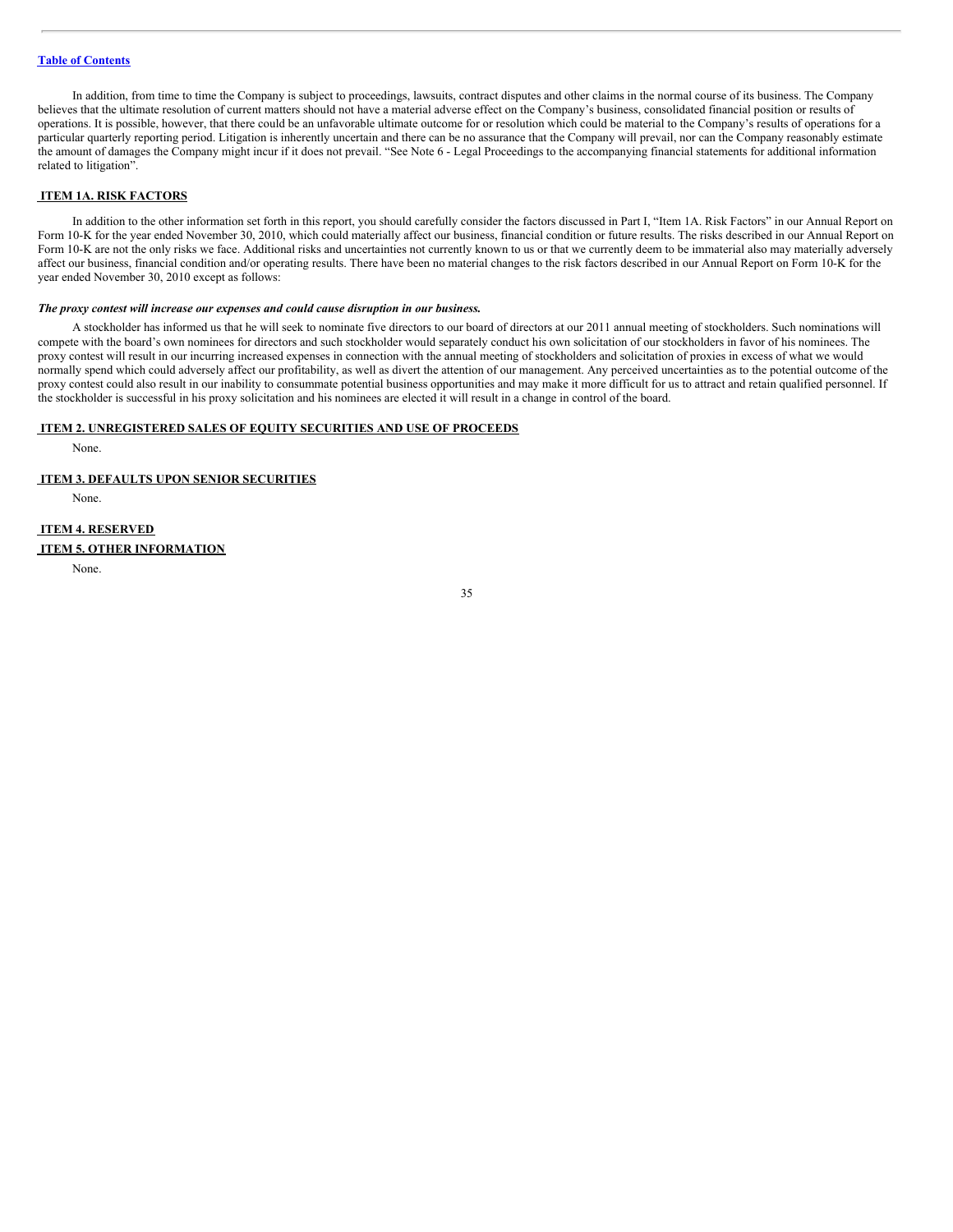# <span id="page-35-0"></span>**ITEM 6. EXHIBITS**

# (a) Exhibits

- 31.1 Certification of CEO Pursuant to Section 302 of the Sarbanes-Oxley Act of 2002*(filed herewith)*.
- 31.2 Certification of CFO Pursuant to Section 302 of the Sarbanes-Oxley Act of 2002*(filed herewith)*.
- 32 Certification Pursuant to 18 U.S.C. Section 1350, as Adopted Pursuant to Section 906 of the Sarbanes-Oxley Act of 2002 *(filed herewith)*.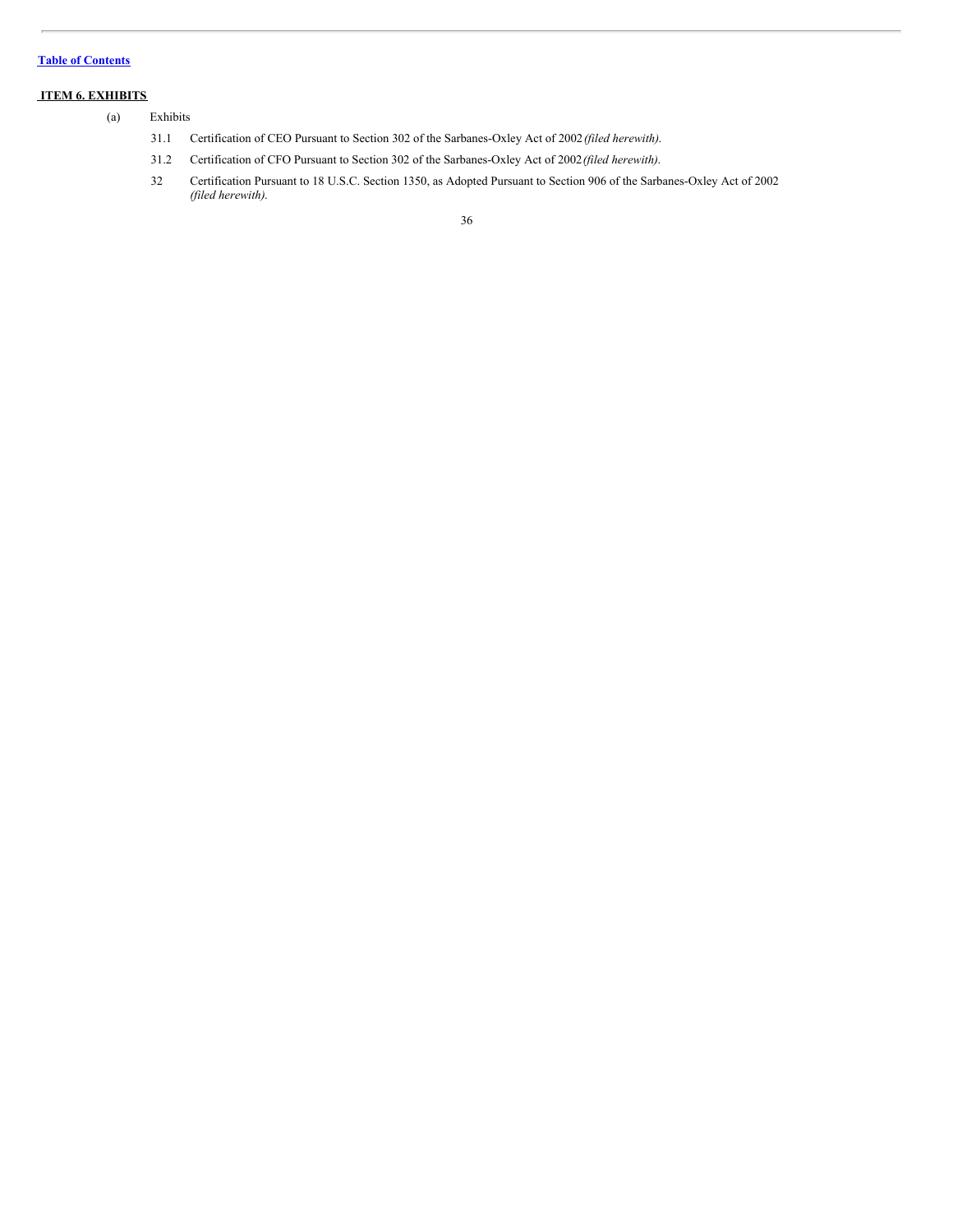# <span id="page-36-0"></span>**SIGNATURES**

In accordance with Section 13 or 15(d) of the Securities Exchange Act of 1934, the registrant has duly caused this report to be signed on its behalf by the undersigned thereunto duly authorized.

Cryo-Cell International, Inc.

/s/ MERCEDES WALTON Mercedes Walton Chief Executive Officer

Cryo-Cell International, Inc.

/s/ JILL TAYMANS

Jill M. Taymans Vice President, Finance

Date: July 15, 2011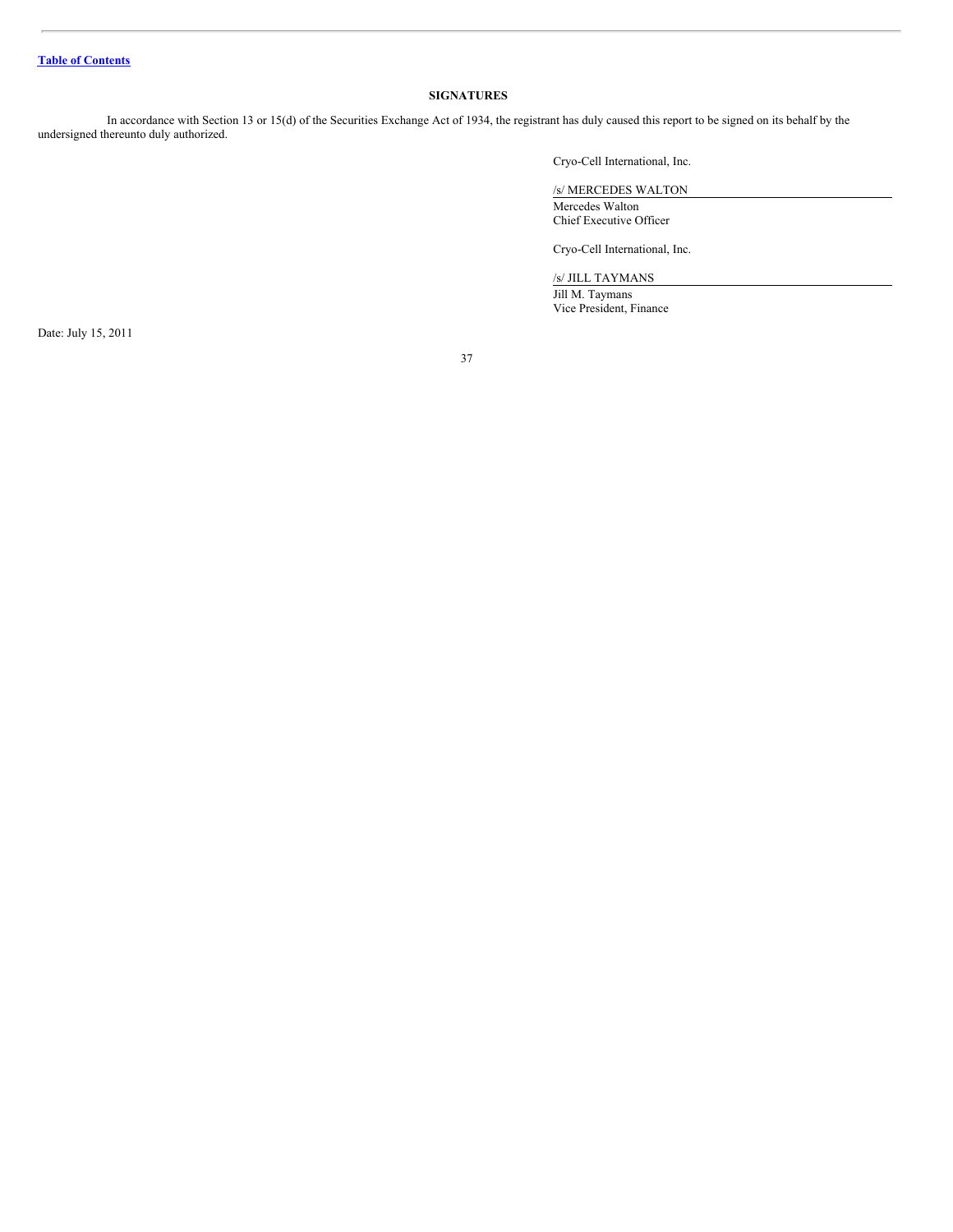# CERTIFICATION OF CHIEF EXECUTIVE OFFICER

I, Mercedes Walton, certify that:

- 1. I have reviewed this quarterly report on Form 10-Q of Cryo-Cell International, Inc. (the "Registrant");
- 2. Based on my knowledge, this report does not contain any untrue statement of a material fact or omit to state a material fact necessary to make the statements made, in light of the circumstances under which such statements were made, not misleading with respect to the period covered by this report;
- 3. Based on my knowledge, the financial statements, and other financial information included in this report, fairly present in all material respects the financial condition, results of operations and cash flows of the registrant as of, and for, the periods presented in this report;
- 4. The Registrant's other certifying officer(s) and I are responsible for establishing and maintaining disclosure controls and procedures (as defined in Exchange Act Rules 13a-15(e) and 15d-15(e)) for the Registrant and have:

(a) Designed such disclosure controls and procedures, or caused such disclosure controls and procedures to be designed under our supervision, to ensure that material information relating to the Registrant, including its consolidated subsidiaries, is made known to us by others within those entities, particularly during the period in which this quarterly report is being prepared;

(b) Designed such internal control over financial reporting, or caused such internal control over financial reporting to be designed under our supervision, to provide reasonable assurance regarding the reliability of financial reporting and the preparation of financial statements for external purposes in accordance with generally accepted accounting principles;

(c) Evaluated the effectiveness of the Registrant's disclosure controls and procedures and presented in this report our conclusions about the effectiveness of the disclosure controls and procedures, as of the end of the period covered by this report based on such evaluation; and

(d) disclosed in this report any change in the Registrant's internal control over financial reporting that occurred during the Registrant's most recent fiscal quarter that has materially affected, or is reasonably likely to materially affect, the Registrant's internal control over financial reporting;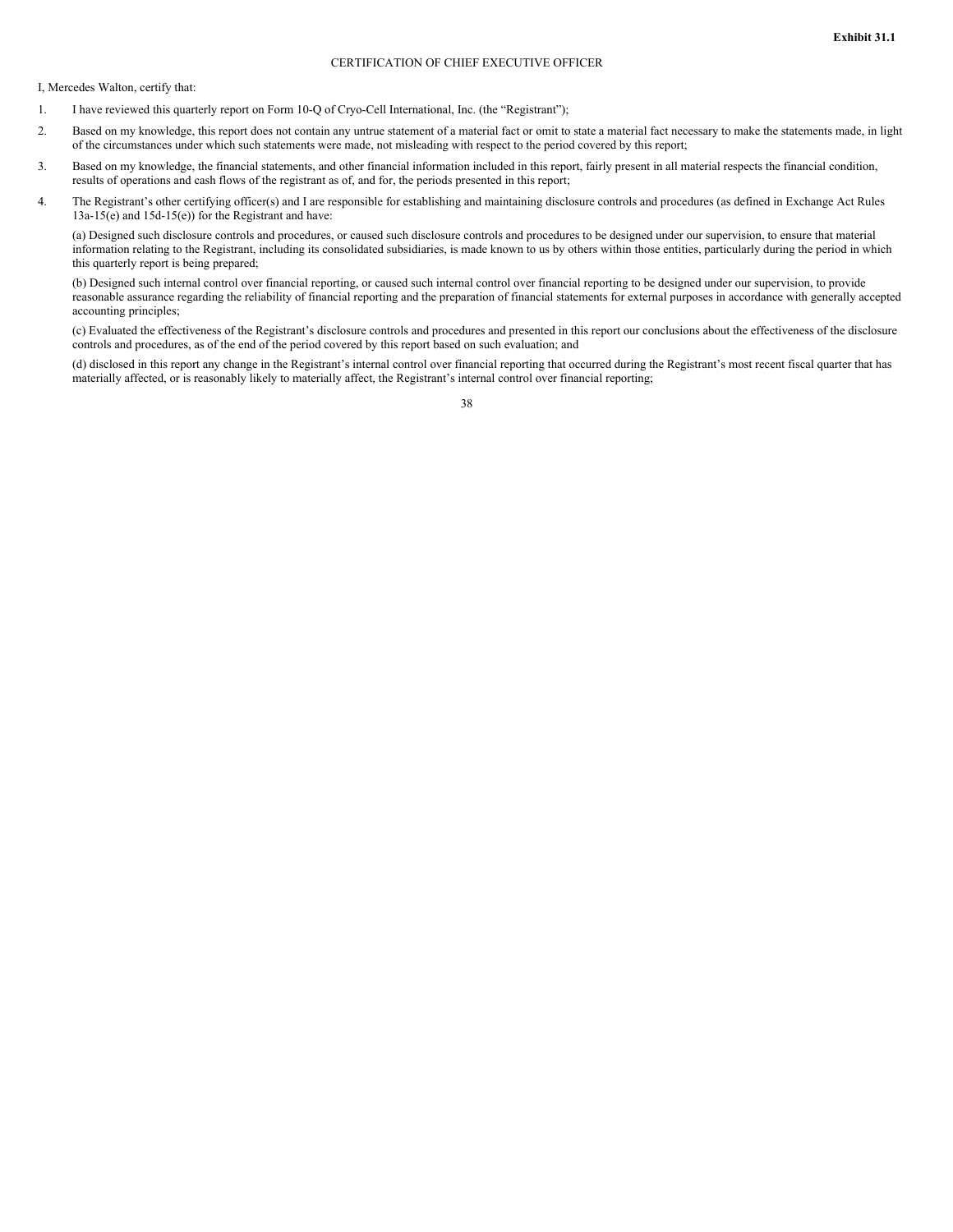5. The Registrant's other certifying officer(s) and I have disclosed, based on our most recent evaluation of internal control over financial reporting, to the Registrant's auditors and the audit committee of the Registrant's board of directors (or persons performing the equivalent functions):

(a) All significant deficiencies and material weaknesses in the design or operation of internal control over financial reporting which are reasonably likely to adversely affect the Registrant's ability to record, process, summarize and report financial information; and

(b) Any fraud, whether or not material, that involves management or other employees who have a significant role in the Registrant's internal control over financial reporting.

Dated: July 15, 2011

| /s/ Mercedes Walton |
|---------------------|
| Mercedes Walton     |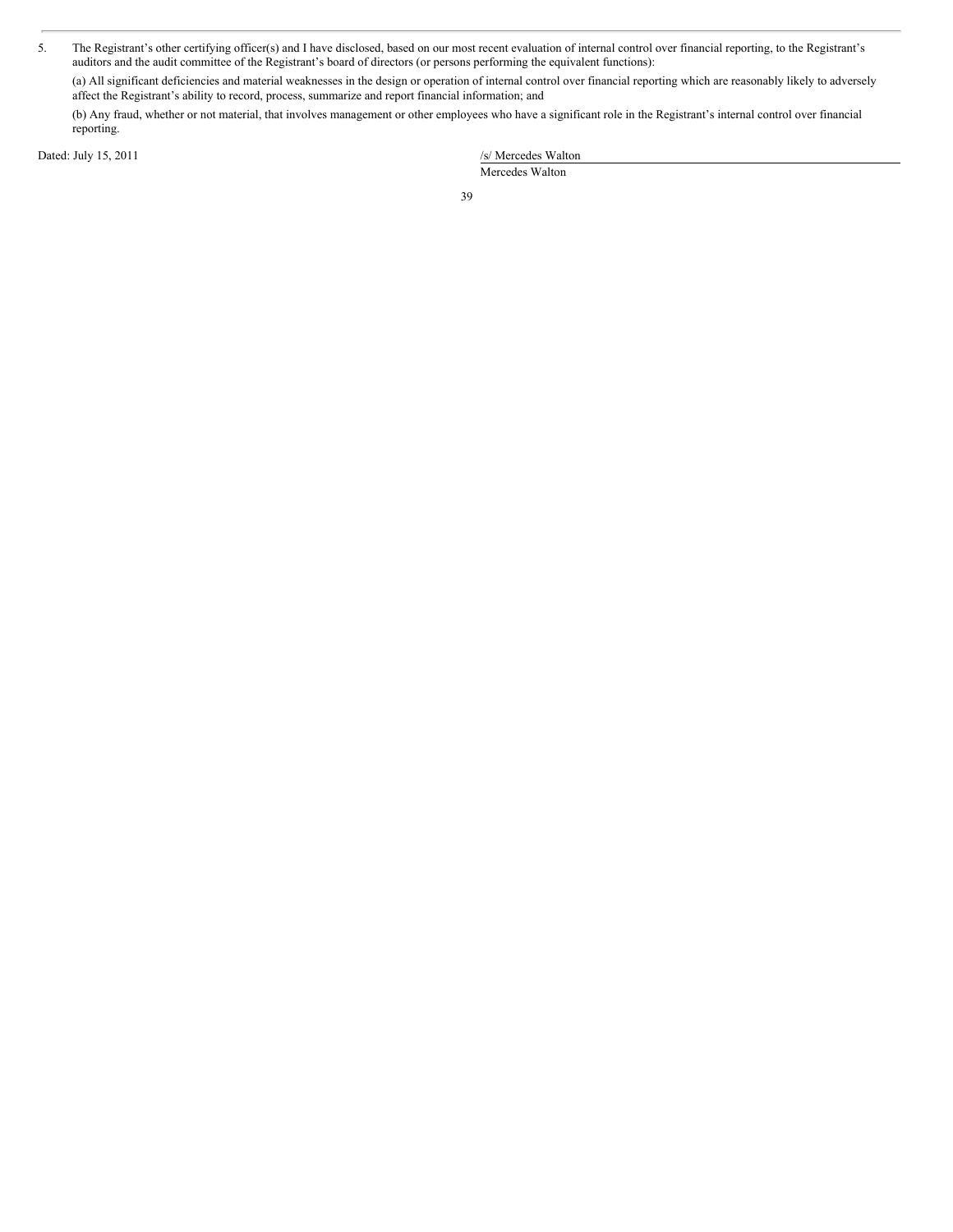# CERTIFICATION OF CHIEF FINANCIAL OFFICER

I, Jill M. Taymans, certify that:

- 1. I have reviewed this quarterly report on Form 10-Q of Cryo-Cell International, Inc. (the "Registrant");
- 2. Based on my knowledge, this report does not contain any untrue statement of a material fact or omit to state a material fact necessary to make the statements made, in light of the circumstances under which such statements were made, not misleading with respect to the period covered by this report;
- 3. Based on my knowledge, the financial statements, and other financial information included in this report, fairly present in all material respects the financial condition, results of operations and cash flows of the registrant as of, and for, the periods presented in this report;
- 4. The Registrant's other certifying officer(s) and I are responsible for establishing and maintaining disclosure controls and procedures (as defined in Exchange Act Rules 13a-15(e) and 15d-15(e)) for the Registrant and have:

(a) Designed such disclosure controls and procedures, or caused such disclosure controls and procedures to be designed under our supervision, to ensure that material information relating to the Registrant, including its consolidated subsidiaries, is made known to us by others within those entities, particularly during the period in which this quarterly report is being prepared;

(b) Designed such internal control over financial reporting, or caused such internal control over financial reporting to be designed under our supervision, to provide reasonable assurance regarding the reliability of financial reporting and the preparation of financial statements for external purposes in accordance with generally accepted accounting principles;

(c) Evaluated the effectiveness of the Registrant's disclosure controls and procedures and presented in this report our conclusions about the effectiveness of the disclosure controls and procedures, as of the end of the period covered by this report based on such evaluation; and

(d) disclosed in this report any change in the Registrant's internal control over financial reporting that occurred during the Registrant's most recent fiscal quarter that has materially affected, or is reasonably likely to materially affect, the Registrant's internal control over financial reporting;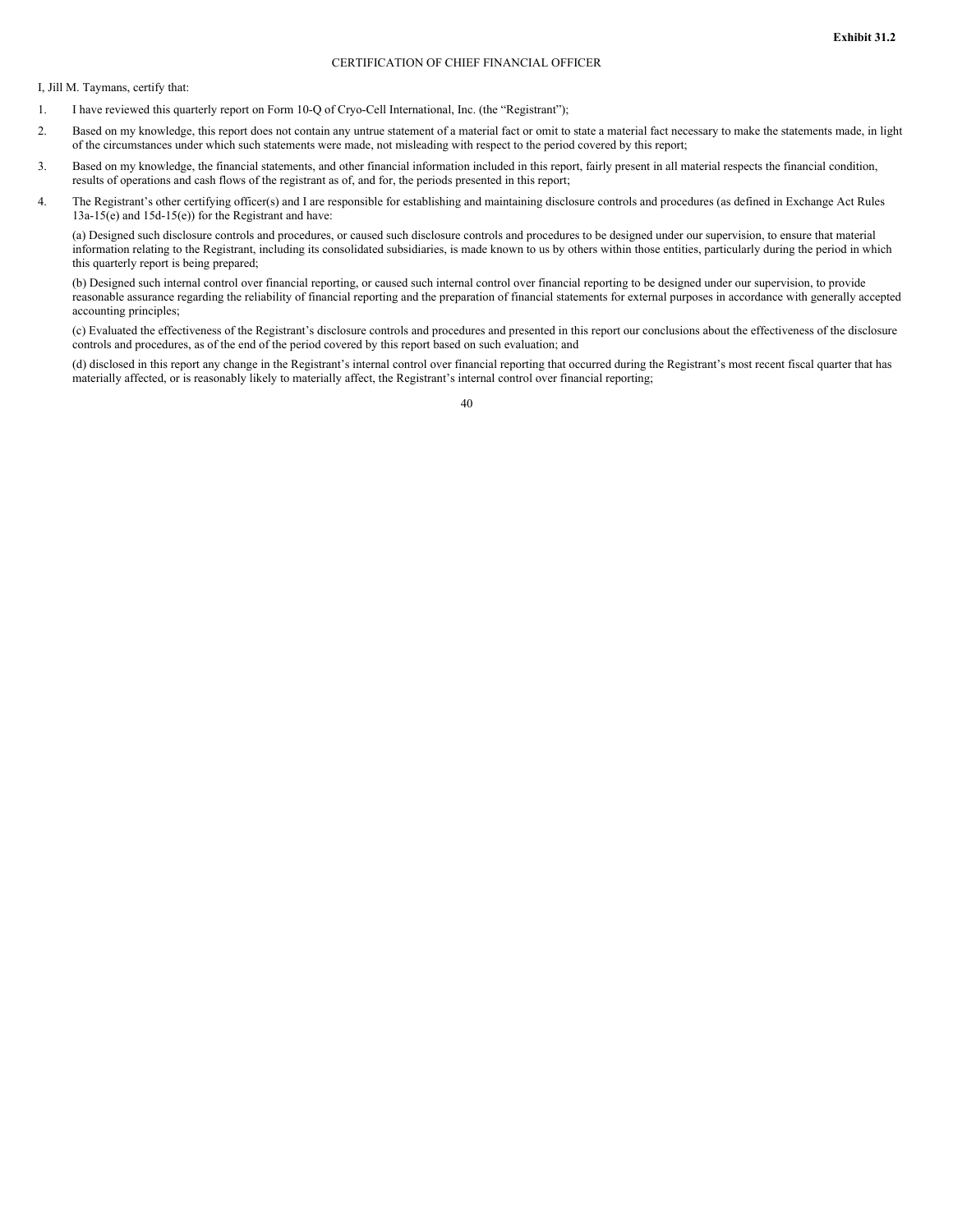5. The Registrant's other certifying officer(s) and I have disclosed, based on our most recent evaluation of internal control over financial reporting, to the Registrant's auditors and the audit committee of the Registrant's board of directors (or persons performing the equivalent functions):

(a) All significant deficiencies and material weaknesses in the design or operation of internal control over financial reporting which are reasonably likely to adversely affect the Registrant's ability to record, process, summarize and report financial information; and

(b) Any fraud, whether or not material, that involves management or other employees who have a significant role in the Registrant's internal control over financial reporting.

Dated: July 15, 2011

| /s/ Jill M. Taymans |
|---------------------|
| Jill M. Taymans     |